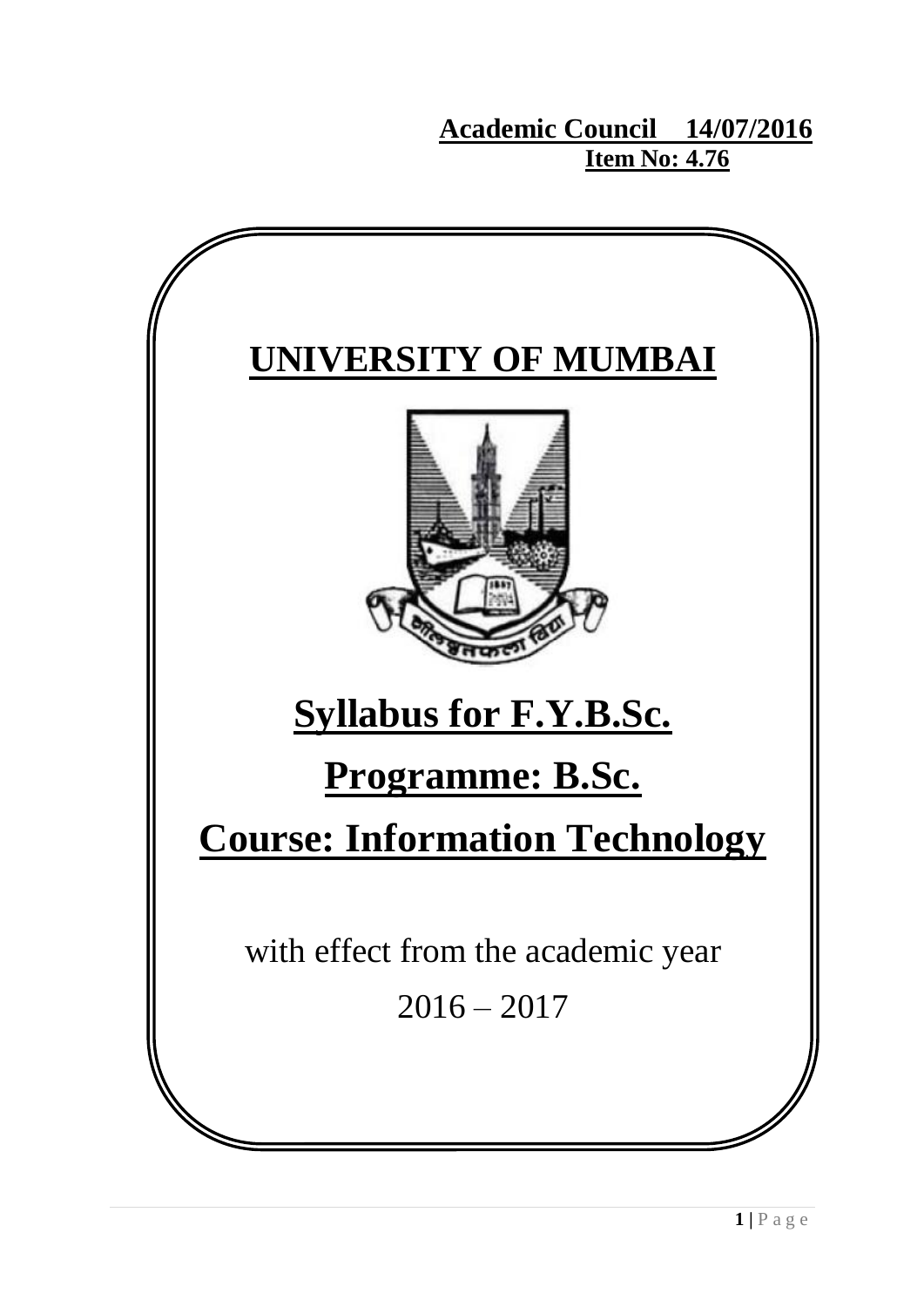| Semester $-1$       |                                  |                                       |                |
|---------------------|----------------------------------|---------------------------------------|----------------|
| <b>Course Code</b>  | <b>Course Type</b>               | <b>Course Title</b>                   | <b>Credits</b> |
| <b>USIT101</b>      | Core Subject                     | <b>Imperative Programming</b>         |                |
| <b>USIT102</b>      | Core Subject                     | <b>Digital Electronics</b>            | $\overline{2}$ |
| <b>USIT103</b>      | Core Subject                     | <b>Operating Systems</b>              | $\overline{2}$ |
| <b>USIT104</b>      | Core Subject                     | <b>Discrete Mathematics</b>           | $\overline{2}$ |
| <b>USIT105</b>      | <b>Ability Enhancement Skill</b> | <b>Communication Skills</b>           | $\overline{2}$ |
|                     | Course                           |                                       |                |
| USIT <sub>1P1</sub> | <b>Core Subject Practical</b>    | <b>Imperative Programming</b>         | $\overline{2}$ |
|                     |                                  | Practical                             |                |
| USIT1P2             | <b>Core Subject Practical</b>    | <b>Digital Electronics Practical</b>  | 2              |
| USIT1P3             | <b>Core Subject Practical</b>    | <b>Operating Systems Practical</b>    | $\overline{2}$ |
| USIT1P4             | <b>Core Subject Practical</b>    | <b>Discrete Mathematics Practical</b> | $\overline{2}$ |
| USIT1P5             | <b>Ability Enhancement Skill</b> | <b>Communication Skills Practical</b> | $\overline{2}$ |
|                     | <b>Course Practical</b>          |                                       |                |
|                     |                                  | <b>Total Credits</b>                  | 20             |

| Semester $-2$      |                                  |                                    |                             |  |
|--------------------|----------------------------------|------------------------------------|-----------------------------|--|
| <b>Course Code</b> | <b>Course Type</b>               | <b>Course Title</b>                | <b>Credits</b>              |  |
| <b>USIT201</b>     | Core Subject                     | Object oriented Programming        | 2                           |  |
| <b>USIT202</b>     | Core Subject                     | Microprocessor Architecture        | $\overline{2}$              |  |
| <b>USIT203</b>     | Core Subject                     | Web Programming                    | $\overline{2}$              |  |
| <b>USIT204</b>     | Core Subject                     | <b>Numerical and Statistical</b>   | $\overline{2}$              |  |
|                    |                                  | Methods                            |                             |  |
| <b>USIT205</b>     | <b>Ability Enhancement Skill</b> | <b>Green Computing</b>             | $\overline{2}$              |  |
|                    | Course                           |                                    |                             |  |
| USIT2P1            | <b>Core Subject Practical</b>    | <b>Object Oriented Programming</b> | $\overline{2}$              |  |
|                    |                                  | Practical                          |                             |  |
| USIT2P2            | Core Subject Practical           | Microprocessor Architecture        | $\overline{2}$              |  |
|                    |                                  | Practical                          |                             |  |
| USIT2P3            | <b>Core Subject Practical</b>    | <b>Web Programming Practical</b>   | $\overline{2}$              |  |
| USIT2P4            | <b>Core Subject Practical</b>    | Numerical and Statistical          | $\mathcal{D}_{\mathcal{A}}$ |  |
|                    |                                  | <b>Methods Practical</b>           |                             |  |
| USIT2P5            | <b>Ability Enhancement Skill</b> | <b>Green Computing Practical</b>   | $\overline{2}$              |  |
|                    | <b>Course Practical</b>          |                                    |                             |  |
|                    | <b>Total Credits</b><br>20       |                                    |                             |  |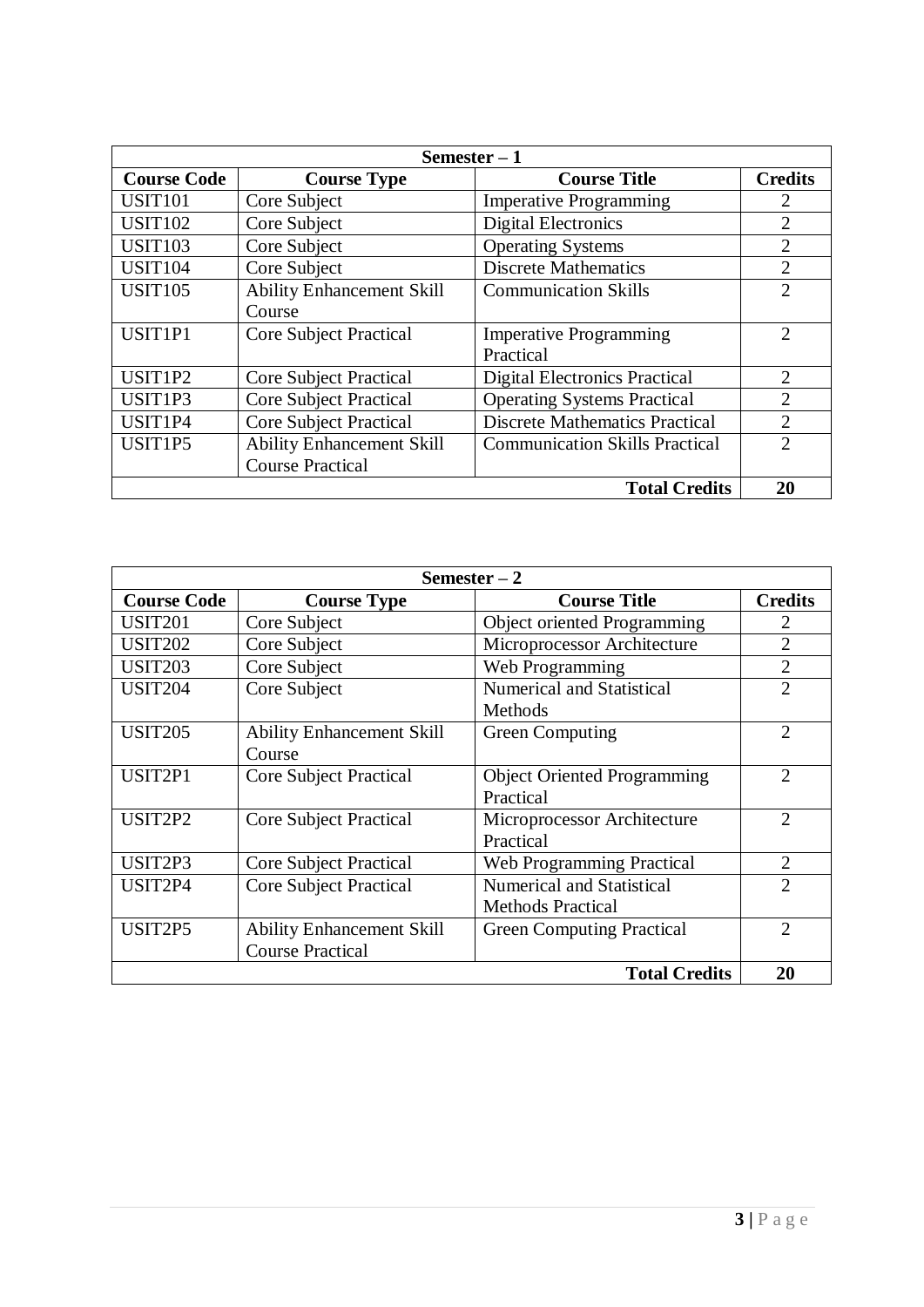# **Preamble**

The B.Sc. Information Technology programme was started in 2001 with an aim to make the students employable and impart industry oriented training. The main objectives of the course are:

- to think analytically, creatively and critically in developing robust, extensible and highly maintainable technological solutions to simple and complex problems.
- to apply their knowledge and skills to be employed and excel in IT professional careers and/or to continue their education in IT and/or related post graduate programmes.
- to be capable of managing complex IT projects with consideration of the human, financial and environmental factors.
- to work effectively as a part of a team to achieve a common stated goal.
- to adhere to the highest standards of ethics, including relevant industry and organizational codes of conduct.
- to communicate effectively with a range of audiences both technical and non-technical.
- to develop an aptitude to engage in continuing professional development.

The new syllabus is aimed to achieve the objectives. The syllabus spanning three years covers the industry relevant courses. The students will be ready for the jobs available in different fields like:

- Software Development (Programming)
- Website Development
- Mobile app development
- Embedded Systems Programming
- Embedded Systems Development
- Software Testing
- Networking
- Database Administration
- System Administration
- Cyber Law Consultant
- GIS (Geographic Information Systems)
- IT Service Desk
- Security

### And many others

The students will also be trained in communication skills and green computing.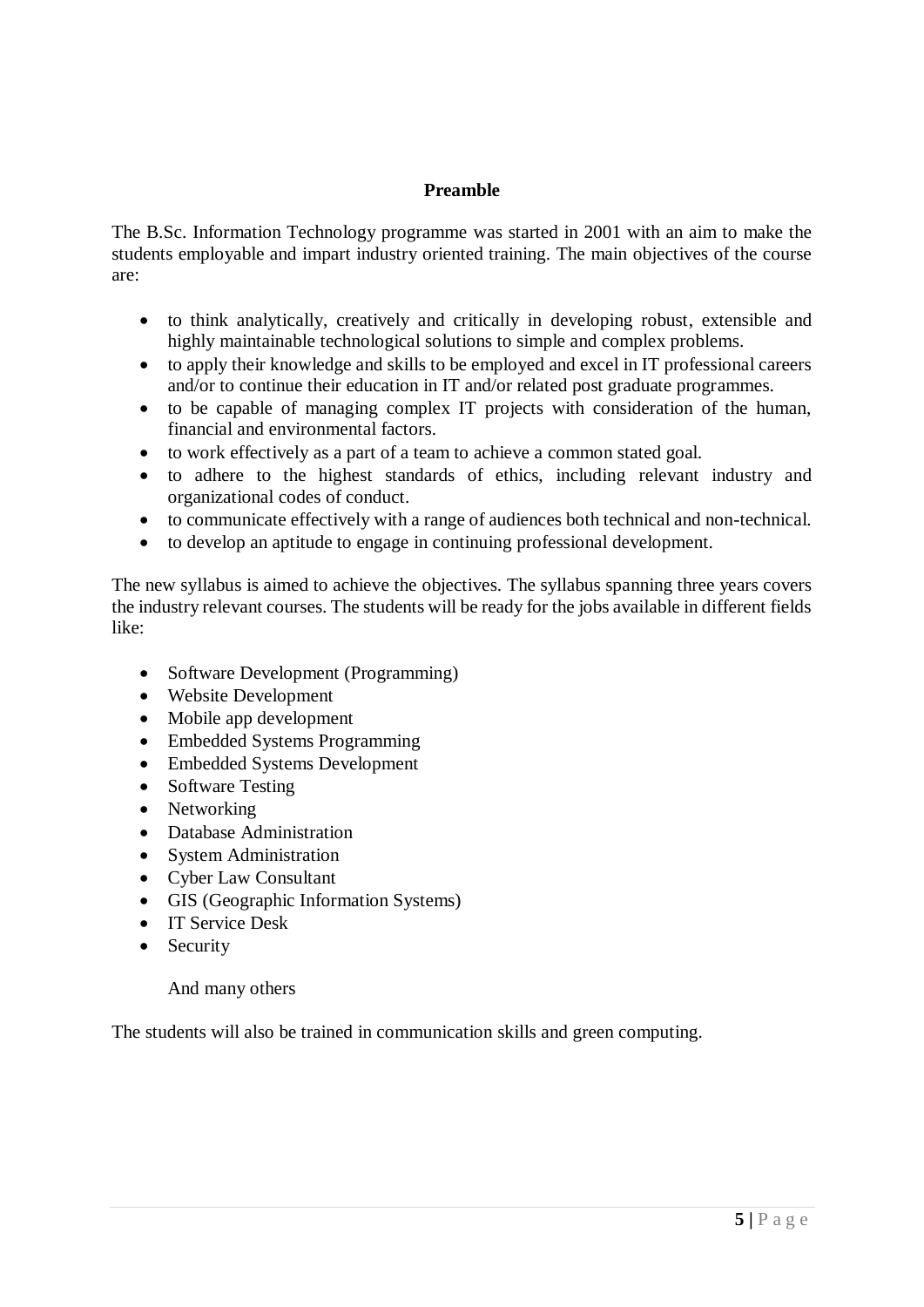# SEMESTER I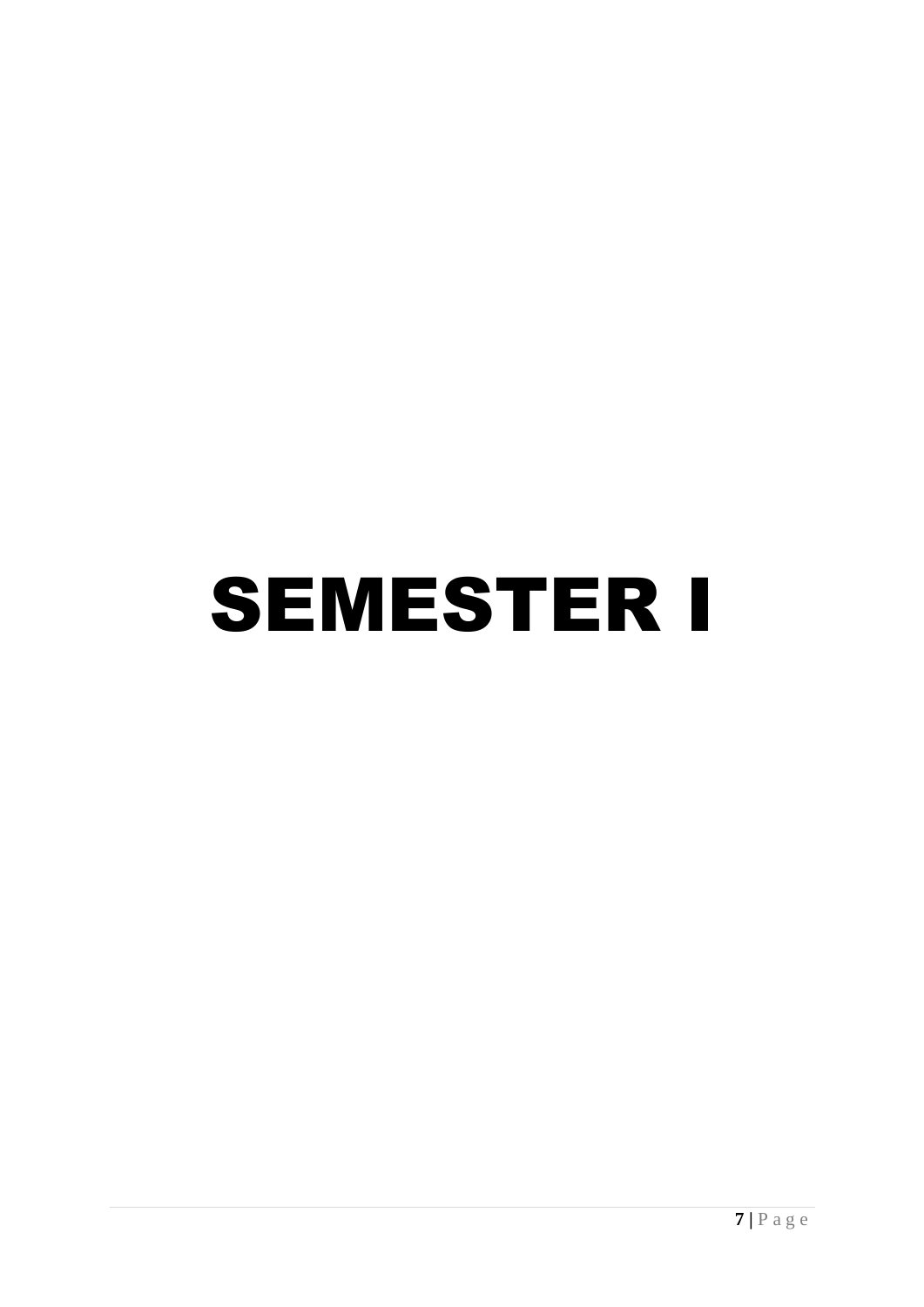| <b>B.</b> Sc (Information Technology)      |                           | $Semester-I$                |              |
|--------------------------------------------|---------------------------|-----------------------------|--------------|
| <b>Course Name: Imperative Programming</b> |                           | <b>Course Code: USIT101</b> |              |
| Periods per week (1 Period is 50 minutes)  |                           |                             |              |
| <b>Credits</b>                             |                           |                             |              |
|                                            |                           | <b>Hours</b>                | <b>Marks</b> |
| <b>Evaluation System</b>                   | <b>Theory Examination</b> | $2^{1/2}$                   | 75           |
|                                            | <b>Internal</b>           | $\sim$ $\sim$               | 25           |

| Unit         | <b>Details</b>                                                                                                                                    | <b>Lectures</b> |
|--------------|---------------------------------------------------------------------------------------------------------------------------------------------------|-----------------|
| $\mathbf I$  | Introduction: Types of Programming languages, History, features and                                                                               |                 |
|              | application. Simple program logic, program development cycle,                                                                                     |                 |
|              | pseudocode statements and flowchart symbols, sentinel value to end a                                                                              |                 |
|              | program, programming and user environments, evolution<br>- of                                                                                     |                 |
|              | programming models., desirable program characteristics.                                                                                           | 12              |
|              | <b>Fundamentals:</b>                                                                                                                              |                 |
|              | Structure of a program. Compilation and Execution of a Program,                                                                                   |                 |
|              | Character Set, identifiers and keywords, data types, constants, variables                                                                         |                 |
|              | and arrays, declarations, expressions, statements, Variable definition,                                                                           |                 |
|              | symbolic constants.                                                                                                                               |                 |
| $\mathbf{I}$ | <b>Operators and Expressions:</b>                                                                                                                 |                 |
|              | Arithmetic operators, unary operators, relational and logical operators,<br>assignment operators, assignment operators, the conditional operator, |                 |
|              | library functions.                                                                                                                                | 12              |
|              | Data Input and output:                                                                                                                            |                 |
|              | Single character input and output, entering input data, scanf function,                                                                           |                 |
|              | printf function, gets and puts functions, interactive programming.                                                                                |                 |
| III          | Conditional Statements and Loops: Decision Making Within A                                                                                        |                 |
|              | Program, Conditions, Relational Operators, Logical Connectives, If                                                                                |                 |
|              | Statement, If-Else Statement, Loops: While Loop, Do While, For Loop.                                                                              |                 |
|              | Nested Loops, Infinite Loops, Switch Statement                                                                                                    |                 |
|              | <b>Functions:</b>                                                                                                                                 |                 |
|              | Overview, defining a function, accessing a function, passing arguments                                                                            | 12              |
|              | to a function, specifying argument data types, function prototypes,                                                                               |                 |
|              | recursion, modular programming and functions, standard library of c                                                                               |                 |
|              | functions, prototype of a function: foo1lal parameter list, return type,                                                                          |                 |
|              | function call, block structure, passing arguments to a function: call by                                                                          |                 |
|              | reference, call by value.                                                                                                                         |                 |
| IV           | <b>Program structure:</b>                                                                                                                         |                 |
|              | Storage classes, automatic variables, external variables, static variables,                                                                       |                 |
|              | multifile programs, more library functions,                                                                                                       |                 |
|              | Preprocessor: Features, #define and #include, Directives and Macros                                                                               | 12              |
|              | Arrays:                                                                                                                                           |                 |
|              | Definition, processing, passing arrays to functions, multidimensional                                                                             |                 |
| $\mathbf{V}$ | arrays, arrays and strings.                                                                                                                       |                 |
|              | <b>Pointers:</b><br>Fundamentals, declarations, Pointers Address Operators, Pointer Type                                                          |                 |
|              | Pointer Assignment, Pointer Initialization,<br>Declaration,<br>Pointer                                                                            | 12              |
|              | Arithmetic, Functions and Pointers, Arrays And Pointers, Pointer                                                                                  |                 |
|              | Arrays, passing functions to other functions                                                                                                      |                 |
|              |                                                                                                                                                   |                 |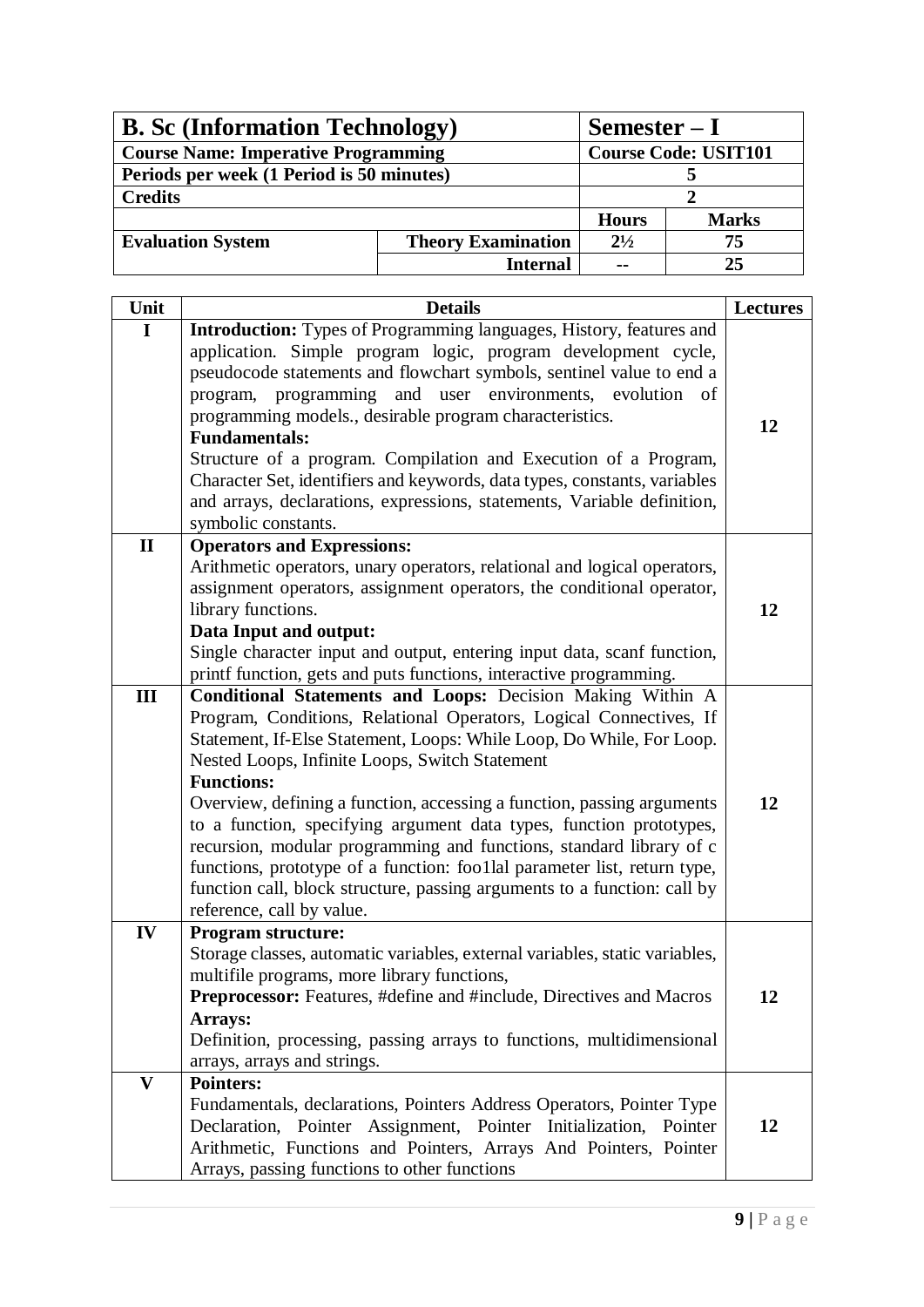| <b>Structures and Unions:</b>                                         |  |
|-----------------------------------------------------------------------|--|
| Structure Variables, Initialization, Structure Assignment, Nested     |  |
| Structure, Structures and Functions, Structures and Arrays: Arrays of |  |
| Structures, Structures Containing Arrays, Unions, Structures and      |  |
| pointers.                                                             |  |

|         | <b>Books and References:</b> |                        |                  |                 |      |
|---------|------------------------------|------------------------|------------------|-----------------|------|
| Sr. No. | <b>Title</b>                 | <b>Author/s</b>        | <b>Publisher</b> | <b>Edition</b>  | Year |
| 1.      | Programming with C           | <b>Byron Gottfried</b> | Tata             | 2 <sup>nd</sup> | 1996 |
|         |                              |                        | McGRAW-          |                 |      |
|         |                              |                        | Hill             |                 |      |
| 2.      | Programming Logic and        | Joyce Farell           | Cengage          | 8 <sup>th</sup> | 2014 |
|         | Design                       |                        | Learning         |                 |      |
| 3.      | "C" Programming"             | Brian W.               | PHI              | 2 <sup>nd</sup> |      |
|         |                              | Kernighan and          |                  |                 |      |
|         |                              | Denis M.               |                  |                 |      |
|         |                              | Ritchie.               |                  |                 |      |
| 4.      | Let us $C$                   | Yashwant P.            | <b>BPB</b>       |                 |      |
|         |                              | Kanetkar,              | publication      |                 |      |
| 5.      | C for beginners              | Madhusudan             | X-Team           | 1 <sup>st</sup> | 2008 |
|         |                              | Mothe                  | <b>Series</b>    |                 |      |
| 6.      | $21st$ Century C             | <b>Ben Klemens</b>     | OReilly          | 1 st            | 2012 |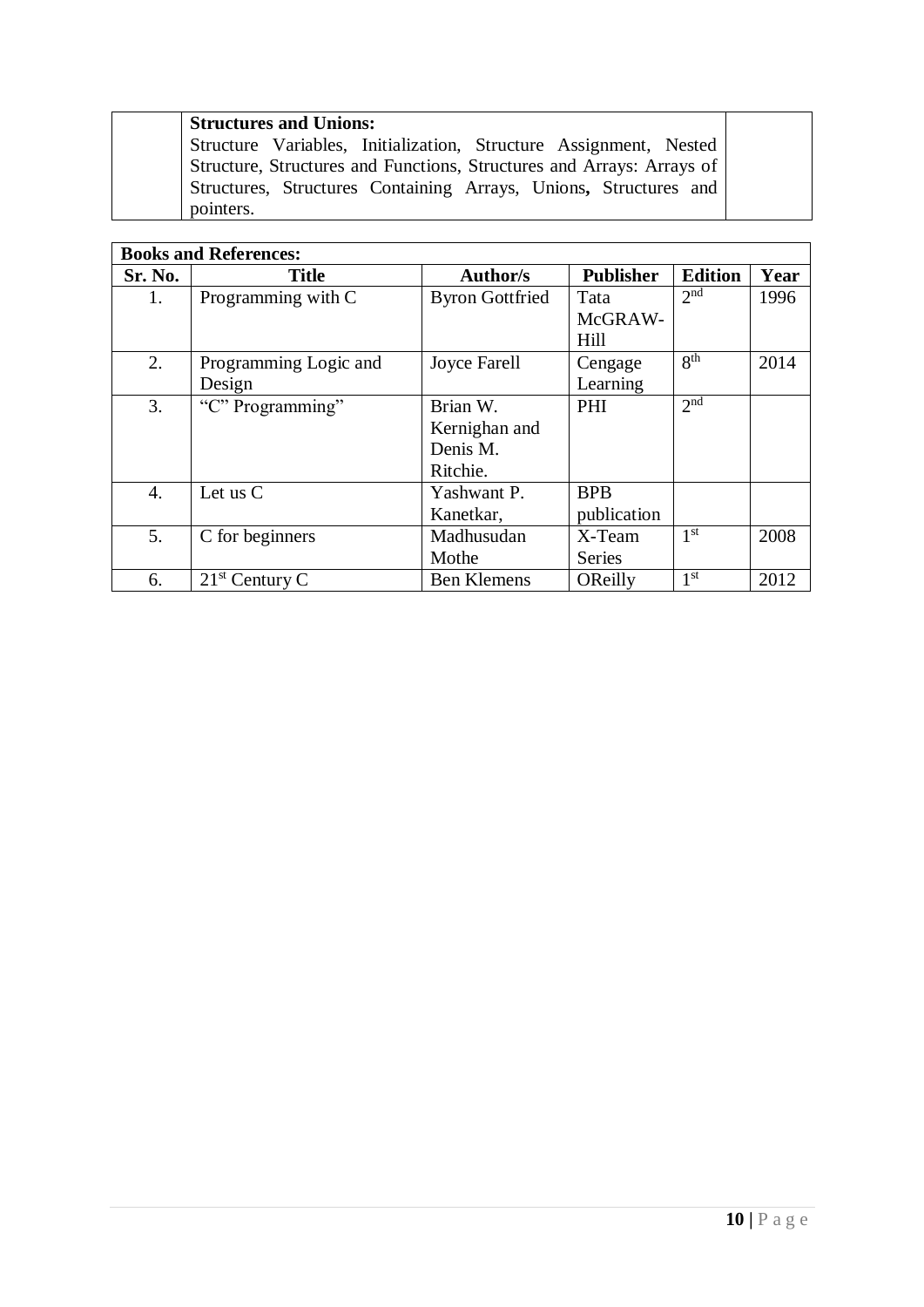| <b>B.</b> Sc (Information Technology)                |                              | $Semester-I$                |              |
|------------------------------------------------------|------------------------------|-----------------------------|--------------|
| <b>Course Name: Imperative Programming Practical</b> |                              | <b>Course Code: USIT1P2</b> |              |
| Periods per week (1 Period is 50 minutes)            |                              |                             |              |
| <b>Credits</b>                                       |                              |                             |              |
|                                                      |                              | <b>Hours</b>                | <b>Marks</b> |
| <b>Evaluation System</b>                             | <b>Practical Examination</b> | $2^{1/2}$                   | 50           |
|                                                      | Internal                     | --                          | --           |

|                | List of Practical: (Can be done in any imperative language)                       |
|----------------|-----------------------------------------------------------------------------------|
| 1.             | <b>Basic Programs:</b>                                                            |
| a.             | Write a program to display the message HELLO WORLD.                               |
| $\mathbf b$ .  | Write a program to declare some variables of type int, float and double. Assign   |
|                | some values to these variables and display these values.                          |
| $C_{\bullet}$  | Write a program to find the addition, subtraction, multiplication and division of |
|                | two numbers.                                                                      |
|                |                                                                                   |
| 2.             | <b>Programs on variables:</b>                                                     |
| a.             | Write a program to swap two numbers without using third variable.                 |
| b.             | Write a program to find the area of rectangle, square and circle.                 |
| c.             | Write a program to find the volume of a cube, sphere, and cylinder.               |
|                |                                                                                   |
| 3.             | <b>Conditional statements and loops(basic)</b>                                    |
| a.             | Write a program to enter a number from the user and display the month name. If    |
|                | number >13 then display invalid input using switch case.                          |
| b.             | Write a program to check whether the number is even or odd.                       |
| $\mathbf{c}$ . | Write a program to check whether the number is positive, negative or zero.        |
| d.             | Write a program to find the factorial of a number.                                |
| e.             | Write a program to check whether the entered number is prime or not.              |
| f.             | Write a program to find the largest of three numbers.                             |
|                |                                                                                   |
| 4.             | <b>Conditional statements and loops(advanced)</b>                                 |
| a.             | Write a program to find the sum of squares of digits of a number.                 |
| b.             | Write a program to reverse the digits of an integer.                              |
| $\mathbf{c}$ . | Write a program to find the sum of numbers from 1 to 100.                         |
| d.             | Write a programs to print the Fibonacci series.                                   |
| e.             | Write a program to find the reverse of a number.                                  |
| f.             | Write a program to find whether a given number is palindrome or not.              |
| g.             | Write a program that solve the quadratic equation                                 |
|                | $-b \pm \sqrt{b^2-4ac}$                                                           |
|                | $x = -$<br>$\overline{2a}$                                                        |
| h.             | Write a program to check whether the entered number is Armstrong or not.          |
| i.             | Write a program to count the digit in a number                                    |
|                |                                                                                   |
| 5.             | <b>Programs on patterns:</b>                                                      |
| a.             | Programs on different patterns.                                                   |
|                |                                                                                   |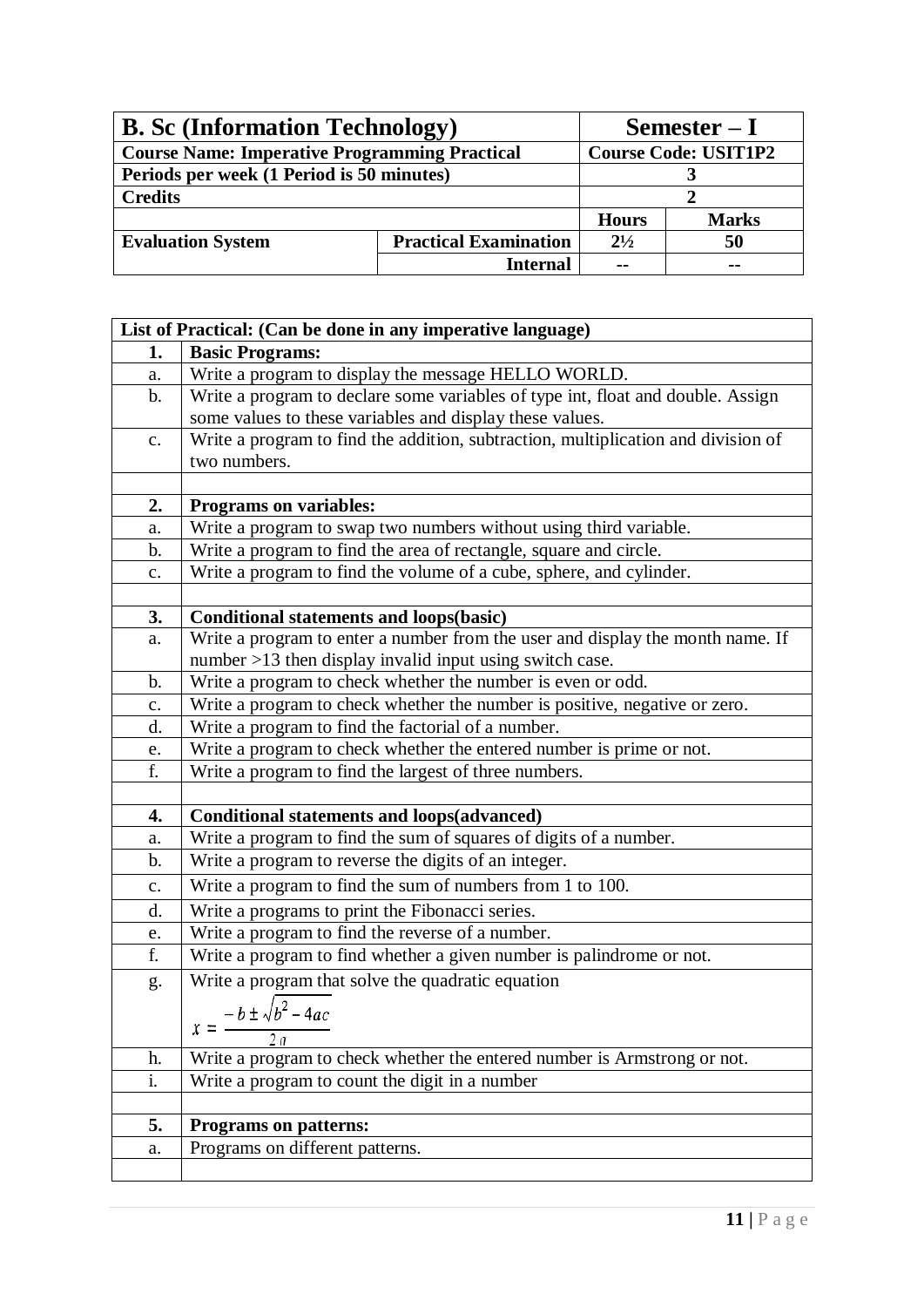| 6.            | <b>Functions:</b>                                                               |
|---------------|---------------------------------------------------------------------------------|
| a.            | Programs on Functions.                                                          |
|               |                                                                                 |
| 7.            | <b>Recursive functions</b>                                                      |
| a.            | Write a program to find the factorial of a number using recursive function.     |
| $\mathbf b$ . | Write a program to find the sum of natural number using recursive function.     |
|               |                                                                                 |
| 8.            | <b>Arrays</b>                                                                   |
| a.            | Write a program to find the largest value that is stored in the array.          |
| $\mathbf b$ . | Write a program using pointers to compute the sum of all elements stored in an  |
|               | array.                                                                          |
| $C_{\bullet}$ | Write a program to arrange the 'n' numbers stored in the array in ascending and |
|               | descending order.                                                               |
| d.            | Write a program that performs addition and subtraction of matrices.             |
| e.            | Write a program that performs multiplication of matrices.                       |
|               |                                                                                 |
| 9.            | <b>Pointers</b>                                                                 |
| a.            | Write a program to demonstrate the use of pointers.                             |
| $\mathbf b$ . | Write a program to perform addition and subtraction of two pointer variables.   |
|               |                                                                                 |
| 10.           | <b>Structures and Unions</b>                                                    |
| a.            | Programs on structures.                                                         |
| $\mathbf b$ . | Programs on unions.                                                             |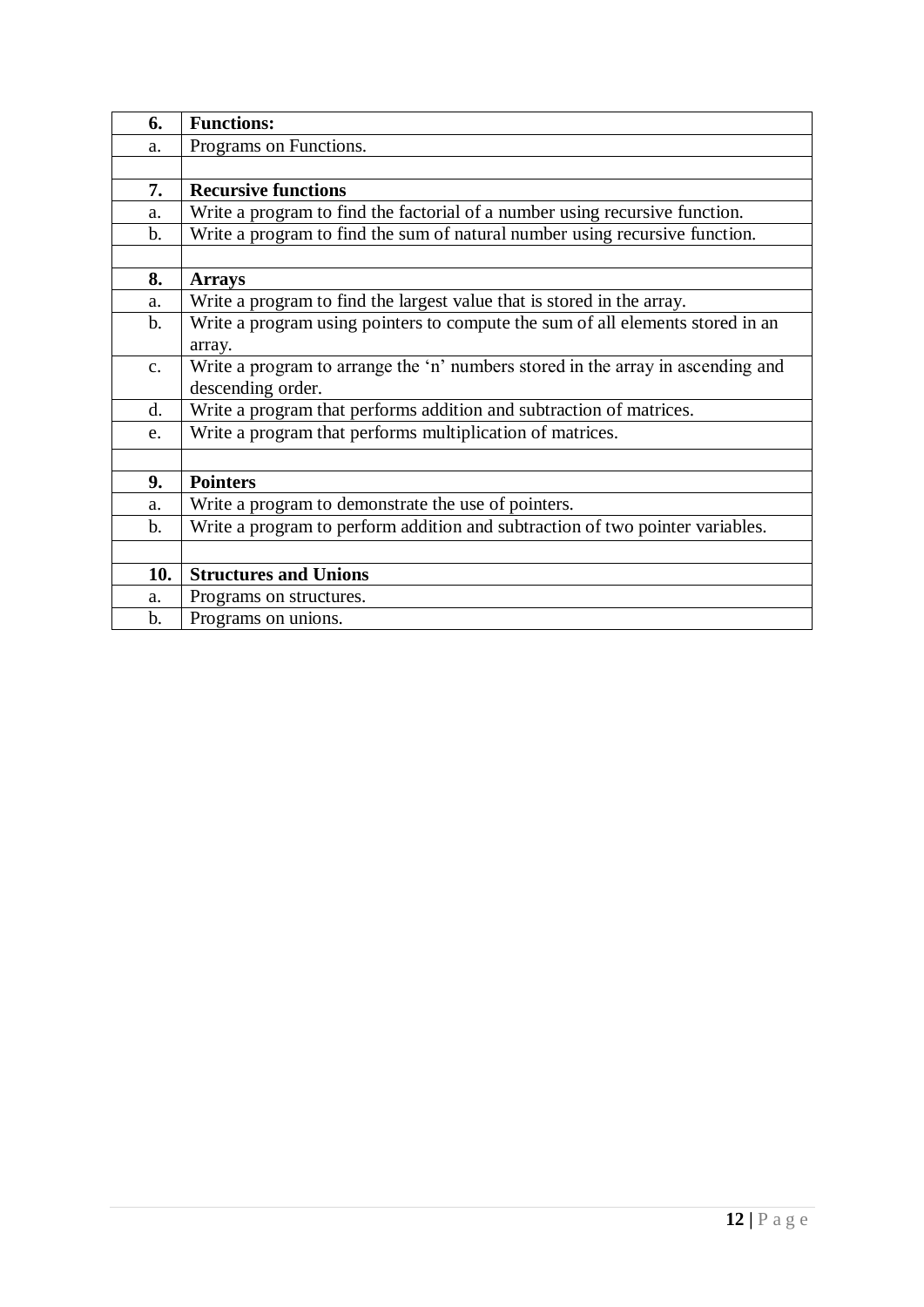| <b>B.</b> Sc (Information Technology)     |                           | $Semester-I$                |              |
|-------------------------------------------|---------------------------|-----------------------------|--------------|
| <b>Course Name: Digital Electronics</b>   |                           | <b>Course Code: USIT102</b> |              |
| Periods per week (1 Period is 50 minutes) |                           |                             |              |
| <b>Credits</b>                            |                           |                             |              |
|                                           |                           | <b>Hours</b>                | <b>Marks</b> |
| <b>Evaluation System</b>                  | <b>Theory Examination</b> | $2^{1/2}$                   | 75           |
|                                           | <b>Internal</b>           | $\sim$ $\sim$               | 25           |

| Unit         | <b>Details</b>                                                                                                                                                                                                                                                                                                                                                                                                                                                                                                                                                                                                                                                                                                                                                                                          | <b>Lectures</b> |
|--------------|---------------------------------------------------------------------------------------------------------------------------------------------------------------------------------------------------------------------------------------------------------------------------------------------------------------------------------------------------------------------------------------------------------------------------------------------------------------------------------------------------------------------------------------------------------------------------------------------------------------------------------------------------------------------------------------------------------------------------------------------------------------------------------------------------------|-----------------|
| I            | <b>Number System:</b>                                                                                                                                                                                                                                                                                                                                                                                                                                                                                                                                                                                                                                                                                                                                                                                   |                 |
|              | Analog System, digital system, numbering system, binary number<br>system, octal number system, hexadecimal number system, conversion<br>from one number system to another, floating point numbers, weighted<br>codes binary coded decimal, non-weighted codes Excess - 3 code, Gray<br>code, Alphanumeric codes - ASCII Code, EBCDIC, ISCII Code,<br>Hollerith Code, Morse Code, Teletypewriter (TTY), Error detection<br>and correction, Universal Product Code, Code conversion.<br><b>Binary Arithmetic:</b><br>Binary addition, Binary subtraction, Negative number representation,<br>Subtraction using 1's complement and 2's complement, Binary<br>multiplication and division, Arithmetic in octal number system,<br>Arithmetic in hexadecimal number system, BCD and Excess - 3<br>arithmetic. | 12              |
| $\mathbf{I}$ | <b>Boolean Algebra and Logic Gates:</b>                                                                                                                                                                                                                                                                                                                                                                                                                                                                                                                                                                                                                                                                                                                                                                 |                 |
|              | Introduction, Logic (AND OR NOT), Boolean theorems, Boolean<br>Laws, De Morgan's Theorem, Perfect Induction, Reduction of Logic<br>expression using Boolean Algebra, Deriving Boolean expression from<br>given circuit, exclusive OR and Exclusive NOR gates, Universal Logic<br>gates, Implementation of other gates using universal gates, Input<br>bubbled logic, Assertion level.<br><b>Minterm, Maxterm and Karnaugh Maps:</b><br>Introduction, minterms and sum of minterm form, maxterm and Product<br>of maxterm form, Reduction technique using Karnaugh maps -<br>2/3/4/5/6 variable K-maps, Grouping of variables in K-maps, K-maps<br>for product of sum form, minimize Boolean expression using K-map<br>and obtain K-map from Boolean expression, Quine Mc Cluskey<br>Method.             | 12              |
| III          | <b>Combinational Logic Circuits:</b><br>Introduction, Multi-input, multi-output Combinational circuits, Code<br>converters design and implementations<br><b>Arithmetic Circuits:</b><br>Introduction, Adder, BCD Adder, Excess - 3 Adder, Binary<br>Subtractors, BCD Subtractor, Multiplier, Comparator.                                                                                                                                                                                                                                                                                                                                                                                                                                                                                                | 12              |
| IV           | Multiplexer, Demultiplexer, ALU, Encoder and Decoder:<br>Introduction, Multiplexer, Demultiplexer, Decoder, ALU, Encoders.<br><b>Sequential Circuits: Flip-Flop:</b><br>Introduction, Terminologies used, S-R flip-flop, D flip-fop, JK flip-<br>flop, Race-around condition, Master $-$ slave JK flip-flop, T flip-flop,                                                                                                                                                                                                                                                                                                                                                                                                                                                                               | 12              |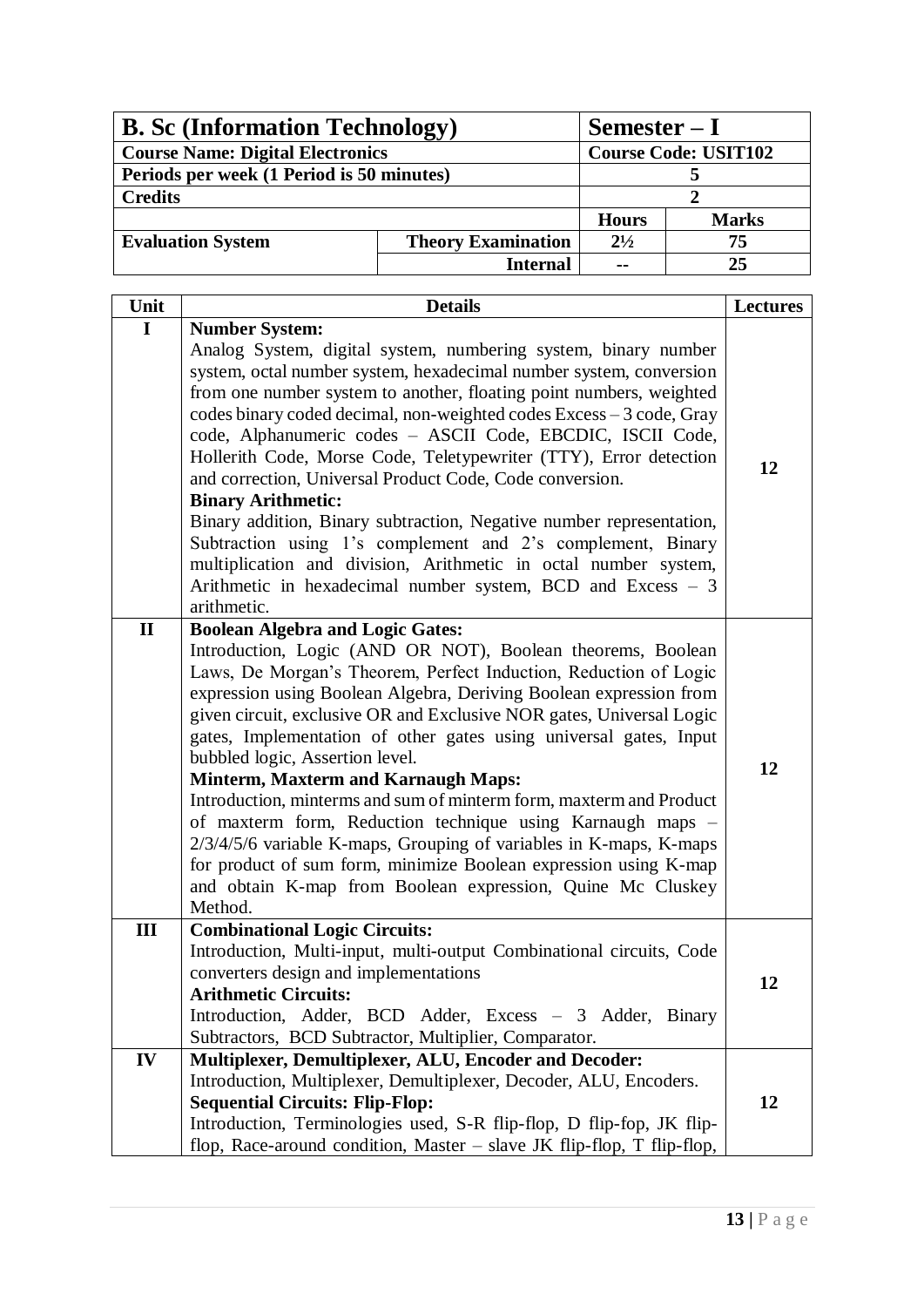|   | conversion from one type of flip-flop to another, Application of flip-         |    |
|---|--------------------------------------------------------------------------------|----|
|   | flops.                                                                         |    |
| V | <b>Counters:</b>                                                               |    |
|   | Introduction, Asynchronous counter, Terms related to counters, IC              |    |
|   | 7493 (4-bit binary counter), Synchronous counter, Bushing, Type T              |    |
|   | Design, Type JK Design, Presettable counter, IC 7490, IC 7492,                 |    |
|   | Synchronous counter ICs, Analysis of counter circuits.                         |    |
|   | <b>Shift Register:</b>                                                         | 12 |
|   | Introduction, parallel and shift registers, serial shifting, serial-in serial- |    |
|   | out, serial-in parallel-out, parallel-in parallel-out, Ring counter,           |    |
|   | Johnson counter, Applications of shift registers, Pseudo-random binary         |    |
|   | sequence generator, IC7495, Seven Segment displays, analysis of shift          |    |
|   | counters.                                                                      |    |

| <b>Books and References:</b> |                                   |                      |                  |                 |      |
|------------------------------|-----------------------------------|----------------------|------------------|-----------------|------|
| Sr. No.                      | <b>Title</b>                      | Author/s             | <b>Publisher</b> | <b>Edition</b>  | Year |
| 1.                           | Digital Electronics and           | N. G. Palan          | Technova         |                 |      |
|                              | Logic Design                      |                      |                  |                 |      |
| 2.                           | <b>Make Electronics</b>           | <b>Charles Platt</b> | O'Reilly         | 1 <sup>st</sup> | 2010 |
| 3.                           | <b>Modern Digital Electronics</b> | R. P. Jain           | Tata             | 3 <sup>rd</sup> |      |
|                              |                                   |                      | McGraw           |                 |      |
|                              |                                   |                      | Hill             |                 |      |
| 4.                           | Digital Principles and            | Malvino and          | Tata             |                 |      |
|                              | Applications                      | Leach                | McGraw           |                 |      |
|                              |                                   |                      | Hill             |                 |      |
| 5.                           | <b>Digital Electronics:</b>       | Anil K. Maini        | Wiley            |                 | 2007 |
|                              | Principles, Devices and           |                      |                  |                 |      |
|                              | Applications,                     |                      |                  |                 |      |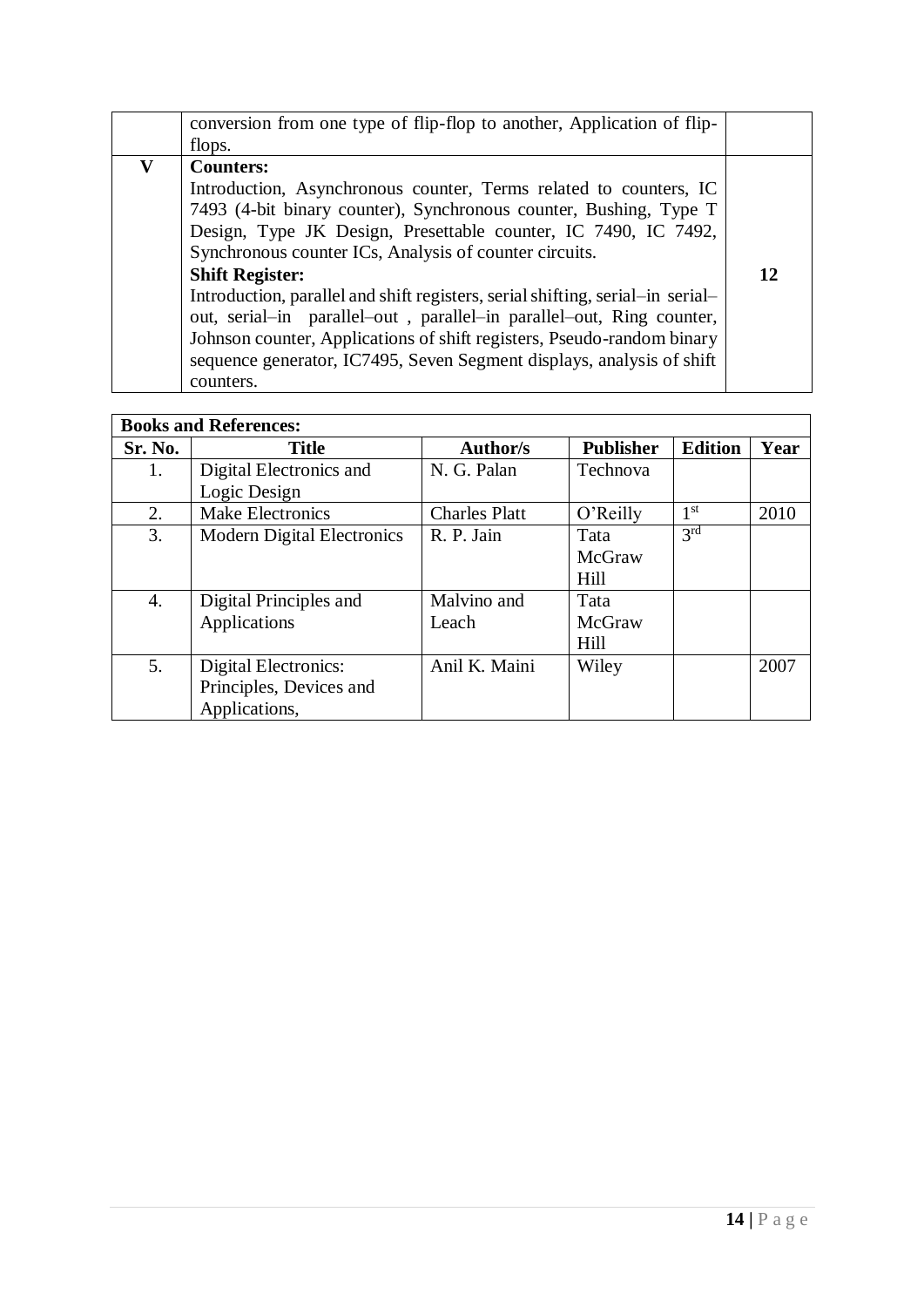| <b>B.</b> Sc (Information Technology)             |                              | Semester $-I$               |              |
|---------------------------------------------------|------------------------------|-----------------------------|--------------|
| <b>Course Name: Digital Electronics Practical</b> |                              | <b>Course Code: USIT1P2</b> |              |
| Periods per week (1 Period is 50 minutes)         |                              |                             |              |
| <b>Credits</b>                                    |                              |                             |              |
|                                                   |                              | <b>Hours</b>                | <b>Marks</b> |
| <b>Evaluation System</b>                          | <b>Practical Examination</b> | $2^{1/2}$                   | 50           |
|                                                   | <b>Internal</b>              |                             |              |

|                | <b>List of Practical</b>                                                                                      |
|----------------|---------------------------------------------------------------------------------------------------------------|
| 1.             | Study of Logic gates and their ICs and universal gates:                                                       |
| a.             | Study of AND, OR, NOT, XOR, XNOR, NAND and NOR gates                                                          |
| $\mathbf b$ .  | IC 7400, 7402, 7404, 7408, 7432, 7486, 74266                                                                  |
| $\mathbf{c}$ . | Implement AND, OR, NOT, XOR, XNOR using NAND gates.                                                           |
| d.             | Implement AND, OR, NOT, XOR, XNOR using NOR gates.                                                            |
| 2.             | Implement the given Boolean expressions using minimum number of gates.                                        |
| a.             | Verifying De Morgan's laws.                                                                                   |
| $\mathbf{b}$ . | Implement other given expressions using minimum number of gates.                                              |
| $\mathbf{c}$ . | Implement other given expressions using minimum number of ICs.                                                |
|                |                                                                                                               |
| 3.             | Implement combinational circuits.                                                                             |
| a.             | Design and implement combinational circuit based on the problem given and                                     |
|                | minimizing using K-maps.                                                                                      |
|                |                                                                                                               |
| 4.             | Implement code converters.                                                                                    |
| a.             | Design and implement Binary - to - Gray code converter.                                                       |
| b.             | Design and implement $Gray - to - Binary code converter$ .                                                    |
| $\mathbf{c}$ . | Design and implement Binary - to - BCD code converter                                                         |
| d.             | Design and implement Binary $-$ to $-$ XS-3 code converter                                                    |
| 5.             |                                                                                                               |
|                | <b>Implement Adder and Subtractor Arithmetic circuits.</b><br>Design and implement Half adder and Full adder. |
| a.             | Design and implement BCD adder.                                                                               |
| b.             | Design and implement $XS - 3$ adder.                                                                          |
| c.             | Design and implement binary subtractor.                                                                       |
| d.             |                                                                                                               |
| e.<br>f.       | Design and implement BCD subtractor.<br>Design and implement $XS - 3$ subtractor.                             |
|                |                                                                                                               |
| 6.             | <b>Implement Arithmetic circuits.</b>                                                                         |
| a.             | Design and implement a 2-bit by 2-bit multiplier.                                                             |
| b.             | Design and implement a 2-bit comparator.                                                                      |
|                |                                                                                                               |
| 7.             | Implement Encode and Decoder and Multiplexer and Demultiplexers.                                              |
| a.             | Design and implement 8:3 encoder.                                                                             |
| b.             | Design and implement 3:8 decoder.                                                                             |
| $\mathbf{c}$ . | Design and implement 4:1 multiplexer. Study of IC 74153, 74157                                                |
| d.             | Design and implement 1:4 demultiplexer. Study of IC 74139                                                     |
| e.             | Implement the given expression using IC 74151 8:1 multiplexer.                                                |
| f.             | Implement the given expression using IC 74138 3:8 decoder.                                                    |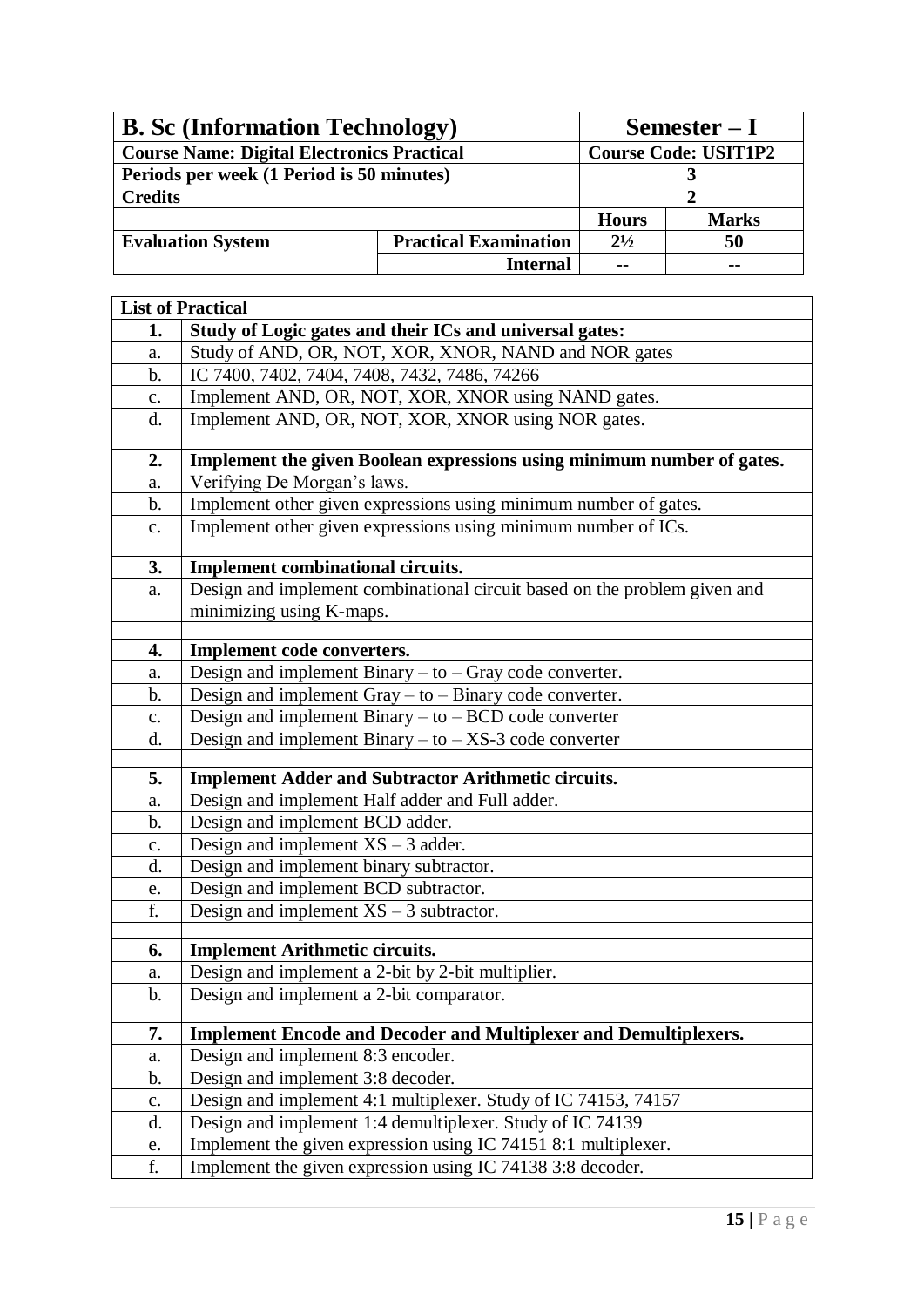| 8.             | Study of flip-flops and counters.                                                        |
|----------------|------------------------------------------------------------------------------------------|
| a.             | Study of IC 7473.                                                                        |
| $\mathbf b$ .  | Study of IC 7474.                                                                        |
| $C_{\bullet}$  | Study of IC 7476.                                                                        |
| d.             | Conversion of Flip-flops.                                                                |
| e.             | Design of 3-bit synchronous counter using 7473 and required gates.                       |
| f.             | Design of 3-bit ripple counter using IC 7473.                                            |
|                |                                                                                          |
| 9.             | Study of counter ICs and designing Mod-N counters.                                       |
| a.             | Study of IC 7490, 7492, 7493 and designing mod-n counters using these.                   |
| $\mathbf b$ .  | Designing mod-n counters using IC 7473 and 7400 (NAND gates)                             |
|                |                                                                                          |
| 10.            | Design of shift registers and shift register counters.                                   |
| a.             | Design serial – in serial – out, serial – in parallel – out, parallel – in serial – out, |
|                | parallel – in parallel – out and bidirectional shift registers using IC 7474.            |
| $\mathbf b$ .  | Study of ID 7495.                                                                        |
| $\mathbf{C}$ . | Implementation of digits using seven segment displays.                                   |

| <b>Books and References:</b> |                         |                 |                  |                |      |
|------------------------------|-------------------------|-----------------|------------------|----------------|------|
| Sr. No.                      | <b>Title</b>            | <b>Author/s</b> | <b>Publisher</b> | <b>Edition</b> | Year |
| 1.                           | Digital Electronics and | N. G. Palan     | Technova         |                |      |
|                              | Logic Design            |                 |                  |                |      |
| 2.                           | Digital Principles and  | Malvino and     | Tata             |                |      |
|                              | Applications            | Leach           | McGraw           |                |      |
|                              |                         |                 | Hill             |                |      |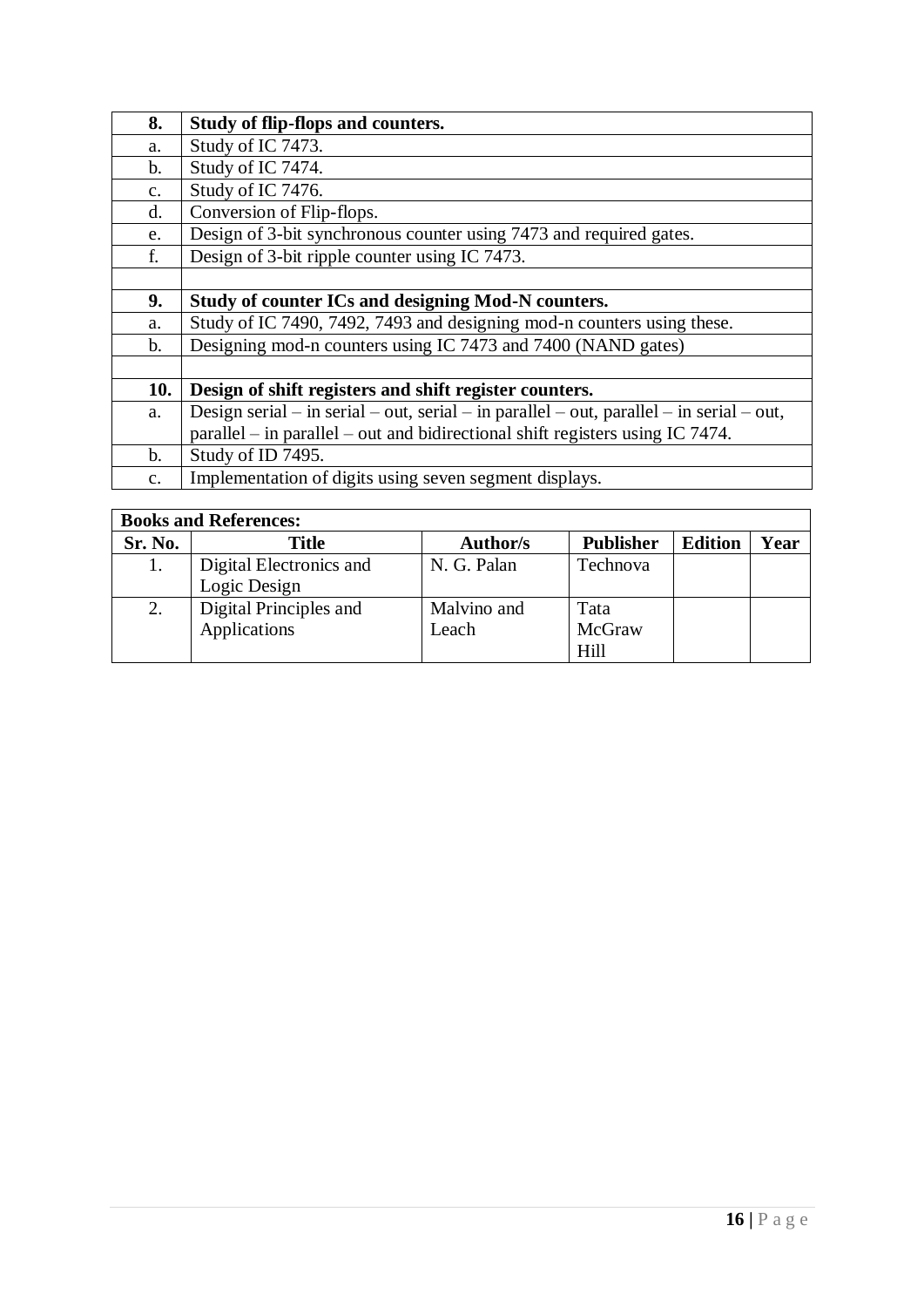| <b>B.</b> Sc (Information Technology)   |                           | $Semester-I$ |                             |  |
|-----------------------------------------|---------------------------|--------------|-----------------------------|--|
| <b>Course Name: Operating Systems</b>   |                           |              | <b>Course Code: USIT103</b> |  |
| Periods per week 1 Period is 50 minutes |                           |              |                             |  |
| <b>Credits</b>                          |                           |              |                             |  |
|                                         |                           | <b>Hours</b> | <b>Marks</b>                |  |
| <b>Evaluation System</b>                | <b>Theory Examination</b> | $2^{1/2}$    | 75                          |  |
|                                         | <b>Internal</b>           | --           | 25                          |  |

| Unit         | <b>Details</b>                                                         | <b>Lectures</b> |
|--------------|------------------------------------------------------------------------|-----------------|
| I            | <b>Introduction:</b>                                                   |                 |
|              | What is an operating system? History of operating system, computer     |                 |
|              | hardware, different operating systems, operating system concepts,      |                 |
|              | system calls, operating system structure.                              | 12              |
|              | <b>Processes and Threads:</b>                                          |                 |
|              | Processes, threads, interprocess communication, scheduling, IPC        |                 |
|              | problems.                                                              |                 |
| $\mathbf{I}$ | <b>Memory Management:</b>                                              |                 |
|              | No memory abstraction, memory abstraction: address spaces, virtual     |                 |
|              | memory, page replacement algorithms, design issues for paging          |                 |
|              | systems, implementation issues, segmentation.                          | 12              |
|              | <b>File Systems:</b>                                                   |                 |
|              | Files, directories, file system implementation, file-system management |                 |
|              | and optimization, MS-DOS file system, UNIX V7 file system, CD          |                 |
|              | ROM file system.                                                       |                 |
| III          | <b>Input-Output:</b>                                                   |                 |
|              | Principles of I/O hardware, Principles of I/O software, I/O software   |                 |
|              | layers, disks, clocks, user interfaces: keyboard, mouse, monitor, thin |                 |
|              | clients, power management,                                             | 12              |
|              | <b>Deadlocks:</b>                                                      |                 |
|              | Resources, introduction to deadlocks, the ostrich algorithm, deadlock  |                 |
|              | detection and recovery, deadlock avoidance, deadlock prevention,       |                 |
|              | issues.                                                                |                 |
| IV           | <b>Virtualization and Cloud:</b>                                       |                 |
|              | History, requirements for virtualization, type 1 and 2 hypervisors,    |                 |
|              | techniques for efficient virtualization, hypervisor microkernels,      |                 |
|              | memory virtualization, I/O virtualization, Virtual appliances, virtual | 12              |
|              | machines on multicore CPUs, Clouds.                                    |                 |
|              | <b>Multiple Processor Systems</b>                                      |                 |
|              | Multiprocessors, multicomputers, distributed systems.                  |                 |
| $\mathbf{V}$ | <b>Case Study on LINUX and ANDROID:</b>                                |                 |
|              | History of Unix and Linux, Linux Overview, Processes in Linux,         |                 |
|              | Memory management in Linux, I/O in Linux, Linux file system,           |                 |
|              | security in Linux. Android                                             |                 |
|              | <b>Case Study on Windows:</b>                                          | 12              |
|              | History of windows through Windows 10, programming windows,            |                 |
|              | system structure, processes and threads in windows, memory             |                 |
|              | management, caching in windows, I/O in windows, Windows NT file        |                 |
|              | system, Windows power management, Security in windows.                 |                 |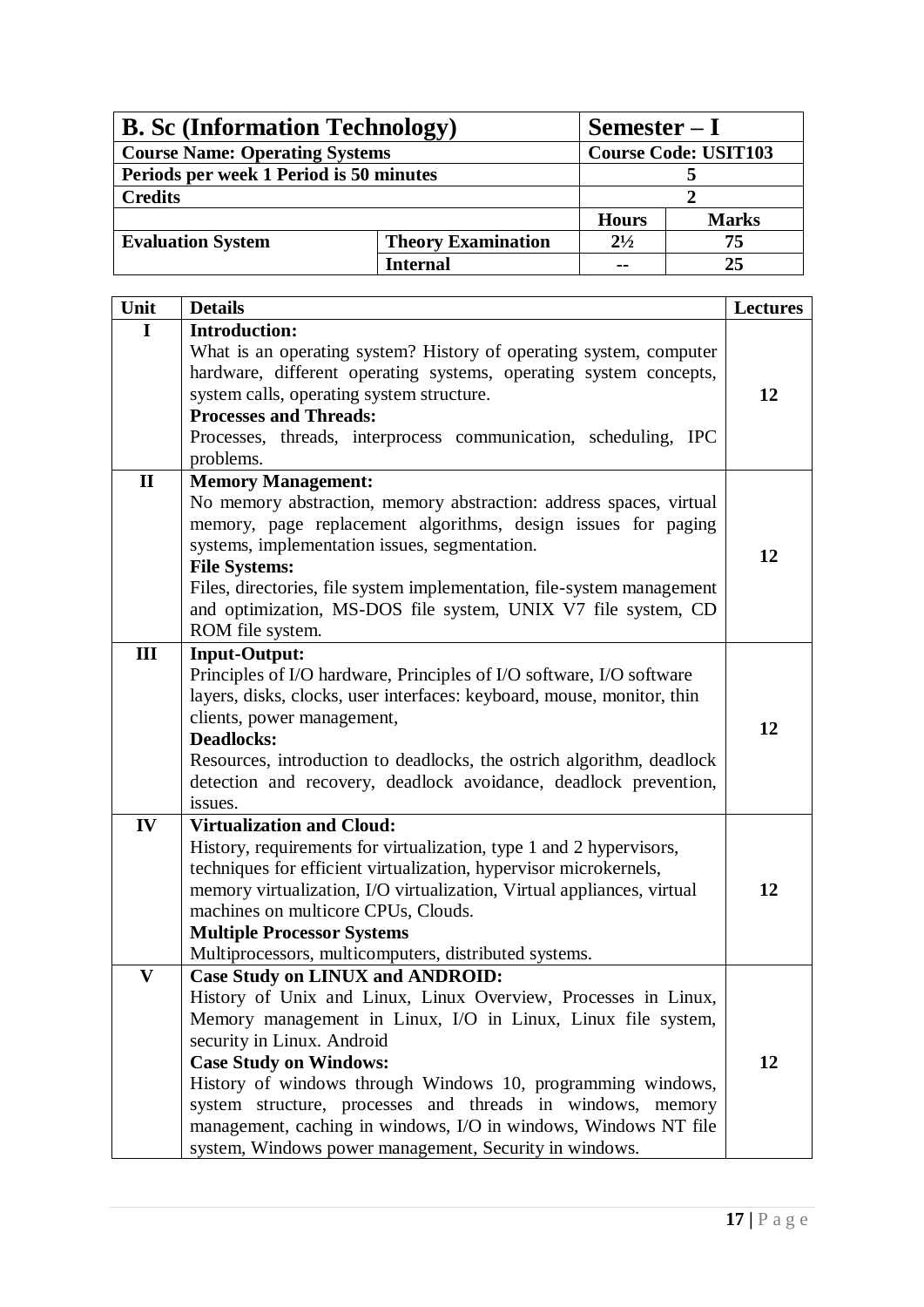| <b>Books and References:</b> |                                  |                       |                  |                 |      |
|------------------------------|----------------------------------|-----------------------|------------------|-----------------|------|
| Sr. No.                      | <b>Title</b>                     | <b>Author/s</b>       | <b>Publisher</b> | <b>Edition</b>  | Year |
| 1.                           | <b>Modern Operating Systems</b>  | Andrew S.             | Pearson          | 4 <sup>th</sup> | 2014 |
|                              |                                  | Tanenbaum,            |                  |                 |      |
|                              |                                  | <b>Herbert Bos</b>    |                  |                 |      |
| 2.                           | Operating Systems –              | Willaim               | Pearson          | $8^{th}$        | 2009 |
|                              | <b>Internals and Design</b>      | <b>Stallings</b>      |                  |                 |      |
|                              | Principles                       |                       |                  |                 |      |
| 3.                           | <b>Operating System Concepts</b> | Abraham               | Wiley            | 8 <sup>th</sup> |      |
|                              |                                  | Silberschatz,         |                  |                 |      |
|                              |                                  | Peter B.              |                  |                 |      |
|                              |                                  | <b>Galvineg Gagne</b> |                  |                 |      |
| 4.                           | <b>Operating Systems</b>         | Godbole and           | McGraw           | 3 <sup>rd</sup> |      |
|                              |                                  | Kahate                | Hill             |                 |      |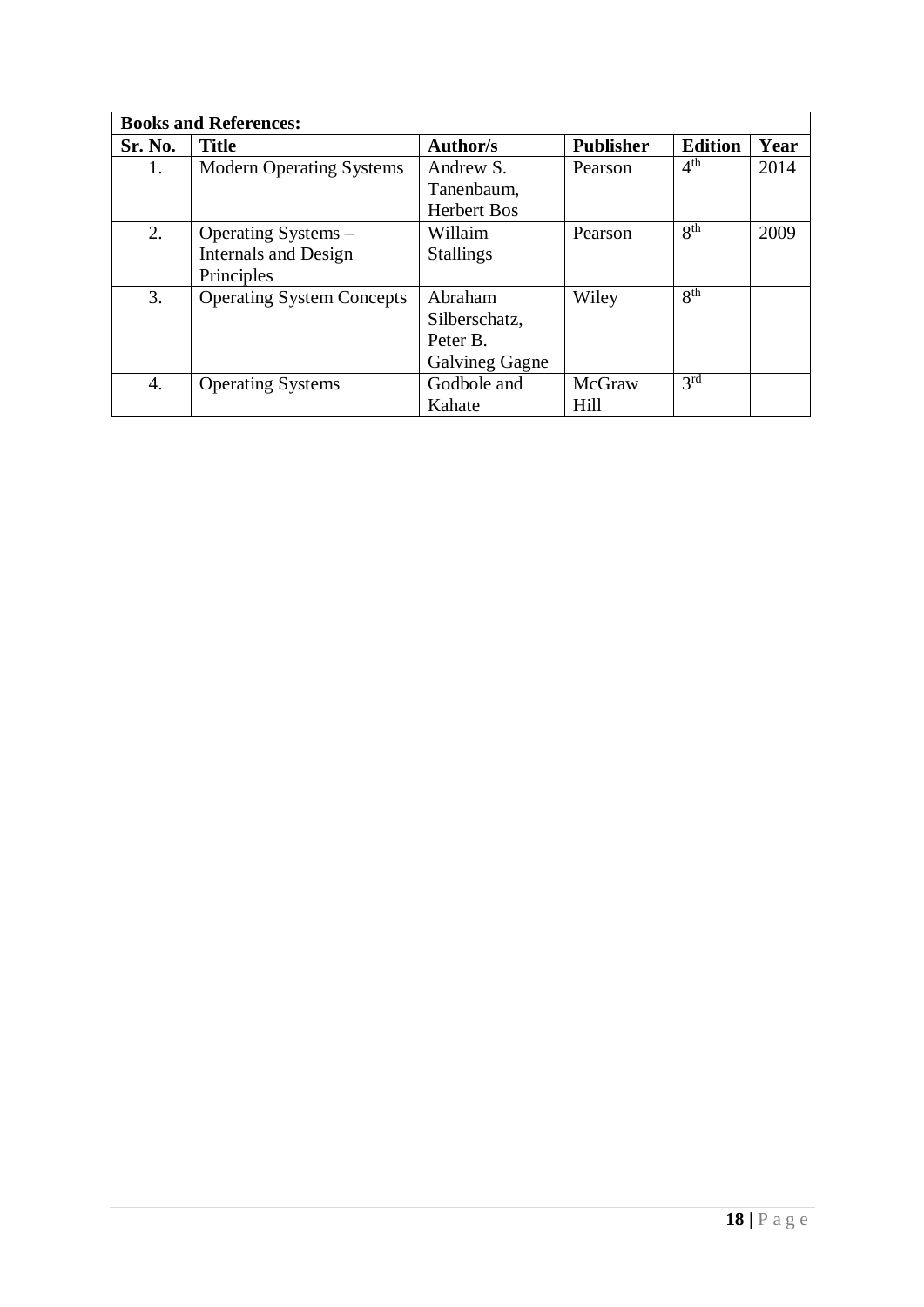| <b>B.</b> Sc (Information Technology)           |                              | Semester – II               |              |
|-------------------------------------------------|------------------------------|-----------------------------|--------------|
| <b>Course Name: Operating Systems Practical</b> |                              | <b>Course Code: USIT1P3</b> |              |
| Periods per week (1 Period is 50 minutes)       |                              |                             |              |
| <b>Credits</b>                                  |                              |                             |              |
|                                                 |                              | <b>Hours</b>                | <b>Marks</b> |
| <b>Evaluation System</b>                        | <b>Practical Examination</b> | $2^{1/2}$                   | 50           |
|                                                 | <b>Internal</b>              | --                          | --           |

|               | <b>List of Practical</b>                                                          |
|---------------|-----------------------------------------------------------------------------------|
| 1.            | Installation of virtual machine software.                                         |
|               |                                                                                   |
| 2.            | Installation of Linux operating system (RedHat / Ubuntu) on virtual machine.      |
|               |                                                                                   |
| 3.            | Installation of Windows operating system on virtial machine.                      |
|               |                                                                                   |
| 4.            | <b>Linux commands: Working with Directories:</b>                                  |
| a.            | pwd, cd, absolute and relative paths, ls, mkdir, rmdir,                           |
| b.            | file, touch, rm, cp. mv, rename, head, tail, cat, tac, more, less, strings, chmod |
|               |                                                                                   |
| 5.            | Linux commands: Working with files:                                               |
| a.            | ps, top, kill, pkill, bg, fg,                                                     |
| $\mathbf b$ . | grep, locate, find, locate.                                                       |
| c.            | date, cal, uptime, w, whoami, finger, uname, man, df, du, free, whereis, which.   |
| d.            | Compression: tar, gzip.                                                           |
|               |                                                                                   |
| 6.            | Windows (DOS) Commands $-1$                                                       |
| a.            | Date, time, prompt, md, cd, rd, path.                                             |
| b.            | Chkdsk, copy, xcopy, format, fidsk, cls, defrag, del, move.                       |
|               |                                                                                   |
| 7.            | Windows (DOS) Commands $-2$                                                       |
| a.            | Diskcomp, diskcopy, diskpart, doskey, echo                                        |
| b.            | Edit, fc, find, rename, set, type, ver                                            |
|               |                                                                                   |
| 8.            | <b>Working with Windows Desktop and utilities</b>                                 |
| a.            | Notepad                                                                           |
| b.            | Wordpad                                                                           |
| c.            | Paint                                                                             |
| d.            | Taskbar                                                                           |
| e.            | Adjusting display resolution                                                      |
| $\mathbf f$   | Using the browsers                                                                |
| g.            | Configuring simple networking                                                     |
| h.            | Creating users and shares                                                         |
|               |                                                                                   |
| 9.            | <b>Working with Linux Desktop and utilities</b>                                   |
| a.            | The vi editor.                                                                    |
| b.            | Graphics                                                                          |
| c.            | Terminal                                                                          |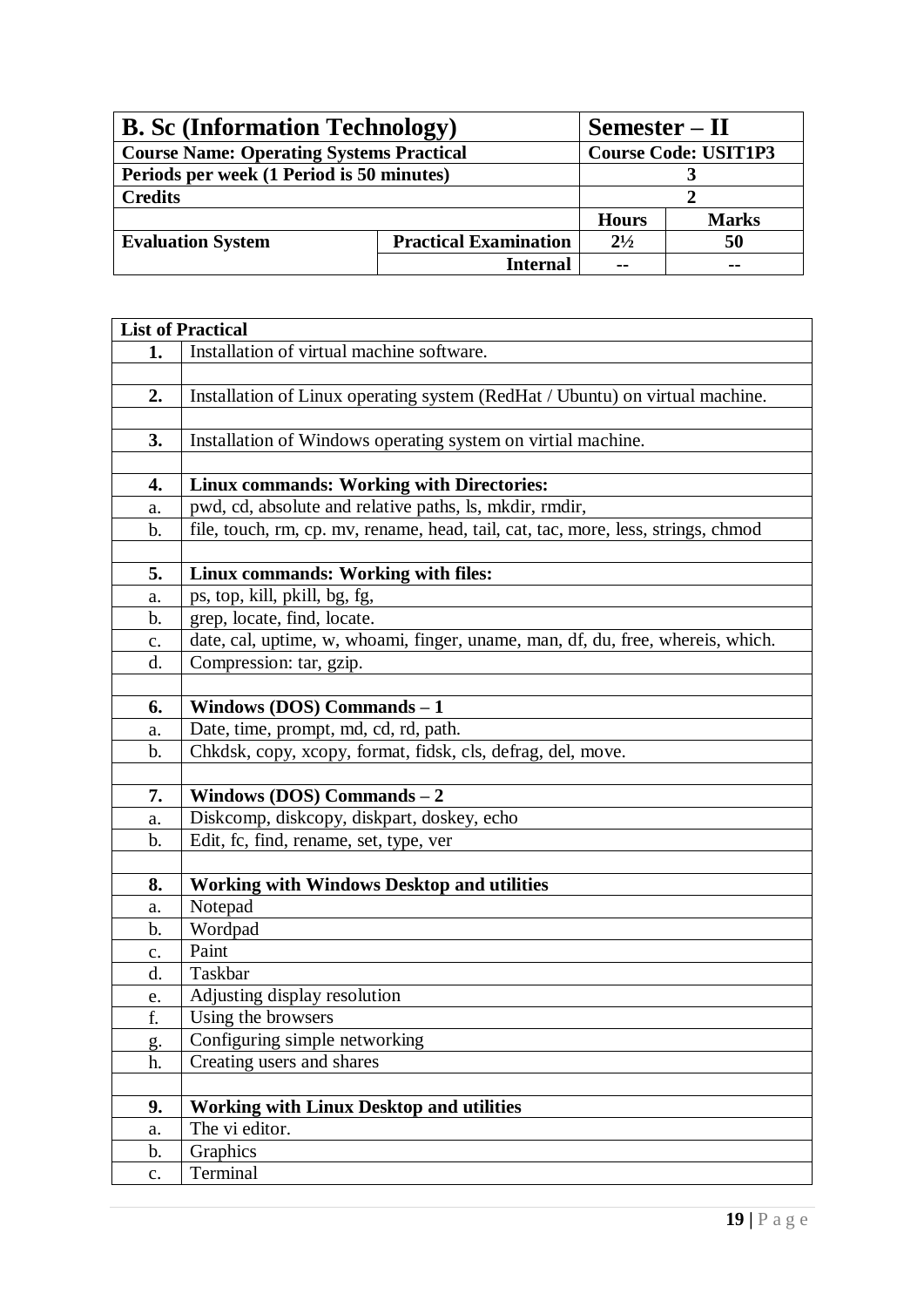| 10. | <b>Installing utility software on Linux and Windows</b> |
|-----|---------------------------------------------------------|
|     |                                                         |
| g.  | Creating users and shares                               |
| f.  | Configuring simple networking                           |
| e.  | Using the browsers                                      |
| d.  | Adjusting display resolution                            |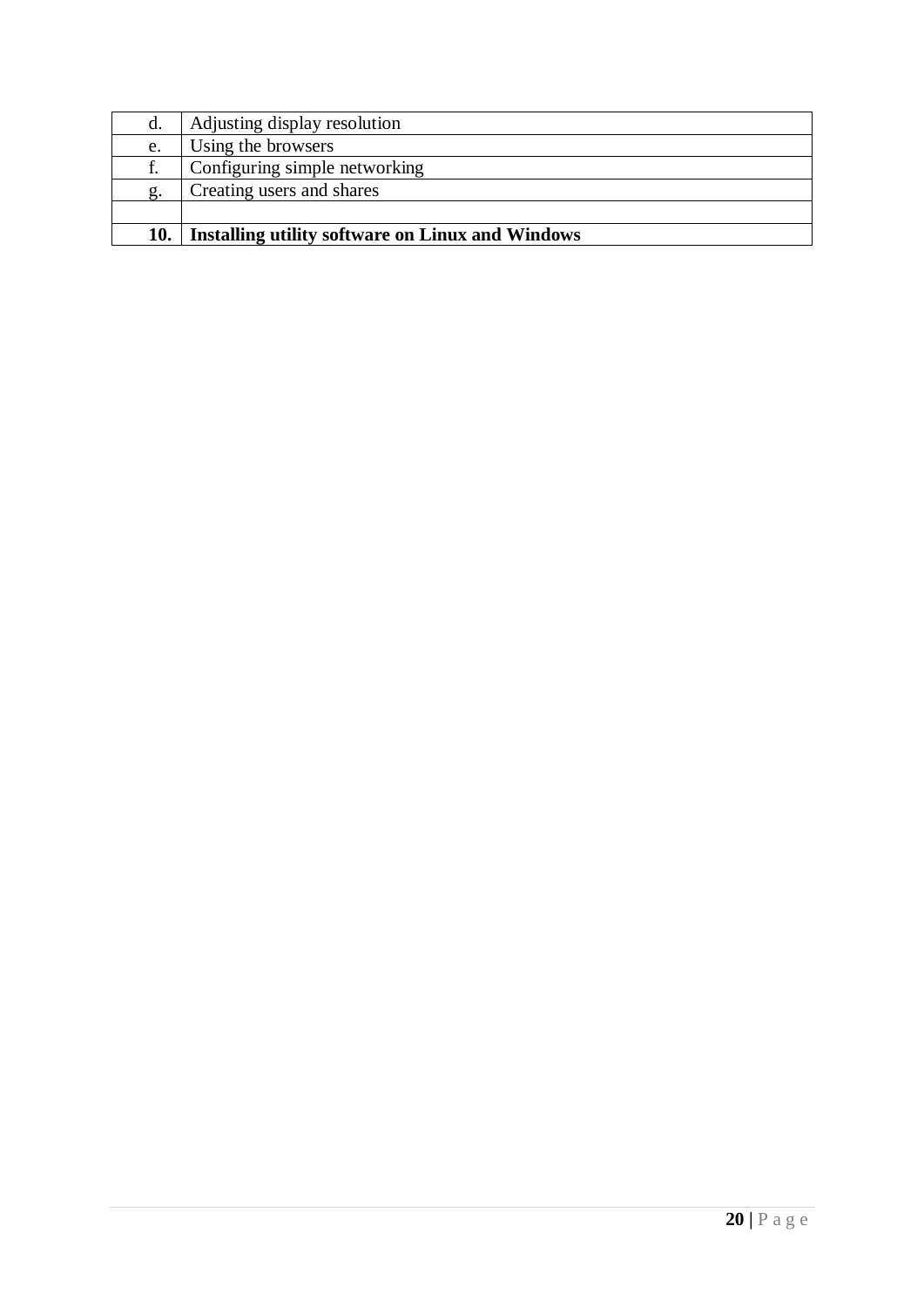| <b>B. Sc.</b> (Information Technology)    |                           | $Semester-I$                |              |
|-------------------------------------------|---------------------------|-----------------------------|--------------|
| <b>Course Name: Discrete Mathematics</b>  |                           | <b>Course Code: USIT104</b> |              |
| Periods per week (1 Period is 50 minutes) |                           |                             |              |
| <b>Credits</b>                            |                           |                             |              |
|                                           |                           | <b>Hours</b>                | <b>Marks</b> |
| <b>Evaluation System</b>                  | <b>Theory Examination</b> | $2^{1/2}$                   | 75           |
|                                           | <b>Internal</b>           | $\sim$ $\sim$               | 25           |

| Unit         | <b>Details</b>                                                                                                                                                                                                                                                                                                                                                                                                                                                                                                                                                                                                         | <b>Lectures</b> |
|--------------|------------------------------------------------------------------------------------------------------------------------------------------------------------------------------------------------------------------------------------------------------------------------------------------------------------------------------------------------------------------------------------------------------------------------------------------------------------------------------------------------------------------------------------------------------------------------------------------------------------------------|-----------------|
| $\mathbf I$  | Introduction: Variables, The Language of Sets, The Language of<br><b>Relations and Function</b><br>Set Theory: Definitions and the Element Method of Proof, Properties                                                                                                                                                                                                                                                                                                                                                                                                                                                 |                 |
|              | of Sets, Disproofs, Algebraic Proofs, Boolean Algebras, Russell's<br>Paradox and the Halting Problem.<br>The Logic of Compound Statements: Logical Form and Logical<br>Equivalence, Conditional Statements, Valid and Invalid Arguments                                                                                                                                                                                                                                                                                                                                                                                | 12              |
| $\mathbf{I}$ | <b>Quantified Statements:</b> Predicates and Quantified Statements,<br>Statements with Multiple Quantifiers, Arguments with Quantified<br><b>Statements</b><br><b>Elementary Number Theory and Methods of Proof:</b> Introduction to<br>Direct Proofs, Rational Numbers, Divisibility, Division into Cases and<br>the Quotient-Remainder Theorem, Floor and Ceiling, Indirect<br>Argument: Contradiction and Contraposition, Two Classical Theorems,<br>Applications in algorithms.                                                                                                                                    | 12              |
| Ш            | Sequences, Mathematical Induction, and Recursion: Sequences,<br>Mathematical Induction, Strong Mathematical Induction and the Well-<br>Ordering Principle for the Integers, Correctness of algorithms, defining<br>sequences recursively, solving recurrence relations by iteration, Second<br>linear<br>homogenous recurrence relations<br>with<br>order<br>constant<br>coefficients. general recursive definitions and structural induction.<br>Functions: Functions Defined on General Sets, One-to-One and Onto,<br>Inverse Functions, Composition of Functions, Cardinality with<br>Applications to Computability | 12              |
| IV           | Relations: Relations on Sets, Reflexivity, Symmetry, and Transitivity,<br><b>Equivalence Relations, Partial Order Relations</b><br>Graphs and Trees: Definitions and Basic Properties, Trails, Paths, and<br>Circuits, Matrix Representations of Graphs, Isomorphism's of Graphs,<br>Trees, Rooted Trees, Isomorphism's of Graphs, Spanning trees and<br>shortest paths.                                                                                                                                                                                                                                               | 12              |
| $\mathbf{V}$ | Counting and Probability: Introduction, Possibility Trees and the<br>Multiplication Rule, Possibility Trees and the Multiplication Rule,<br>Counting Elements of Disjoint Sets: The Addition Rule, The<br>Pigeonhole Principle, Counting Subsets of a Set: Combinations, r-<br>Combinations with Repetition Allowed, Probability Axioms and<br>Expected Value, Conditional Probability, Bayes' Formula,<br>and<br>Independent Events.                                                                                                                                                                                  | 12              |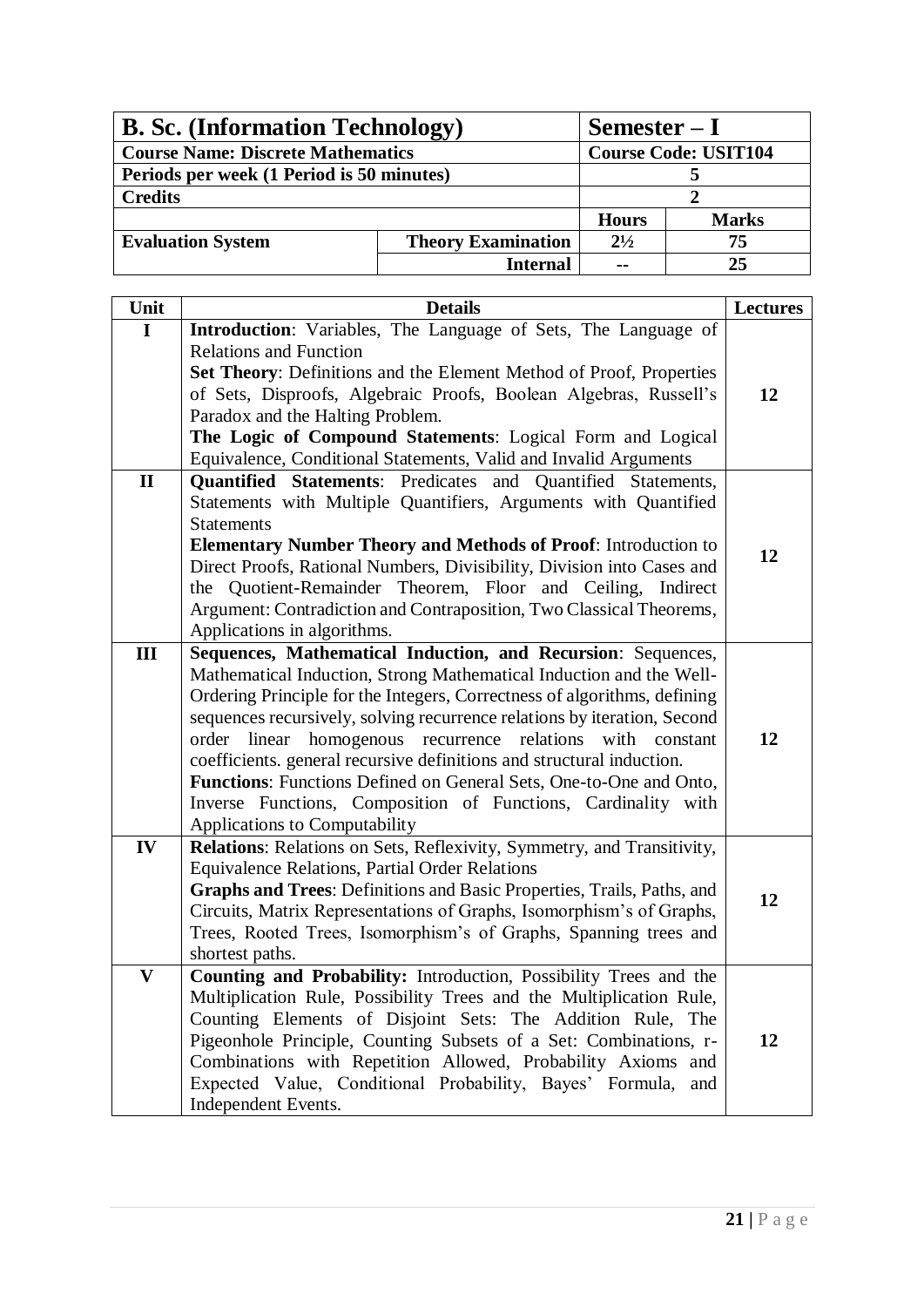| <b>Books and References:</b> |                           |                    |                  |                 |      |
|------------------------------|---------------------------|--------------------|------------------|-----------------|------|
| Sr. No.                      | <b>Title</b>              | <b>Author/s</b>    | <b>Publisher</b> | <b>Edition</b>  | Year |
| 1.                           | Discrete Mathematics with | Sussana S. Epp     | Cengage          | 4 <sup>th</sup> | 2010 |
|                              | Applications              |                    | Learning         |                 |      |
| 2.                           | Discrete Mathematics,     | Seymour            | Tata             |                 | 2007 |
|                              | Schaum's Outlines Series  | Lipschutz, Marc    | <b>MCGraw</b>    |                 |      |
|                              |                           | Lipson             | Hill             |                 |      |
| 3.                           | Discrete Mathematics and  | Kenneth H. Rosen   | Tata             |                 |      |
|                              | its Applications          |                    | <b>MCGraw</b>    |                 |      |
|                              |                           |                    | Hill             |                 |      |
| 4.                           | Discrete mathematical     | <b>B</b> Kolman RC | PHI              |                 |      |
|                              | structures                | Busby, S Ross      |                  |                 |      |
| 5.                           | Discrete structures       | Liu                | Tata             |                 |      |
|                              |                           |                    | <b>MCGraw</b>    |                 |      |
|                              |                           |                    | Hill             |                 |      |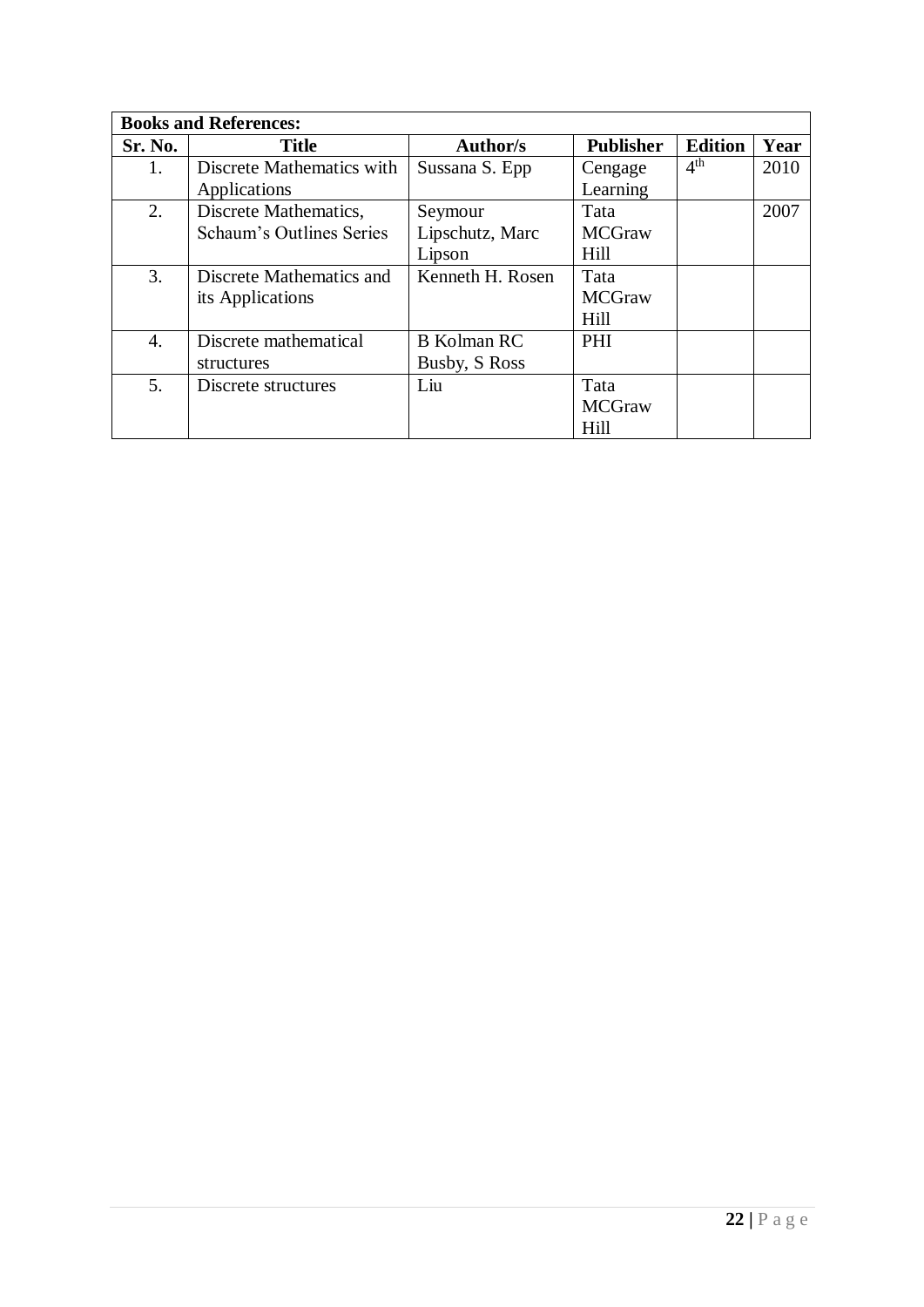| <b>B. Sc.</b> (Information Technology)             |                              |                             | $Semester-I$ |
|----------------------------------------------------|------------------------------|-----------------------------|--------------|
| <b>Course Name: Discrete Mathematics Practical</b> |                              | <b>Course Code: USIT1P4</b> |              |
| Periods per week (1 Period is 50 minutes)          |                              |                             |              |
| <b>Credits</b>                                     |                              |                             |              |
|                                                    |                              | <b>Hours</b>                | <b>Marks</b> |
| <b>Evaluation System</b>                           | <b>Practical Examination</b> | $2^{1/2}$                   | 50           |
|                                                    | <b>Internal</b>              | $- -$                       |              |

|                           | List of Practical: Write the programs for the following using SCILAB |
|---------------------------|----------------------------------------------------------------------|
| 1.                        | <b>Set Theory</b>                                                    |
| a.                        | Inclusion Exclusion principle.                                       |
| $\mathbf b$ .             | <b>Power Sets</b>                                                    |
| c.                        | <b>Mathematical Induction</b>                                        |
|                           |                                                                      |
| 2.                        | <b>Functions and Algorithms</b>                                      |
| a.                        | Recursively defined functions                                        |
| b.                        | Cardinality                                                          |
| c.                        | Polynomial evaluation                                                |
| d.                        | <b>Greatest Common Divisor</b>                                       |
|                           |                                                                      |
| 3.                        | <b>Counting</b>                                                      |
| a.                        | Sum rule principle                                                   |
| b.                        | Product rule principle                                               |
| c.                        | Factorial                                                            |
| d.                        | Binomial coefficients                                                |
| e.                        | Permutations                                                         |
| f.                        | Permutations with repetitions                                        |
| g.                        | Combinations                                                         |
| h.                        | Combinations with repetitions                                        |
| $\overline{\mathbf{i}}$ . | Ordered partitions                                                   |
| $\mathbf{1}$              | Unordered partitions                                                 |
|                           |                                                                      |
| 4.                        | <b>Probability Theory</b>                                            |
| a.                        | Sample space and events                                              |
| b.                        | Finite probability spaces                                            |
| c.                        | Equiprobable spaces                                                  |
| d.                        | <b>Addition Principle</b>                                            |
| e.                        | <b>Conditional Probability</b>                                       |
| f.                        | Multiplication theorem for conditional probability                   |
| g.                        | Independent events                                                   |
| h.                        | Repeated trials with two outcomes                                    |
|                           |                                                                      |
| 5.                        | <b>Graph Theory</b>                                                  |
| a.                        | Paths and connectivity                                               |
| $\mathbf b$ .             | Minimum spanning tree                                                |
| $\mathbf{c}$ .            | Isomorphism                                                          |
|                           |                                                                      |
|                           |                                                                      |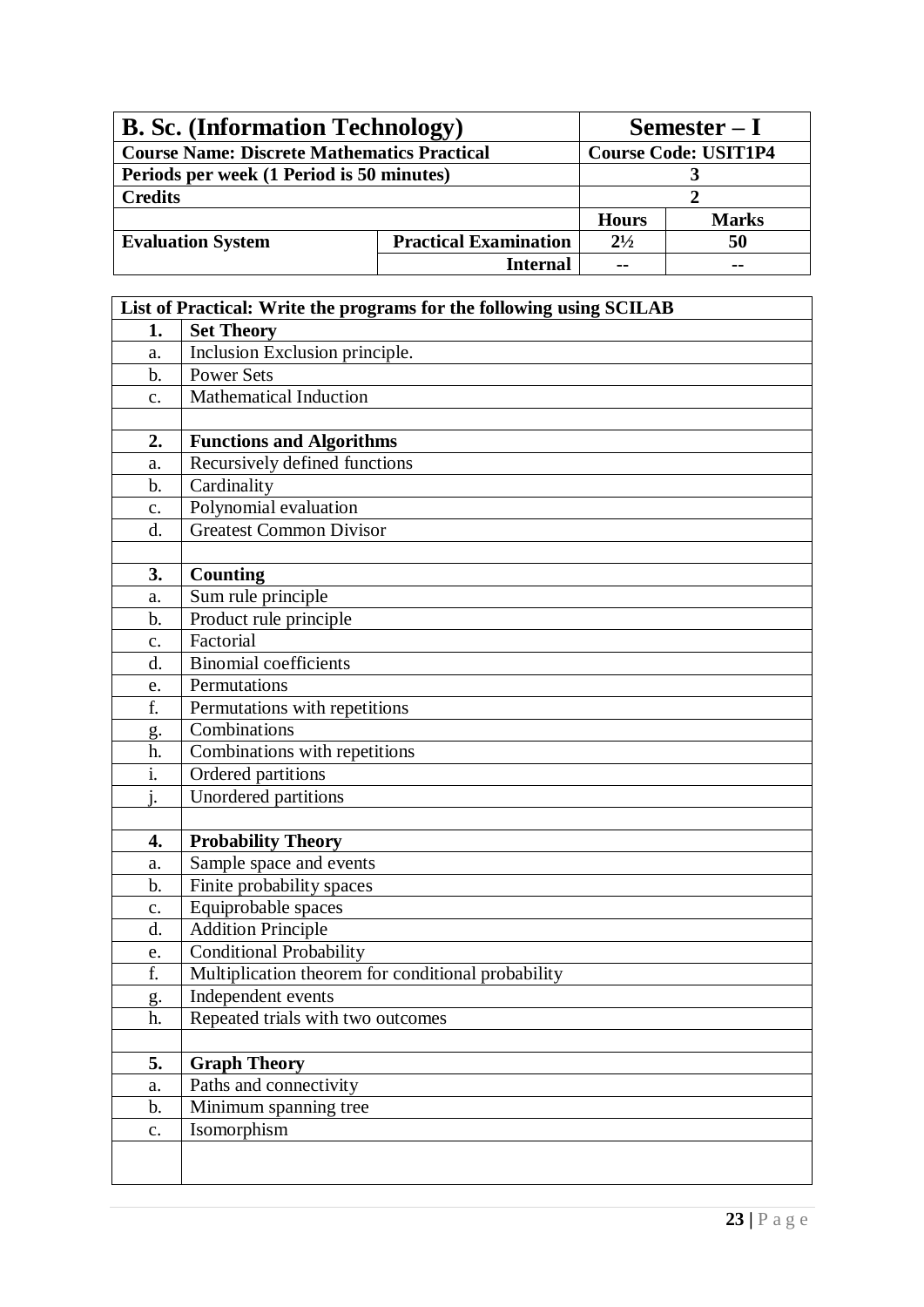| 6.            | <b>Directed Graphs</b>                                                     |
|---------------|----------------------------------------------------------------------------|
| a.            | Adjacency matrix                                                           |
| $\mathbf b$ . | Path matrix                                                                |
|               |                                                                            |
| 7.            | <b>Properties of integers</b>                                              |
| a.            | Division algorithm                                                         |
| b.            | Primes                                                                     |
| c.            | Euclidean algorithm                                                        |
| d.            | Fundamental theorem of arithmetic                                          |
| e.            | Congruence relation                                                        |
| f.            | Linear congruence equation                                                 |
|               |                                                                            |
| 8.            | <b>Algebraic Systems</b>                                                   |
| a.            | Properties of operations                                                   |
| $b$           | Roots of polynomials                                                       |
|               |                                                                            |
| 9.            | <b>Boolean Algebra</b>                                                     |
| a.            | Basic definitions in Boolean Algebra                                       |
| $\mathbf b$ . | Boolean algebra as lattices                                                |
|               |                                                                            |
| 10.           | <b>Recurrence relations</b>                                                |
| a.            | Linear homogeneous recurrence relations with constant coefficients         |
| $\mathbf b$ . | Solving linear homogeneous recurrence relations with constant coefficients |
| c.            | Solving general homogeneous linear recurrence relations                    |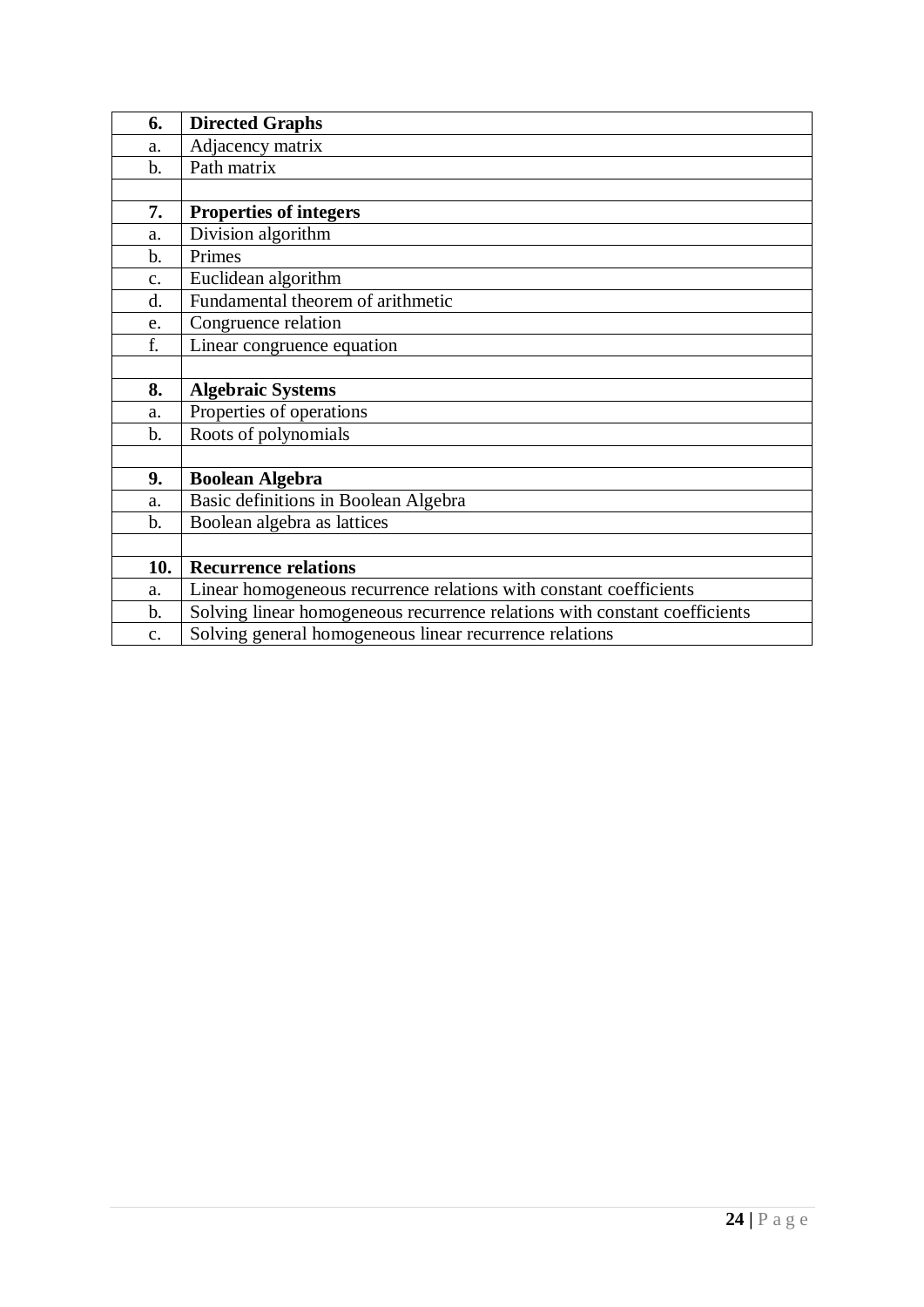| <b>B.</b> Sc (Information Technology)     |                           | $Semester-I$                |              |
|-------------------------------------------|---------------------------|-----------------------------|--------------|
| <b>Course Name: Communication Skills</b>  |                           | <b>Course Code: USIT105</b> |              |
| Periods per week (1 Period is 50 minutes) |                           |                             |              |
| <b>Credits</b>                            |                           |                             |              |
|                                           |                           | <b>Hours</b>                | <b>Marks</b> |
| <b>Evaluation System</b>                  | <b>Theory Examination</b> | $2^{1/2}$                   | 75           |
|                                           | <b>Internal</b>           | $\sim$ $\sim$               | 25           |

| Unit         | <b>Details</b>                                                          | <b>Lectures</b> |
|--------------|-------------------------------------------------------------------------|-----------------|
| $\mathbf I$  | The Seven Cs of Effective Communication:                                |                 |
|              | Completeness, Conciseness, Consideration, Concreteness, Clarity,        |                 |
|              | Courtesy, Correctness                                                   |                 |
|              | <b>Understanding Business Communication:</b>                            | 12              |
|              | Nature and Scope of Communication, Non-verbal Communication,            |                 |
|              | Cross-cultural communication,<br>Technology-enabled<br><b>Business</b>  |                 |
|              | Communication                                                           |                 |
| $\mathbf{I}$ | <b>Writing Business Messages and Documents:</b>                         |                 |
|              | writing,<br>Business Correspondence,<br><b>Business</b><br>Instructions |                 |
|              | Business Reports and Proposals, Career building and Resume writing.     | 12              |
|              | <b>Developing Oral Communication Skills for Business:</b>               |                 |
|              | Effective Listening, Business Presentations and Public Speaking,        |                 |
|              | Conversations, Interviews                                               |                 |
| III          | <b>Developing Oral Communication Skills for Business:</b>               |                 |
|              | and Conferences,<br>Group Discussions<br>Meetings<br>and<br>Team        |                 |
|              | Presentations, Team Briefing,                                           | 12              |
|              | <b>Understanding Specific Communication Needs:</b>                      |                 |
|              | <b>Communication across Functional Areas</b>                            |                 |
| IV           | <b>Understanding Specific Communication Needs:</b>                      |                 |
|              | Corporate Communication, Persuasive Strategies in Business              | 12              |
|              | Communication, Ethics in Business Communication,<br><b>Business</b>     |                 |
|              | <b>Communication Aids</b>                                               |                 |
| $\mathbf{V}$ | Presentation Process: Planning the presentations, executing the         |                 |
|              | presentations, Impressing the audience by performing, Planning stage:   |                 |
|              | Brainstorming, mind maps / concept maps, executing stage: chunking      | 12              |
|              | theory, creating outlines, Use of templates. Adding graphics to your    |                 |
|              | presentation: Visual communication, Impress stage: use of font, colour, |                 |
|              | layout, Importance of practice and performance.                         |                 |

| <b>Books and References:</b> |                               |                 |                  |                |      |
|------------------------------|-------------------------------|-----------------|------------------|----------------|------|
| Sr. No.                      | <b>Title</b>                  | <b>Author/s</b> | <b>Publisher</b> | <b>Edition</b> | Year |
|                              | <b>Business Communication</b> | Edited by       | Oxford           | Second         |      |
|                              |                               | Meenakshi       | University       |                |      |
|                              |                               | Raman and       | Press            |                |      |
|                              |                               | Prakash Singh   |                  |                |      |
| 2.                           | Professional                  | Aruna Koneru    | Tata             |                |      |
|                              | Communication                 |                 | McGraw           |                |      |
|                              |                               |                 | Hill             |                |      |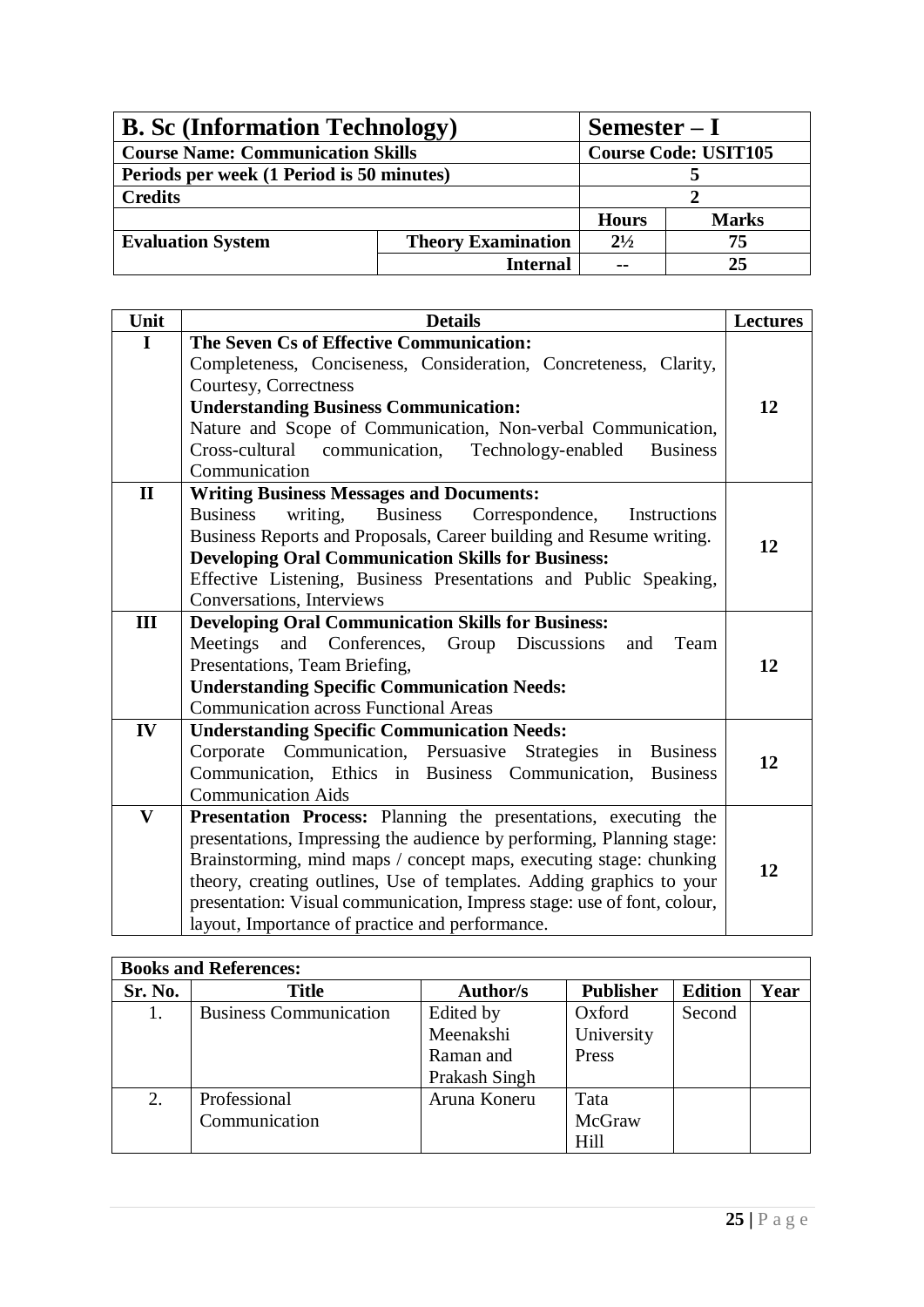| 3. | Strategies for improving<br>your business<br>communication                                                                                      | Prof. M. S. Rao                               | Shroff<br>publishers<br>and<br>distributors |                  | 2016 |
|----|-------------------------------------------------------------------------------------------------------------------------------------------------|-----------------------------------------------|---------------------------------------------|------------------|------|
| 4. | <b>Business Communication</b>                                                                                                                   | Dr. Rishipal and<br>Dr. Jyoti<br>Sheoran      | <b>SPD</b>                                  |                  | 2014 |
| 5. | <b>Graphics for Learning:</b><br>Proven Guidelines for<br>Planning, Designing, and<br><b>Evaluating Visuals in</b><br><b>Training Materials</b> | Ruth C. Clark,<br>Chopeta Lyons,              | Pfeiffer,<br>Wiley                          |                  | 2011 |
| 6. | <b>Basic Business</b><br>Communication: Skills for<br>Empowering the Internet<br>Generation                                                     | Lesikar<br>Raymond V and<br>Marie E. Flatley. | Tata<br>McGraw-<br>Hill                     | 10 <sup>th</sup> | 2005 |
| 7. | Nonverbal<br><b>Communication: Notes on</b><br>the Visual Perception of<br><b>Human Relations</b>                                               | Ruesh, Jurgen<br>and Weldon<br>Kees           | University<br>of<br>California<br>Press     |                  | 1966 |
| 8. | <b>Business Communication</b><br>Today                                                                                                          | Bovee,<br>Courtland<br>L.; Thill, John V.     | Pearson<br>Education<br>Ltd.                |                  | 2015 |
| 9. | <b>Communication Skills</b>                                                                                                                     | Dr. Nageshwar<br>Rao Dr.<br>Rajendra P. Das   | Himalaya<br>Publishing<br>House             |                  |      |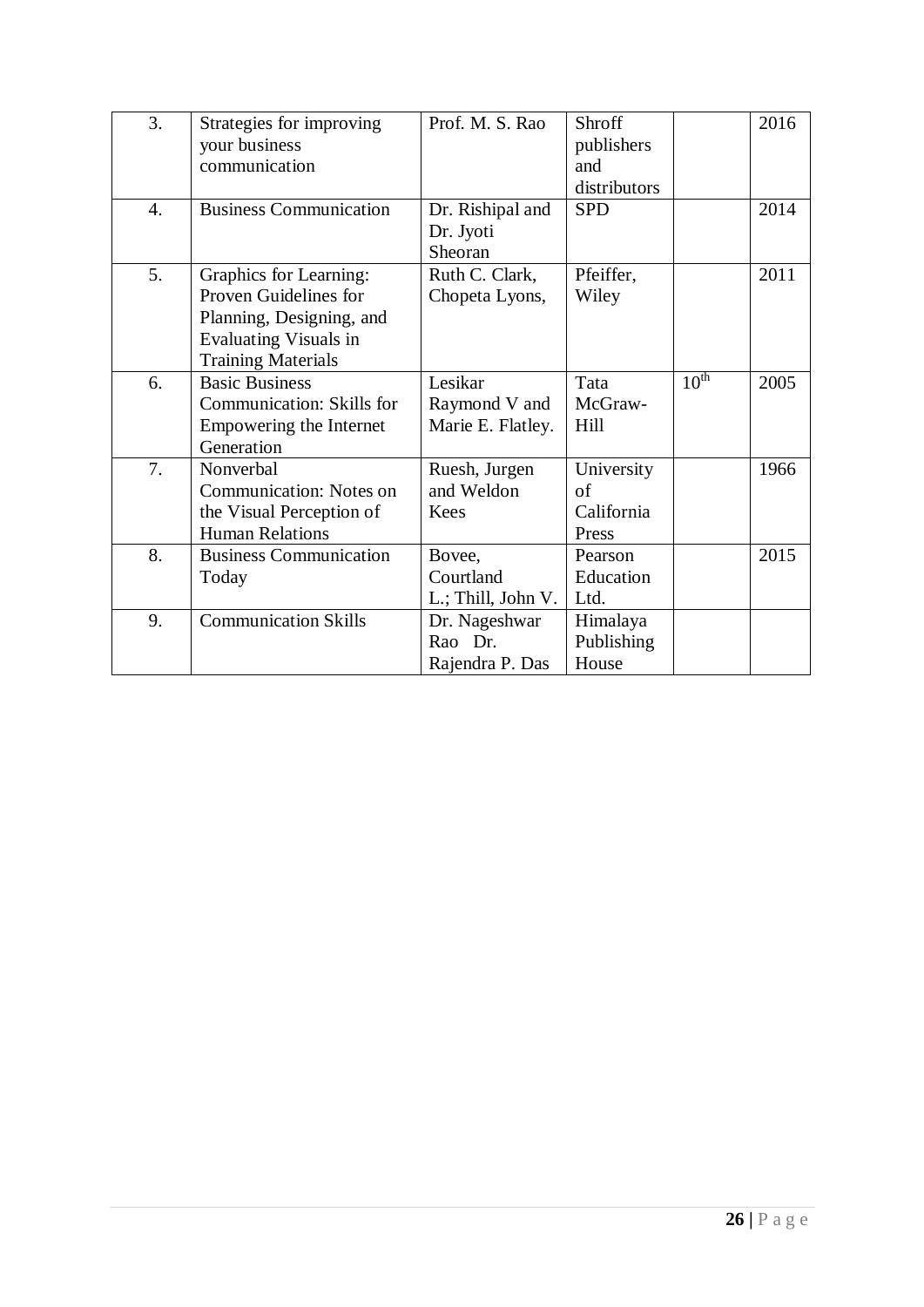| <b>B. Sc (Information Technology)</b>              |                              | $Semester-I$                |              |
|----------------------------------------------------|------------------------------|-----------------------------|--------------|
| <b>Course Name: Communication Skills Practical</b> |                              | <b>Course Code: USIT1P5</b> |              |
| Periods per week (1 Period is 50 minutes)          |                              |                             |              |
| <b>Credits</b>                                     |                              |                             |              |
|                                                    |                              | <b>Hours</b>                | <b>Marks</b> |
| <b>Evaluation System</b>                           | <b>Practical Examination</b> | $2^{1/2}$                   | 50           |
|                                                    | <b>Internal</b>              | $\sim$ $\sim$               | $- -$        |

|     | <b>List of Practical Questions:</b>                                          |
|-----|------------------------------------------------------------------------------|
| 1.  | <b>Communication Origami, Guessing Game, Guessing the emotion</b>            |
|     |                                                                              |
| 2.  | <b>Body Language, Follow All Instructions, Effective Feedback Skills</b>     |
|     |                                                                              |
| 3.  | The Name Game, Square Talk (Effective Communication), Room 101               |
|     | (Influential and persuasive skills)                                          |
|     |                                                                              |
| 4.  | <b>Back to Back Communication, Paper Shapes (Importance of two-way</b>       |
|     | communication), Memory Test(Presentation Skills)                             |
|     |                                                                              |
| 5.  | <b>Exercises on Communication Principles</b>                                 |
|     |                                                                              |
| 6.  | <b>Exercises on communication icebreakers</b>                                |
|     |                                                                              |
| 7.  | <b>Communication exercises</b>                                               |
|     |                                                                              |
|     | For the following practicals, Microsoft Office, Open Office, Libre Office or |
|     | any other software suite can be used.                                        |
| 8.  | Use of word processing tools for communication                               |
|     |                                                                              |
| 9.  | Use of spreadsheet tools for communication                                   |
|     |                                                                              |
| 10. | Use of presentation tools for communication                                  |
|     |                                                                              |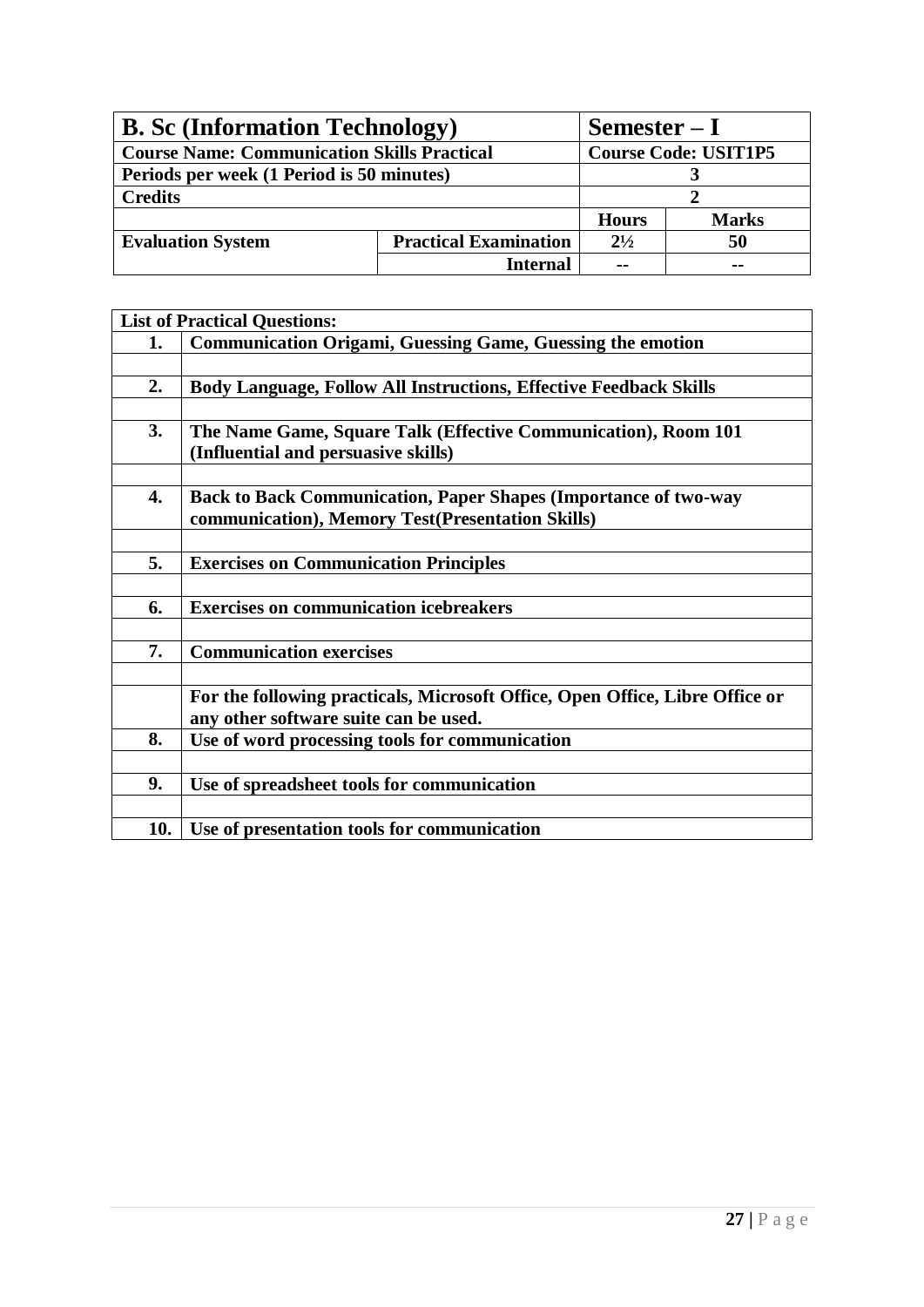# SEMESTER II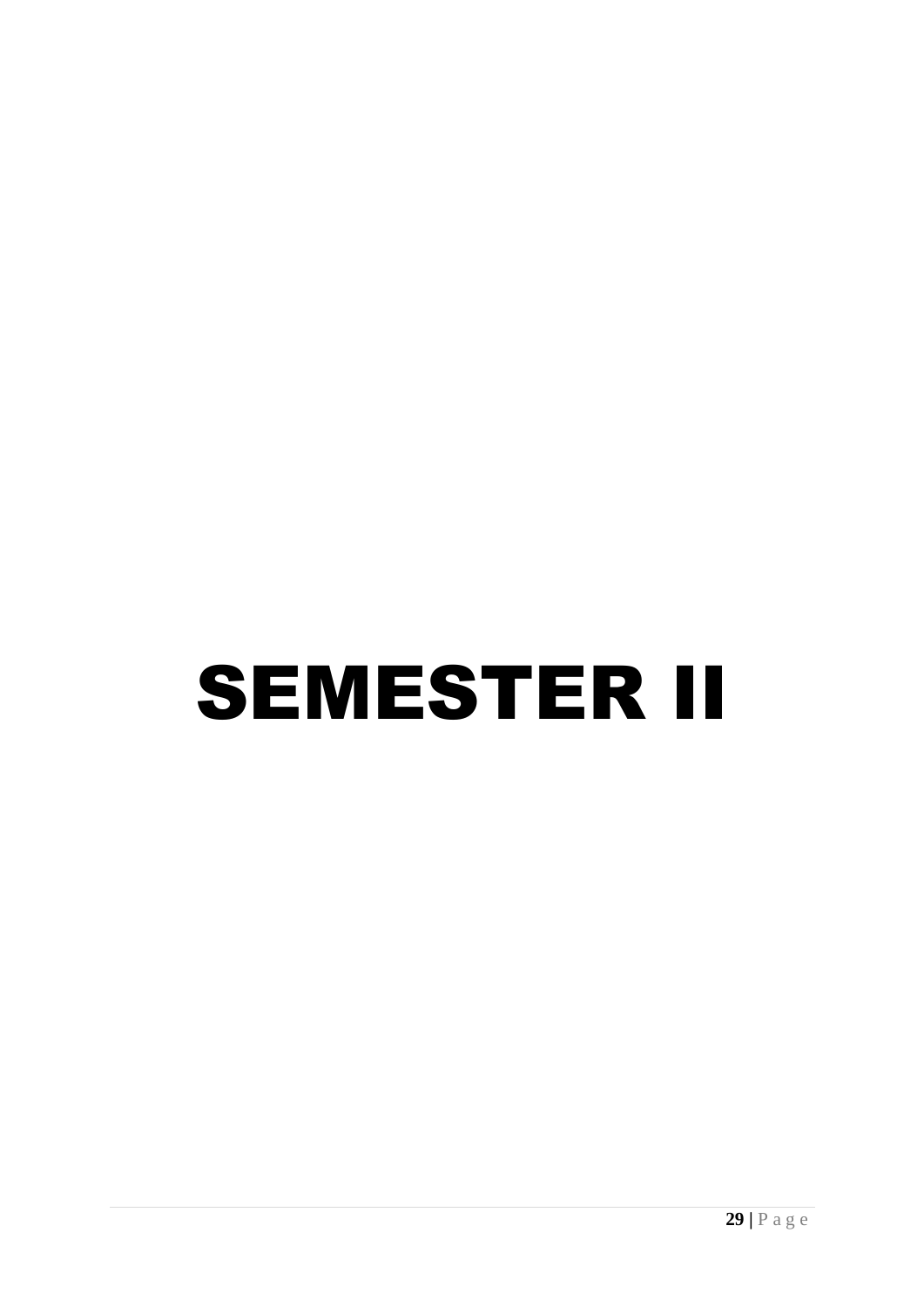| <b>B. Sc.</b> (Information Technology)          |                           | $Semester - II$             |              |
|-------------------------------------------------|---------------------------|-----------------------------|--------------|
| <b>Course Name: Object Oriented Programming</b> |                           | <b>Course Code: USIT201</b> |              |
| Periods per week (1 Period is 50 minutes)       |                           |                             |              |
| <b>Credits</b>                                  |                           |                             |              |
|                                                 |                           | <b>Hours</b>                | <b>Marks</b> |
| <b>Evaluation System</b>                        | <b>Theory Examination</b> | $2^{1/2}$                   | 75           |
|                                                 | <b>Internal</b>           | $\sim$ $\sim$               | 25           |

| Unit         | <b>Details</b>                                                          | <b>Lectures</b> |
|--------------|-------------------------------------------------------------------------|-----------------|
| I            | <b>Object Oriented Methodology:</b>                                     |                 |
|              | Introduction, Advantages and Disadvantages of Procedure Oriented        |                 |
|              | Languages, what is Object Oriented? What is Object Oriented             |                 |
|              | Development? Object Oriented Themes, Benefits and Application of        | 12              |
|              | OOPS.                                                                   |                 |
|              | Principles of OOPS: OOPS Paradigm, Basic Concepts of OOPS:              |                 |
|              | Objects, Classes, Data Abstraction and Data Encapsulation,              |                 |
|              | Inheritance, Polymorphism, Dynamic Binding, Message Passing             |                 |
| $\mathbf{I}$ | Classes and Objects: Simple classes (Class specification, class         |                 |
|              | members accessing), Defining member functions, passing object as an     |                 |
|              | argument, Returning object from functions, friend classes, Pointer to   | 12              |
|              | object, Array of pointer to object.                                     |                 |
|              | Constructors and Destructors: Introduction, Default Constructor,        |                 |
|              | Parameterized Constructor and examples, Destructors                     |                 |
| Ш            | Polymorphism: Concept of function overloading,<br>overloaded            |                 |
|              | operators, overloading unary and binary operators, overloading          |                 |
|              | comparison operator, overloading arithmetic assignment operator, Data   | 12              |
|              | Conversion between objects and basic types,                             |                 |
|              | Virtual Functions: Introduction and need, Pure Virtual Functions,       |                 |
|              | Static Functions, this Pointer, abstract classes, virtual destructors.  |                 |
| IV           | using<br><b>Inheritance:</b><br>Program<br>development<br>Introduction, |                 |
|              | understanding inheritance, Advantages provided by inheritance,          |                 |
|              | choosing the access specifier, Derived class declaration, derived class |                 |
|              | constructors, class hierarchies, multiple inheritance, multilevel       | 12              |
|              | inheritance, containership, hybrid inheritance.                         |                 |
|              | <b>Exception Handling:</b> Introduction, Exception Handling Mechanism,  |                 |
|              | Concept of throw & catch with example                                   |                 |
| $\mathbf{V}$ | Templates: Introduction, Function Template and examples, Class          |                 |
|              | Template and examples.                                                  | 12              |
|              | Working with Files: Introduction, File Operations, Various File         |                 |
|              | Modes, File Pointer and their Manipulation                              |                 |

|         | <b>Books and References:</b>                  |                                                    |                        |                            |      |
|---------|-----------------------------------------------|----------------------------------------------------|------------------------|----------------------------|------|
| Sr. No. | Title                                         | Author/s                                           | <b>Publisher</b>       | <b>Edition</b>             | Year |
| 1.      | <b>Object Oriented Analysis</b><br>and Design | <b>Timothy Budd</b>                                | <b>TMH</b>             | 3 <sup>rd</sup>            | 2012 |
| 2.      | Mastering $C++$                               | K R Venugopal,<br>Rajkumar Buyya,<br>T Ravishankar | Tata<br>McGraw<br>Hill | 2 <sup>nd</sup><br>Edition | 2011 |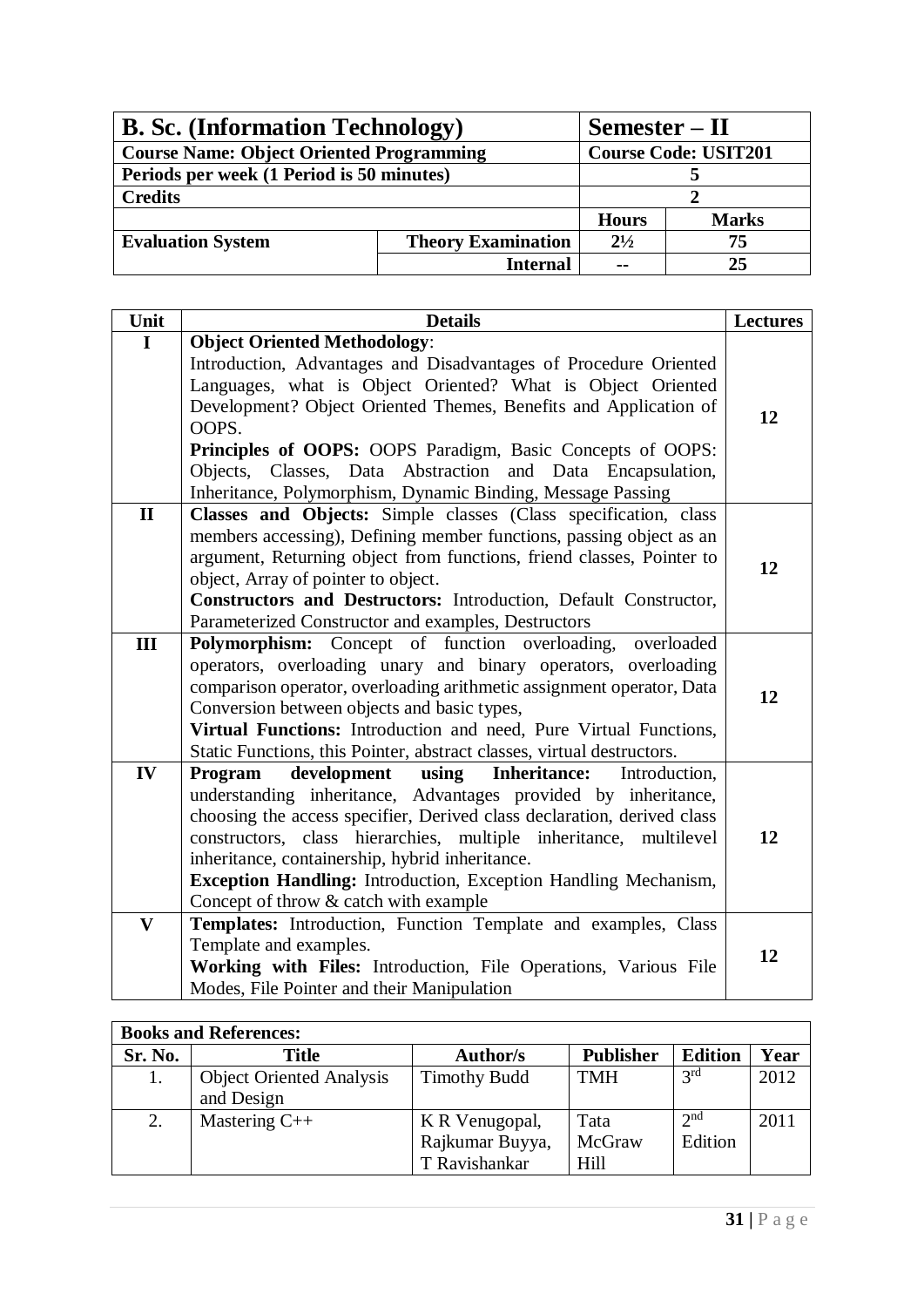| 3. | $C++$ for beginners              | B. M. Hirwani       | <b>SPD</b> |                 | 2013 |
|----|----------------------------------|---------------------|------------|-----------------|------|
| 4. | Effective Modern C++             | <b>Scott Meyers</b> | <b>SPD</b> |                 |      |
| 5. | <b>Object Oriented</b>           | E. Balagurusamy     | Tata       | 4 <sup>th</sup> |      |
|    | Programming with $C++$           |                     | McGraw     |                 |      |
|    |                                  |                     | Hill       |                 |      |
| 6. | Learning Python                  | Mark Lutz           | O' Reilly  | 5 <sup>th</sup> | 2013 |
| 7. | <b>Mastering Object Oriented</b> | Steven F. Lott      | Pact       |                 | 2014 |
|    | Python                           |                     | Publishing |                 |      |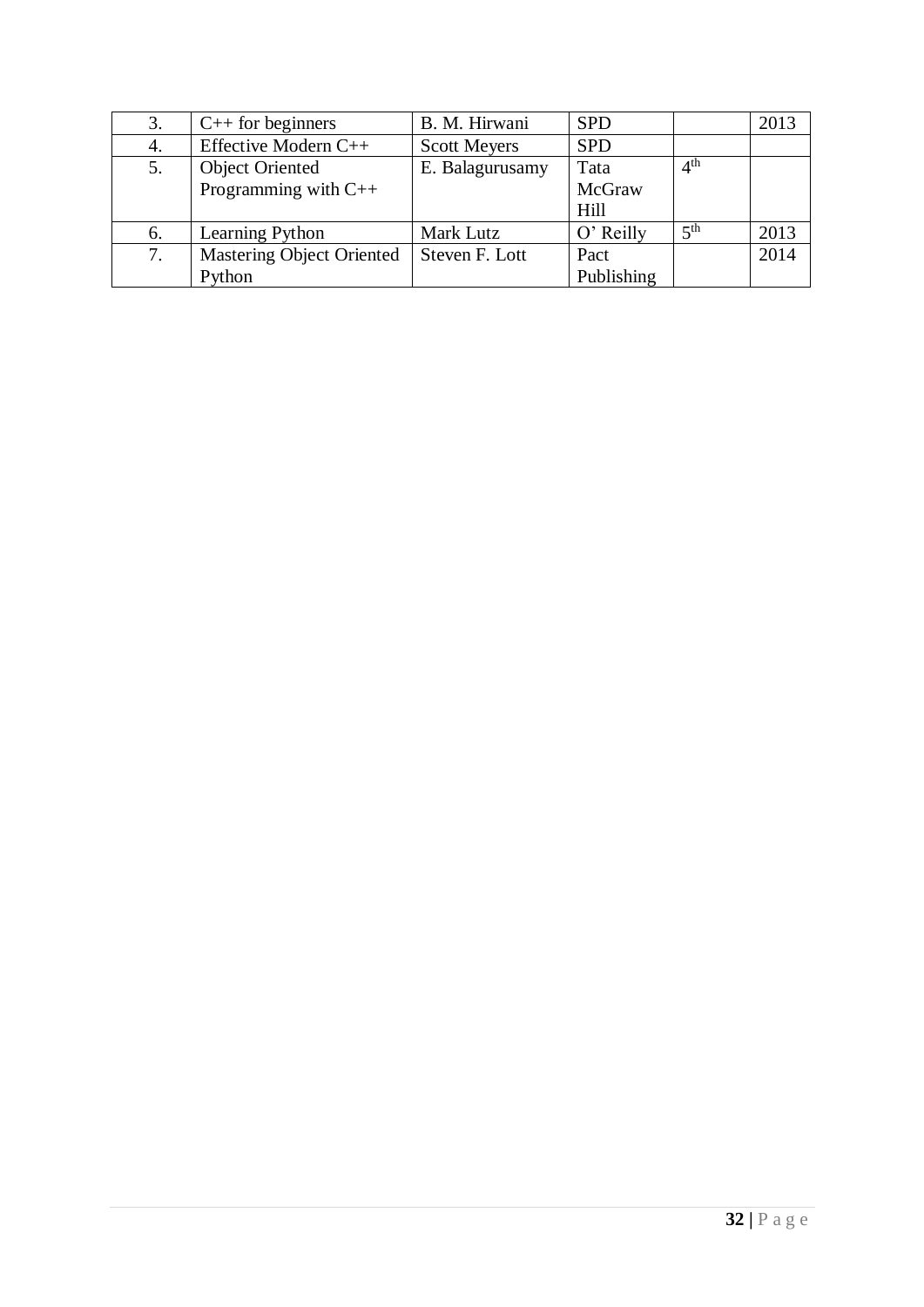| <b>B. Sc.</b> (Information Technology)                    |                              | $Semester - II$ |                             |
|-----------------------------------------------------------|------------------------------|-----------------|-----------------------------|
| <b>Course Name: Object Oriented Programming Practical</b> |                              |                 | <b>Course Code: USIT2P1</b> |
| Periods per week (1 Period is 50 minutes)                 |                              |                 |                             |
| <b>Credits</b>                                            |                              |                 |                             |
|                                                           |                              | <b>Hours</b>    | <b>Marks</b>                |
| <b>Evaluation System</b>                                  | <b>Practical Examination</b> | $2^{1/2}$       | 50                          |
|                                                           | Internal                     | $- -$           |                             |

|                | List of Practical: To be implemented using object oriented language                                                                                                                                                                                                                                                                                               |
|----------------|-------------------------------------------------------------------------------------------------------------------------------------------------------------------------------------------------------------------------------------------------------------------------------------------------------------------------------------------------------------------|
| 1.             | <b>Classes and methods</b>                                                                                                                                                                                                                                                                                                                                        |
| a.             | Design an employee class for reading and displaying the employee information, the<br>getInfo() and displayInfo() methods will be used repectively. Where getInfo() will<br>be private method                                                                                                                                                                      |
| $\mathbf b$ .  | Design the class student containing getData() and displayData() as two of its<br>methods which will be used for reading and displaying the student information<br>respectively. Where getData() will be private method.                                                                                                                                           |
| $C_{\bullet}$  | Design the class Demo which will contain the following methods: readNo(),<br>factorial() for calculating the factorial of a number, reverseNo() will reverse the<br>given number, isPalindrome() will check the given number is palindrome,<br>isArmstrong() which will calculate the given number is armStrong or not. Where<br>readNo() will be private method. |
| d.             | Write a program to demonstrate function definition outside class and accessing<br>class members in function definition.                                                                                                                                                                                                                                           |
| 2.             | <b>Using friend functions.</b>                                                                                                                                                                                                                                                                                                                                    |
| a.             | Write a friend function for adding the two complex numbers, using a single class                                                                                                                                                                                                                                                                                  |
| $\mathbf b$ .  | Write a friend function for adding the two different distances and display its sum,<br>using two classes.                                                                                                                                                                                                                                                         |
| c.             | Write a friend function for adding the two matrix from two different classes and<br>display its sum.                                                                                                                                                                                                                                                              |
|                |                                                                                                                                                                                                                                                                                                                                                                   |
| 3.             | Constructors and method overloading.                                                                                                                                                                                                                                                                                                                              |
| a.             | Design a class Complex for adding the two complex numbers and also show the<br>use of constructor.                                                                                                                                                                                                                                                                |
| $\mathbf b$ .  | Design a class Geometry containing the methods area() and volume() and also<br>overload the area() function.                                                                                                                                                                                                                                                      |
| c.             | Design a class StaticDemo to show the implementation of static variable and static<br>function.                                                                                                                                                                                                                                                                   |
| 4.             | <b>Operator Overloading</b>                                                                                                                                                                                                                                                                                                                                       |
| a.             | Overload the operator unary(-) for demonstrating operator overloading.                                                                                                                                                                                                                                                                                            |
| $\mathbf b$ .  | Overload the operator $+$ for adding the timings of two clocks, And also pass objects<br>as an argument.                                                                                                                                                                                                                                                          |
| c.             | Overload the + for concatenating the two strings. For e.g "Py" + "thon" = Python                                                                                                                                                                                                                                                                                  |
| 5.             | <b>Inheritance</b>                                                                                                                                                                                                                                                                                                                                                |
| a.             | Design a class for single level inheritance using public and private type derivation.                                                                                                                                                                                                                                                                             |
| b.             | Design a class for multiple inheritance.                                                                                                                                                                                                                                                                                                                          |
| $\mathbf{C}$ . | Implement the hierarchical inheritance.                                                                                                                                                                                                                                                                                                                           |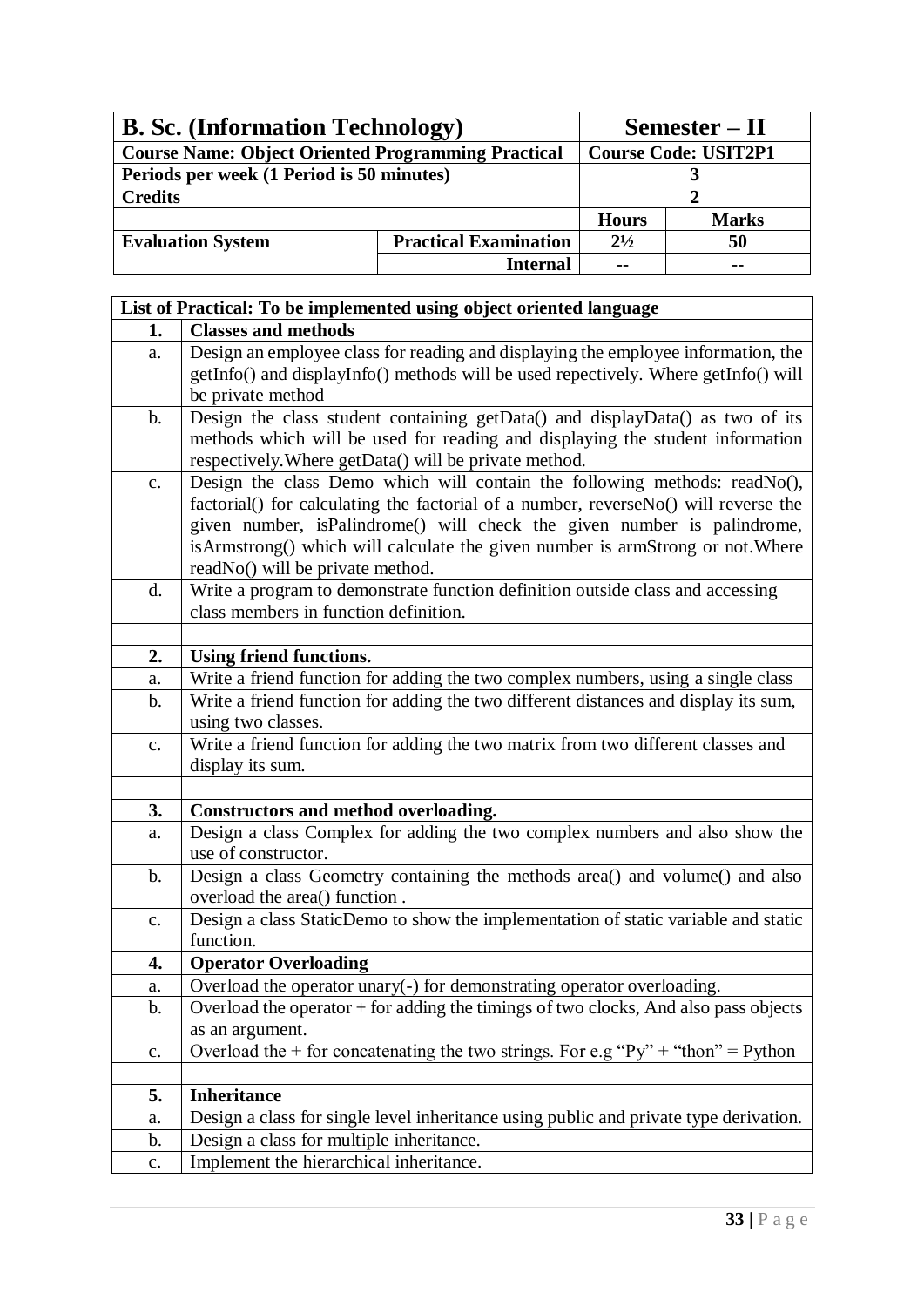| 6.             | <b>Virtual functions and abstract classes</b>                                    |
|----------------|----------------------------------------------------------------------------------|
| a.             | Implement the concept of method overriding.                                      |
| $\mathbf b$ .  | Show the use of virtual function                                                 |
| c.             | Show the implementation of abstract class.                                       |
|                |                                                                                  |
| 7.             | <b>String handling</b>                                                           |
| a.             | String operations for string length, string concatenation                        |
| b.             | String operations for string reverse, string comparison,                         |
| $C_{\bullet}$  | Console formatting functions.                                                    |
|                |                                                                                  |
| 8.             | <b>Exception handling</b>                                                        |
| a.             | Show the implementation of exception handling                                    |
| $\mathbf b$ .  | Show the implementation for exception handling for strings                       |
| C <sub>1</sub> | Show the implementation of exception handling for using the pointers.            |
|                |                                                                                  |
| 9.             | <b>File handling</b>                                                             |
| a.             | Design a class FileDemo open a file in read mode and display the total number of |
|                | words and lines in the file.                                                     |
| $\mathbf b$ .  | Design a class to handle multiple files and file operations                      |
| c.             | Design a editor for appending and editing the files                              |
|                |                                                                                  |
| 10.            | <b>Templates</b>                                                                 |
| a.             | Show the implementation for the following                                        |
| b.             | Show the implementation of template class library for swap function.             |
| c.             | Design the template class library for sorting ascending to descending and vice-  |
|                | versa                                                                            |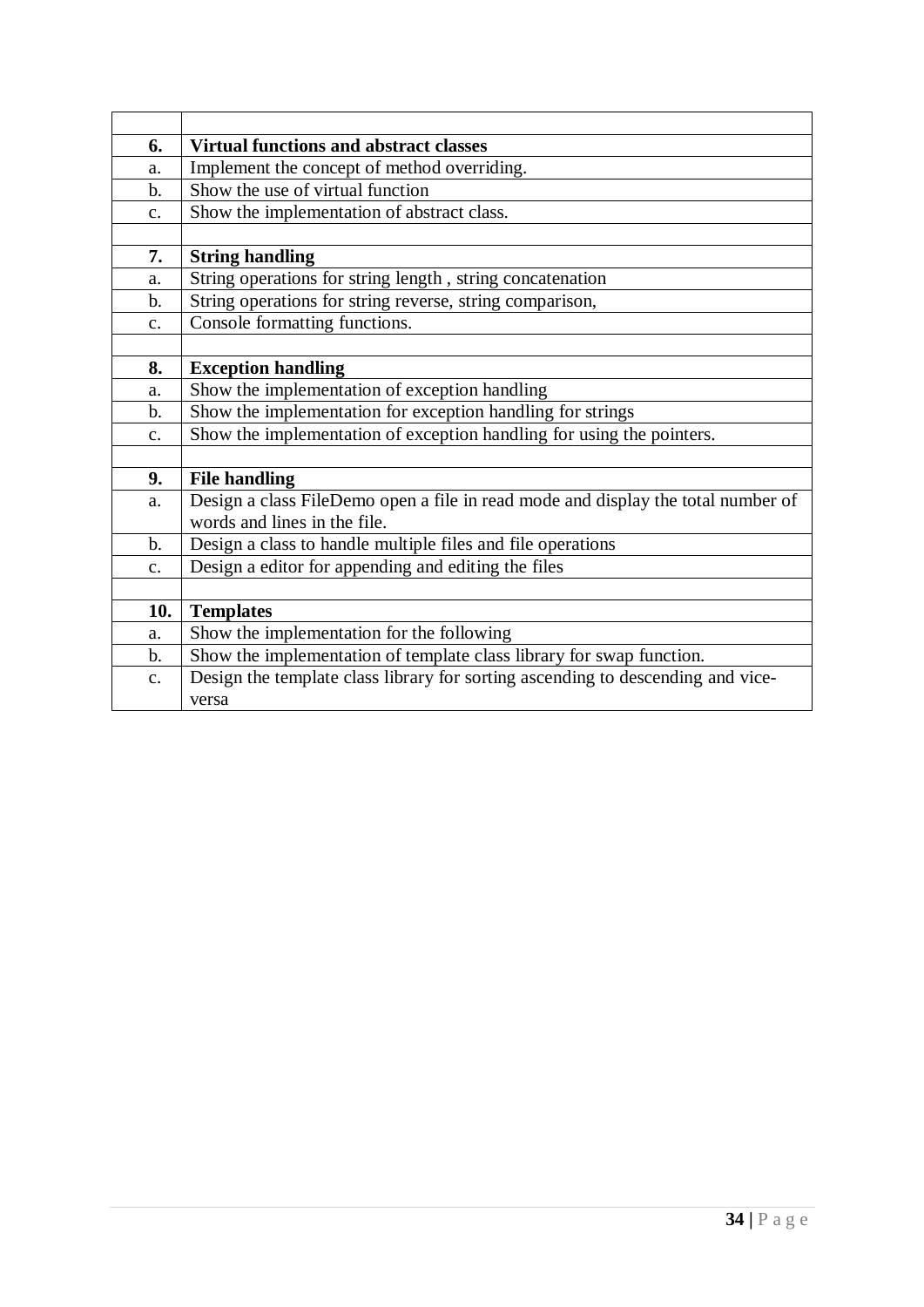| <b>B. Sc.</b> (Information Technology)                |                 |              | Semester – II               |  |
|-------------------------------------------------------|-----------------|--------------|-----------------------------|--|
| <b>Course Name: Microprocessor Architecture</b>       |                 |              | <b>Course Code: USIT202</b> |  |
| Periods per week (1 Period is 50 minutes)             |                 |              |                             |  |
| <b>Credits</b>                                        |                 |              |                             |  |
|                                                       |                 | <b>Hours</b> | <b>Marks</b>                |  |
| <b>Evaluation System</b><br><b>Theory Examination</b> |                 | $2^{1/2}$    | 75                          |  |
|                                                       | <b>Internal</b> | --           | 25                          |  |

| Unit         | <b>Details</b>                                                        | <b>Lectures</b> |
|--------------|-----------------------------------------------------------------------|-----------------|
| $\mathbf I$  | Microprocessor, microcomputers, and Assembly Language:                |                 |
|              | Microprocessor, Microprocessor Instruction Set and Computer           |                 |
|              | Languages, From Large Computers to Single-Chip Microcontrollers,      |                 |
|              | Applications.                                                         |                 |
|              | <b>Microprocessor Architecture and Microcomputer System:</b>          |                 |
|              | Microprocessor Architecture and its operation's, Memory, I/O Devices, |                 |
|              | Microcomputer<br>System,<br>Devices<br>Logic<br>and<br>Interfacing,   | 12              |
|              | Microprocessor-Based System Application.                              |                 |
|              | 8085 Microprocessor Architecture and Memory Interface:                |                 |
|              | Introduction, 8085 Microprocessor unit, 8085-Based Microcomputer,     |                 |
|              | Memory Interfacing, Interfacing the 8155 Memory Segment,              |                 |
|              | Illustrative Example: Designing Memory for the MCTS Project,          |                 |
|              | Testing and Troubleshooting Memory Interfacing Circuit, 8085-Based    |                 |
|              | Single-Board microcomputer.                                           |                 |
| $\mathbf{I}$ | <b>Interfacing of I/O Devices</b>                                     |                 |
|              | Basic Interfacing concepts, Interfacing Output Displays, Interfacing  |                 |
|              | Input Devices, Memory Mapped I/O, Testing and Troubleshooting I/O     |                 |
|              | Interfacing Circuits.                                                 |                 |
|              | <b>Introduction to 8085 Assembly Language Programming:</b>            |                 |
|              | The 8085 Programming Model, Instruction Classification, Instruction,  |                 |
|              | Data and Storage, Writing assembling and Execution of a simple        | 12              |
|              | program, Overview of 8085 Instruction Set, Writing and Assembling     |                 |
|              | Program.                                                              |                 |
|              | <b>Introduction to 8085 Instructions:</b>                             |                 |
|              | Data Transfer Operations, Arithmetic Operations, Logic Operation,     |                 |
|              | Branch Operation, Writing Assembly Languages Programs, Debugging      |                 |
|              | a Program.                                                            |                 |
| III          | <b>Programming Techniques With Additional Instructions:</b>           |                 |
|              | Programming Techniques: Looping, Counting and Indexing,               |                 |
|              | Additional Data Transfer and 16-Bit Arithmetic Instructions,          |                 |
|              | Arithmetic Instruction Related to Memory, Logic Operations: Rotate,   |                 |
|              | Logics Operations: Compare, Dynamic Debugging.                        |                 |
|              | <b>Counters and Time Delays:</b>                                      |                 |
|              | Counters and Time Delays, Illustrative Program: Hexadecimal Counter,  | 12              |
|              | Illustrative Program: zero-to-nine (Modulo Ten) Counter, Generating   |                 |
|              | Pulse Waveforms, Debugging Counter and Time-Delay Programs.           |                 |
|              | <b>Stacks and Sub-Routines:</b>                                       |                 |
|              | Stack, Subroutine, Restart, Conditional Call, Return Instructions,    |                 |
|              | Advanced Subroutine concepts.                                         |                 |
|              |                                                                       |                 |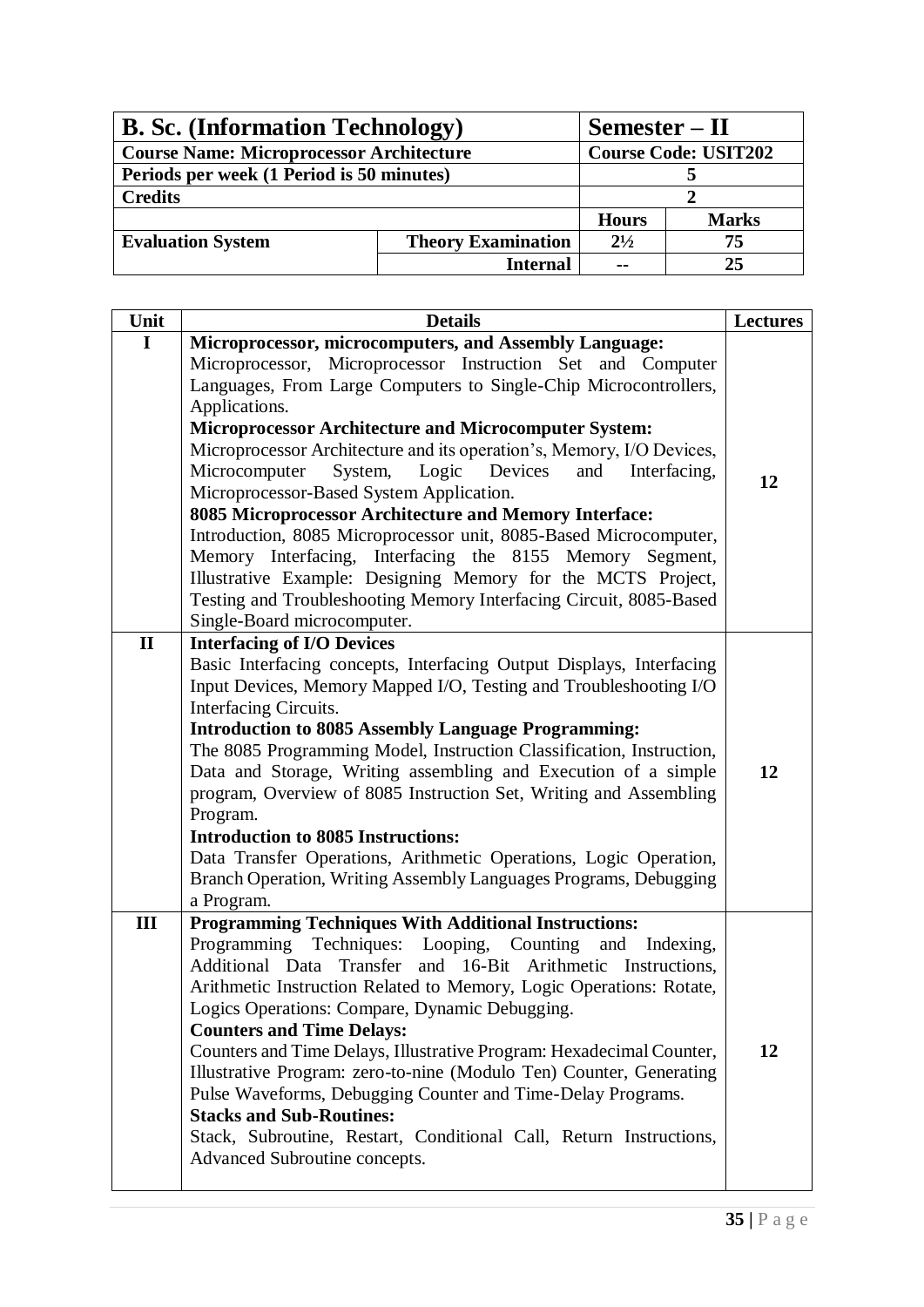| IV | Code Conversion, BCD Arithmetic, and 16-Bit Data Operations:             |    |  |
|----|--------------------------------------------------------------------------|----|--|
|    | BCD-to-Binary Conversion, Binary-to-BCD Conversion, BCD-to-              |    |  |
|    | Seven-Segment-LED Code Conversion, Binary-to-ASCII and ASCII-            |    |  |
|    | to-Binary Code Conversion, BCD Addition, BCD Subtraction,                |    |  |
|    | Introduction To Advanced Instructions and Applications,                  |    |  |
|    | Multiplication, Subtraction With Carry.                                  |    |  |
|    | <b>Software Development System and Assemblers:</b>                       | 12 |  |
|    | Microprocessors-Based Software Development system, Operating             |    |  |
|    | System and Programming Tools, Assemblers and Cross-Assemblers,           |    |  |
|    | Writing Program Using Cross Assemblers.                                  |    |  |
|    | Interrupts:                                                              |    |  |
|    | The 8085 Interrupt, 8085 Vectored Interrupts, Restart as S/W             |    |  |
|    | Instructions, Additional I/O Concepts and processes.                     |    |  |
| V  | The Pentium and Pentium Pro microprocessors: Introduction,               |    |  |
|    | Special Pentium registers, Memory management, Pentium instructions,      |    |  |
|    | Pentium Pro microprocessor, Special Pentium Pro features.                |    |  |
|    | Core 2 and later Microprocessors: Introduction, Pentium II software      | 12 |  |
|    | changes, Pentium IV and Core 2, i3, i5 and i7.                           |    |  |
|    | <b>SUN SPARC Microprocessor:</b> Architecture, Register file, data types |    |  |
|    | and instruction format                                                   |    |  |

|         | <b>Books and References:</b> |                       |                  |                |      |
|---------|------------------------------|-----------------------|------------------|----------------|------|
| Sr. No. | <b>Title</b>                 | <b>Author/s</b>       | <b>Publisher</b> | <b>Edition</b> | Year |
| 1.      | Microprocessors              | <b>Ramesh Gaonkar</b> | <b>PENRAM</b>    | Fifth          | 2012 |
|         | Architecture, Programming    |                       |                  |                |      |
|         | and Applications with the    |                       |                  |                |      |
|         | 8085.                        |                       |                  |                |      |
| 2.      | <b>Computer System</b>       | M. Morris Mano        | PHI              |                | 1998 |
|         | Architecture                 |                       |                  |                |      |
| 3.      | <b>Structured Computer</b>   | Andrew C.             | <b>PHI</b>       |                |      |
|         | Organization                 | Tanenbaum             |                  |                |      |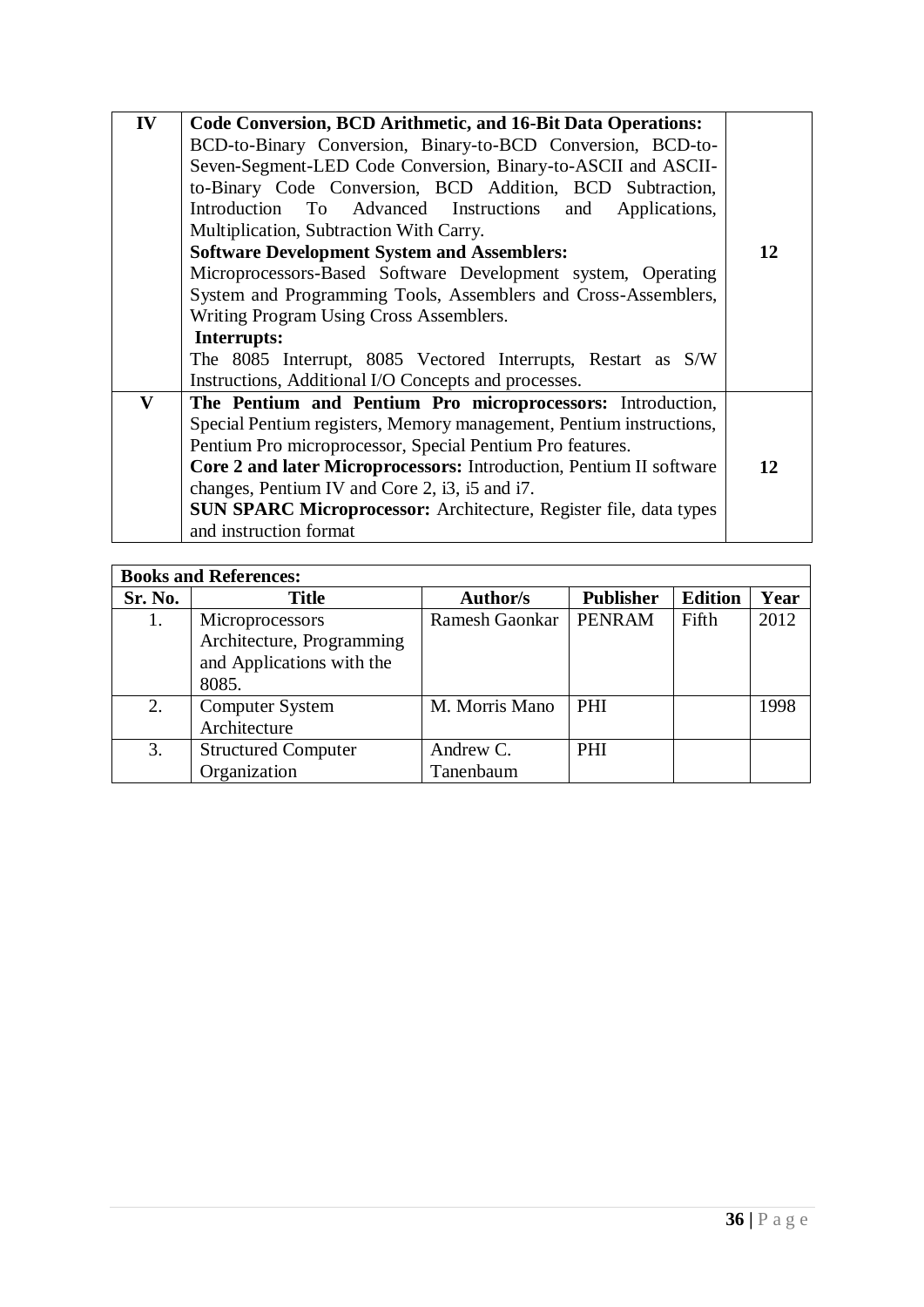| <b>B. Sc.</b> (Information Technology)                    |                              |               | $Semester - II$             |
|-----------------------------------------------------------|------------------------------|---------------|-----------------------------|
| <b>Course Name: Microprocessor Architecture Practical</b> |                              |               | <b>Course Code: USIT2P2</b> |
| Periods per week (1 Period is 50 minutes)                 |                              |               |                             |
| <b>Credits</b>                                            |                              |               |                             |
|                                                           |                              | <b>Hours</b>  | <b>Marks</b>                |
| <b>Evaluation System</b>                                  | <b>Practical Examination</b> | $2^{1/2}$     | 50                          |
|                                                           | Internal                     | $\sim$ $\sim$ |                             |

|                | <b>List of Practical</b>                                                                                                             |
|----------------|--------------------------------------------------------------------------------------------------------------------------------------|
| 1.             | Perform the following Operations related to memory locations.                                                                        |
| a.             | Store the data byte 32H into memory location 4000H.                                                                                  |
| b.             | Exchange the contents of memory locations 2000H and 4000H                                                                            |
|                |                                                                                                                                      |
| 2.             | Simple assembly language programs.                                                                                                   |
| a.             | Subtract the contents of memory location 4001H from the memory location 2000H                                                        |
|                | and place the result in memory location 4002H.                                                                                       |
| b.             | Subtract two 8-bit numbers.                                                                                                          |
| $\mathbf{c}$ . | Add the 16-bit number in memory locations 4000H and 4001H to the 16-bit number                                                       |
|                | in memory locations 4002H and 4003H. The most significant eight bits of the two                                                      |
|                | numbers to be added are in memory locations 4001H and 4003H. Store the result in                                                     |
|                | memory locations 4004H and 4005H with the most significant byte in memory                                                            |
|                | location 4005H.                                                                                                                      |
| d.             | Add the contents of memory locations 40001H and 4001H and place the result in                                                        |
|                | the memory locations 4002Hand 4003H.                                                                                                 |
| e.             | Subtract the 16-bit number in memory locations 4002H and 4003H from the 16-bit                                                       |
|                | number in memory locations 4000H and 4001H. The most significant eight bits of                                                       |
|                | the two numbers are in memory locations 4001H and 4003H. Store the result in                                                         |
|                | memory locations 4004H and 4005H with the most significant byte in memory                                                            |
|                | location 4005H.                                                                                                                      |
| f.             | Find the I's complement of the number stored at memory location 4400H and store                                                      |
|                | the complemented number at memory location 4300H.<br>Find the 2's complement of the number stored at memory location 4200H and store |
| g.             | the complemented number at memory location 4300H.                                                                                    |
|                |                                                                                                                                      |
| 3.             | Packing and unpacking operations.                                                                                                    |
| a.             | Pack the two unpacked BCD numbers stored in memory locations 4200H and 4201H                                                         |
|                | and store result in memory location 4300H. Assume the least significant digit is                                                     |
|                | stored at 4200H.                                                                                                                     |
| $\mathbf b$ .  | Two digit BCD number is stored in memory location 4200H. Unpack the BCD                                                              |
|                | number and store the two digits in memory locations 4300H and 4301H such that                                                        |
|                | memory location 4300H will have lower BCD digit.                                                                                     |
|                |                                                                                                                                      |
| 4.             | <b>Register Operations.</b>                                                                                                          |
| a.             | Write a program to shift an eight bit data four bits right. Assume that data is in                                                   |
|                | register C.                                                                                                                          |
| b.             | Program to shift a 16-bit data 1 bit left. Assume data is in the HL register pair                                                    |
| $\mathbf{c}.$  | Write a set of instructions to alter the contents of flag register in 8085.                                                          |
| d.             | Write a program to count number of l's in the contents of D register and store the                                                   |
|                | count in the B register.                                                                                                             |
|                |                                                                                                                                      |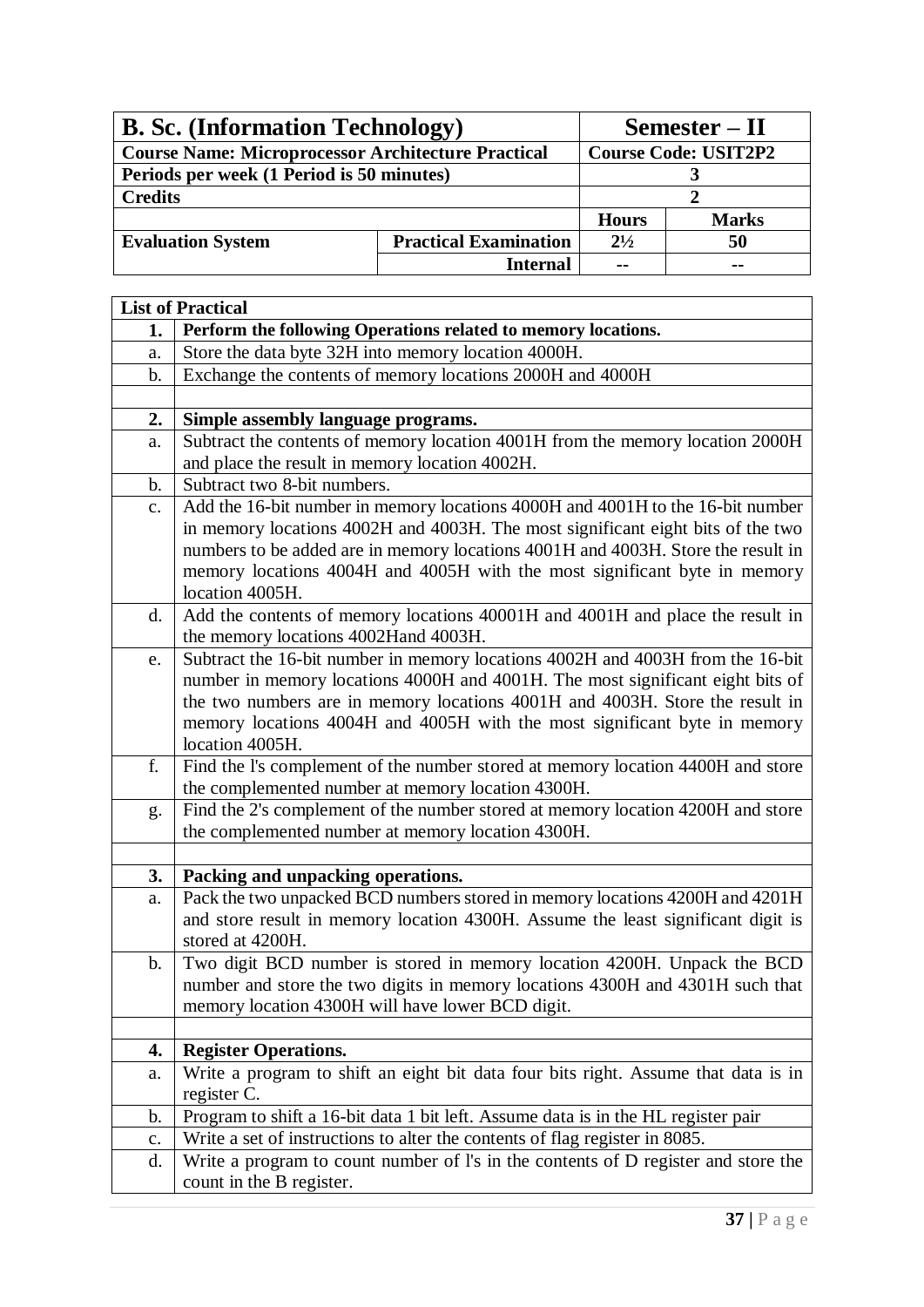| 5. | <b>Multiple memory locations.</b>                                                                                                                                                                                                                                                                                                            |
|----|----------------------------------------------------------------------------------------------------------------------------------------------------------------------------------------------------------------------------------------------------------------------------------------------------------------------------------------------|
| a. | Calculate the sum of series of numbers. The length of the series is in memory<br>location 4200H and the series begins from memory location 4201H. a. Consider the<br>sum to be 8 bit number. So, ignore carries. Store the sum at memory location 4300H.<br>b. Consider the sum to be 16 bit number. Store the sum at memory locations 4300H |
|    | and 4301H                                                                                                                                                                                                                                                                                                                                    |
| b. | Multiply two 8-bit numbers stored in memory locations 2200H and 2201H by<br>repetitive addition and store the result in memory locations 2300H and 2301H.                                                                                                                                                                                    |
| c. | Divide 16 bit number stored in memory locations 2200H and 2201H by the 8 bit<br>number stored at memory location 2202H. Store the quotient in memory locations<br>2300H and 2301H and remainder in memory locations 2302H and 2303H.                                                                                                         |
| d. | Find the number of negative elements (most significant bit 1) in a block of data. The<br>length of the block is in memory location 2200H and the block itself begins in<br>memory location 2201H. Store the number of negative elements in memory location<br>2300H                                                                          |
| e. | Find the largest number in a block of data. The length of the block is in memory<br>location 2200H and the block itself starts from memory location 2201H. Store the<br>maximum number in memory location 2300H. Assume that the numbers in the block<br>are all 8 bit unsigned binary numbers.                                              |
| 6. | Calculations with respect to memory locations.                                                                                                                                                                                                                                                                                               |
| a. | Write a program to sort given 10 numbers from memory location 2200H in the<br>ascending order.                                                                                                                                                                                                                                               |
| b. | Calculate the sum of series of even numbers from the list of numbers. The length of<br>the list is in memory location 2200H and the series itself begins from memory<br>location 2201H. Assume the sum to be 8 bit number so you can ignore carries and<br>store the sum at memory location 2Sample problem:                                 |
| c. | Calculate the sum of series of odd numbers from the list of numbers. The length of<br>the list is in memory location 2200H and the series itself begins from memory<br>location 2201H. Assume the sum to be 16-bit. Store the sum at memory locations<br>2300H and 2301H.                                                                    |
| d. | Find the square of the given numbers from memory location 6100H and store the<br>result from memory location 7000H                                                                                                                                                                                                                           |
| e. | Search the given byte in the list of 50 numbers stored in the consecutive memory<br>locations and store the address of memory location in the memory locations 2200H<br>and 2201H. Assume byte is in the C register and starting address of the list is 2000H.<br>If byte is not found store 00 at 2200H and 2201H                           |
| f. | Two decimal numbers six digits each, are stored in BCD package form. Each<br>number occupies a sequence of byte in the memory. The starting address of first<br>number is 6000H Write an assembly language program that adds these two numbers<br>and stores the sum in the same format starting from memory location 6200H                  |
| g. | Add 2 arrays having ten 8-bit numbers each and generate a third array of result. It is<br>necessary to add the first element of array 1 with the first element of array-2 and so<br>on. The starting addresses of array 1, array2 and array3 are 2200H, 2300H and<br>2400H, respectively                                                     |
|    |                                                                                                                                                                                                                                                                                                                                              |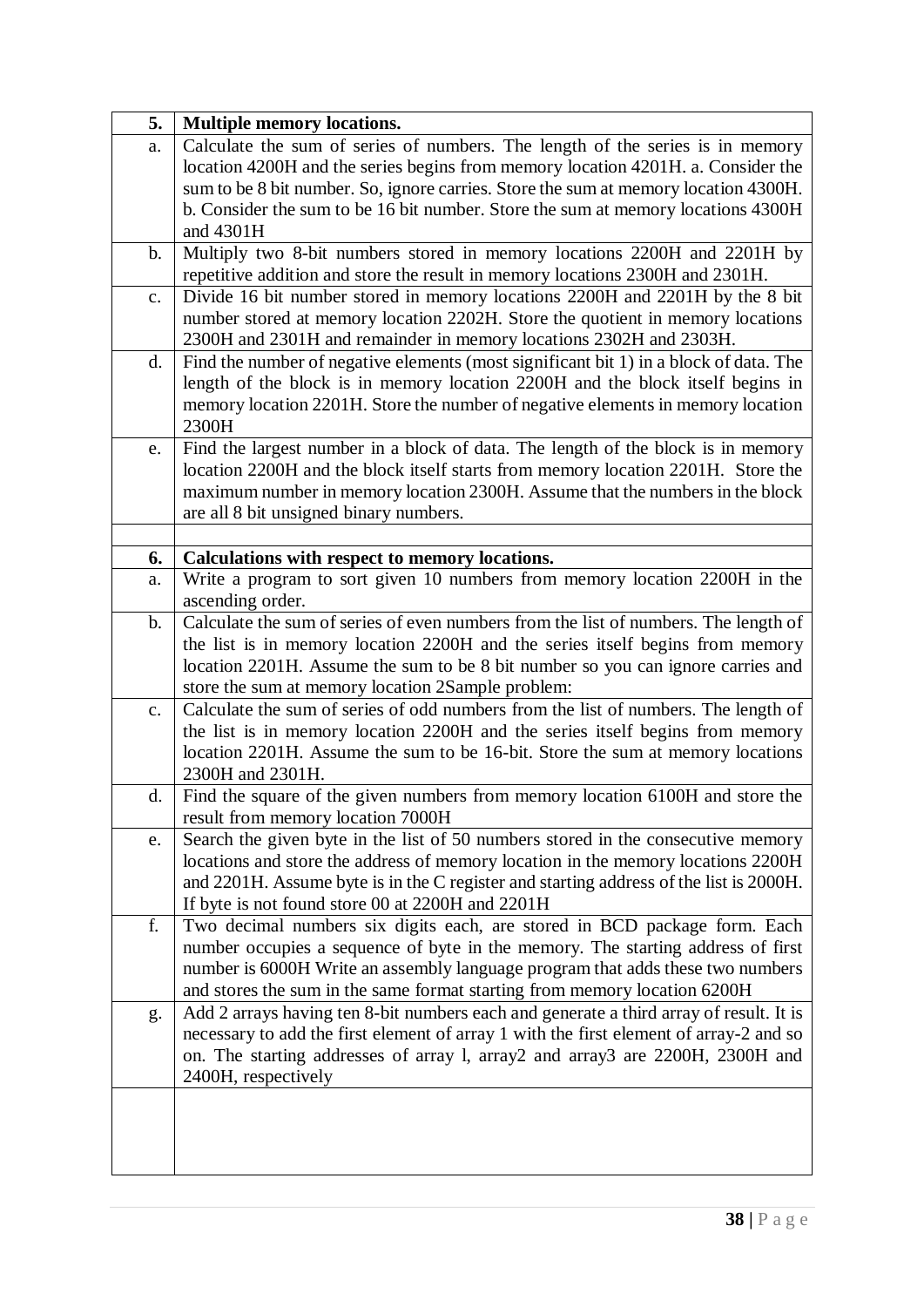| 7.            | Assembly programs on memory locations.                                                                                        |  |  |
|---------------|-------------------------------------------------------------------------------------------------------------------------------|--|--|
| a.            | Write an assembly language program to separate even numbers from the given list                                               |  |  |
|               | of 50 numbers and store them in the another list starting from 2300H. Assume                                                  |  |  |
|               | starting address of 50 number list is 2200H                                                                                   |  |  |
| $\mathbf b$ . | Write assembly language program with proper comments for the following:                                                       |  |  |
|               | A block of data consisting of 256 bytes is stored in memory starting at 3000H.                                                |  |  |
|               | This block is to be shifted (relocated) in memory from 3050H onwards. Do not shift                                            |  |  |
|               | the block or part of the block anywhere else in the memory.                                                                   |  |  |
| $C_{\bullet}$ | Add even parity to a string of 7-bit ASCII characters. The length of the string is in                                         |  |  |
|               | memory location 2040H and the string itself begins in memory location 2041H.                                                  |  |  |
|               | Place even parity in the most significant bit of each character.                                                              |  |  |
| d.            | A list of 50 numbers is stored in memory, starting at 6000H. Find number of                                                   |  |  |
|               | negative, zero and positive numbers from this list and store these results in memory                                          |  |  |
|               | locations 7000H, 7001H, and 7002H respectively                                                                                |  |  |
| e.            | Write an assembly language program to generate fibonacci number.                                                              |  |  |
| f.            | Program to calculate the factorial of a number between 0 to 8.                                                                |  |  |
|               |                                                                                                                               |  |  |
| 8.            | String operations in assembly programs.<br>Write an 8085 assembly language program to insert a string of four characters from |  |  |
| a.            | the tenth location in the given array of 50 characters                                                                        |  |  |
| $\mathbf b$ . | Write an 8085 assembly language program to delete a string of 4 characters from                                               |  |  |
|               | the tenth location in the given array of 50 characters.                                                                       |  |  |
| c.            | Multiply the 8-bit unsigned number in memory location 2200H by the 8-bit unsigned                                             |  |  |
|               | number in memory location 2201H. Store the 8 least significant bits of the result in                                          |  |  |
|               | memory location 2300H and the 8 most significant bits in memory location 2301H.                                               |  |  |
| d.            | Divide the 16-bit unsigned number in memory locations 2200H and 2201H (most                                                   |  |  |
|               | significant bits in 2201H) by the B-bit unsigned number in memory location 2300H                                              |  |  |
|               | store the quotient in memory location 2400H and remainder in 2401H                                                            |  |  |
| e.            | DAA instruction is not present. Write a sub routine which will perform the same                                               |  |  |
|               | task as DAA.                                                                                                                  |  |  |
|               |                                                                                                                               |  |  |
| 9.            | <b>Calculations on memory locations.</b>                                                                                      |  |  |
| ${\bf a}.$    | To test RAM by writing '1' and reading it back and later writing '0' (zero) and reading                                       |  |  |
|               | it back. RAM addresses to be checked are 40FFH to 40FFH. In case of any error, it                                             |  |  |
|               | is indicated by writing 01H at port 10                                                                                        |  |  |
| $\mathbf b$ . | Arrange an array of 8 bit unsigned no in descending order                                                                     |  |  |
| c.            | Transfer ten bytes of data from one memory to another memory block. Source                                                    |  |  |
|               | memory block starts from memory location 2200H where as destination memory                                                    |  |  |
|               | block starts from memory location 2300H                                                                                       |  |  |
| d.            | Write a program to find the Square Root of an 8 bit binary number. The binary                                                 |  |  |
|               | number is stored in memory location 4200H and store the square root in 4201H.                                                 |  |  |
| e.            | Write a simple program to Split a HEX data into two nibbles and store it in memory                                            |  |  |
| 10.           | <b>Operations on BCD numbers.</b>                                                                                             |  |  |
|               | Add two 4 digit BCD numbers in HL and DE register pairs and store result in                                                   |  |  |
| a.            | memory locations, 2300H and 2301H. Ignore carry after 16 bit.                                                                 |  |  |
| $\mathbf b$ . | Subtract the BCD number stored in E register from the number stored in the D                                                  |  |  |
|               | register                                                                                                                      |  |  |
| c.            | Write an assembly language program to multiply 2 BCD numbers                                                                  |  |  |
|               |                                                                                                                               |  |  |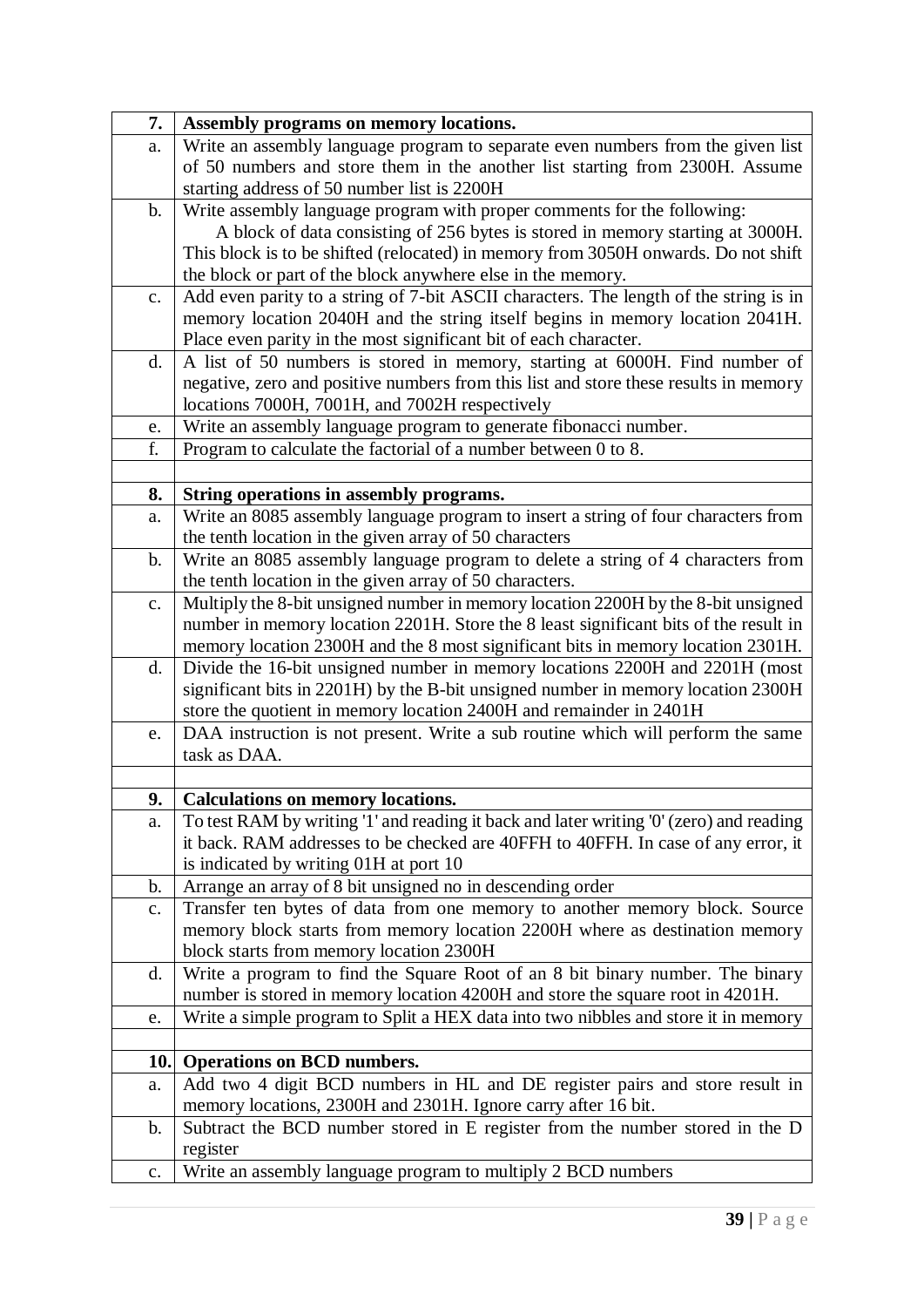| <b>Books and References:</b> |                           |                       |                  |                |      |
|------------------------------|---------------------------|-----------------------|------------------|----------------|------|
| Sr. No.                      | <b>Title</b>              | <b>Author/s</b>       | <b>Publisher</b> | <b>Edition</b> | Year |
|                              | Microprocessors           | <b>Ramesh Gaonkar</b> | <b>PENRAM</b>    | Fifth          | 2012 |
|                              | Architecture, Programming |                       |                  |                |      |
|                              | and Applications with the |                       |                  |                |      |
|                              | 8085.                     |                       |                  |                |      |
| 2.                           | 8080A/8085 Assembly       | Lance A.              | Osborne          |                | 1978 |
|                              | Language Programming      | Leventhel             |                  |                |      |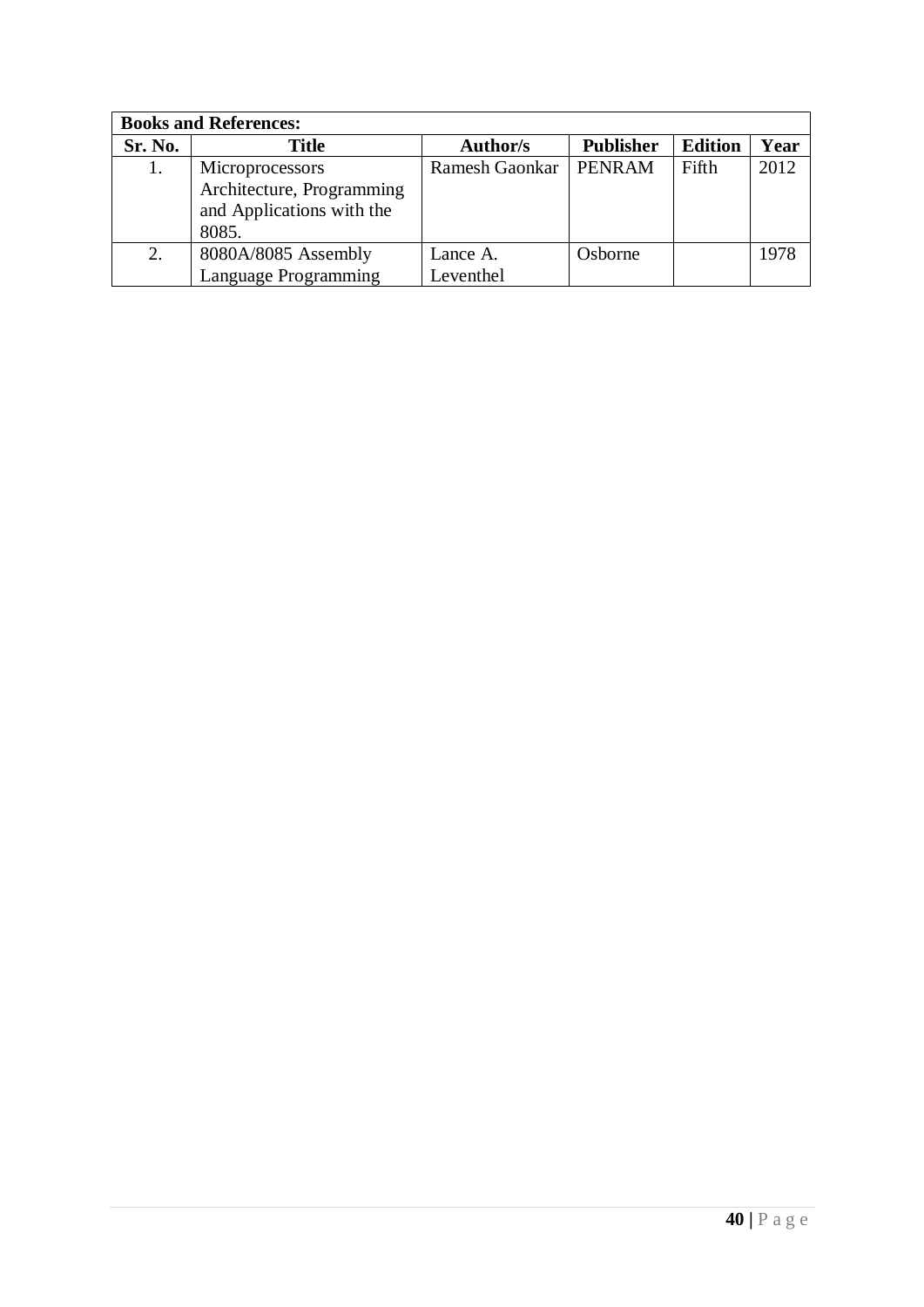| <b>B.</b> Sc (Information Technology)     |                           | Semester – II               |              |  |
|-------------------------------------------|---------------------------|-----------------------------|--------------|--|
| <b>Course Name: Web Programming</b>       |                           | <b>Course Code: USIT203</b> |              |  |
| Periods per week (1 Period is 50 minutes) |                           |                             |              |  |
| <b>Credits</b>                            |                           |                             |              |  |
|                                           |                           | <b>Hours</b>                | <b>Marks</b> |  |
| <b>Evaluation System</b>                  | <b>Theory Examination</b> | $2^{1/2}$                   | 75           |  |
|                                           | <b>Internal</b>           | $\sim$ $\sim$               | 25           |  |

| Unit         | <b>Details</b>                                                                                                                                                                                                                                                                                                                                                                                                                                                                                                                                                                                                                                                                                                                                                                                                                                                                                                                                                                                                                          | <b>Lectures</b> |
|--------------|-----------------------------------------------------------------------------------------------------------------------------------------------------------------------------------------------------------------------------------------------------------------------------------------------------------------------------------------------------------------------------------------------------------------------------------------------------------------------------------------------------------------------------------------------------------------------------------------------------------------------------------------------------------------------------------------------------------------------------------------------------------------------------------------------------------------------------------------------------------------------------------------------------------------------------------------------------------------------------------------------------------------------------------------|-----------------|
| $\mathbf I$  | <b>Internet and the World Wide Web:</b>                                                                                                                                                                                                                                                                                                                                                                                                                                                                                                                                                                                                                                                                                                                                                                                                                                                                                                                                                                                                 |                 |
|              | What is Internet? Introduction to internet and its applications, E-mail,<br>telnet, FTP, e-commerce, video conferencing, e-business. Internet<br>service providers, domain name server, internet address, World Wide<br>Web (WWW): World Wide Web and its evolution, uniform resource<br>locator (URL), browsers – internet explorer, Netscape navigator, opera,<br>Firefox, chrome, Mozilla. search engine, web saver - apache, IIS, proxy<br>server, HTTP protocol<br>HTML5:<br>Introduction, Why HTML5? Formatting text by using tags, using lists<br>and backgrounds, Creating hyperlinks and anchors. Style sheets, CSS<br>formatting text using style sheets, formatting paragraphs using style<br>sheets.                                                                                                                                                                                                                                                                                                                        | 12              |
| $\mathbf{I}$ | <b>HTML5</b> Page layout and navigation:                                                                                                                                                                                                                                                                                                                                                                                                                                                                                                                                                                                                                                                                                                                                                                                                                                                                                                                                                                                                |                 |
|              | Creating navigational aids: planning site organization, creating text<br>based navigation bar, creating graphics based navigation bar, creating<br>graphical navigation bar, creating image map, redirecting to another<br>URL, creating division based layouts: HTML5 semantic tags, creating<br>divisions, creating HTML5 semantic layout, positioning and formatting<br>divisions.<br><b>HTML5 Tables, Forms and Media:</b><br>Creating tables: creating simple table, specifying the size of the table,<br>specifying the width of the column, merging table cells, using tables for<br>page layout, formatting tables: applying table borders, applying<br>background and foreground fills, changing cell padding, spacing and<br>alignment, creating user forms: creating basic form, using check boxes<br>and option buttons, creating lists, additional input types in HTML5,<br>Incorporating sound and video: audio and video in HTML5, HTML<br>multimedia basics, embedding video clips, incorporating audio on web<br>page. | 12              |
| Ш            | Java Script: Introduction, Client-Side JavaScript,<br>Server-Side<br>JavaScript, JavaScript Objects, JavaScript Security,<br><b>Operators:</b> Assignment Operators, Comparison Operators, Arithmetic<br>Operators, % (Modulus), ++(Increment), --(Decrement), -(Unary<br>Negation), Logical Operators, Short-Circuit Evaluation,<br><b>String</b><br>Operators, Special Operators, ?: (Conditional operator), , (Comma<br>operator), delete, new, this, void<br>Statements: Break, comment, continue, delete, dowhile, export, for,<br>forin, function, ifelse, import, labelled, return, switch, var, while,<br>with,                                                                                                                                                                                                                                                                                                                                                                                                                 | 12              |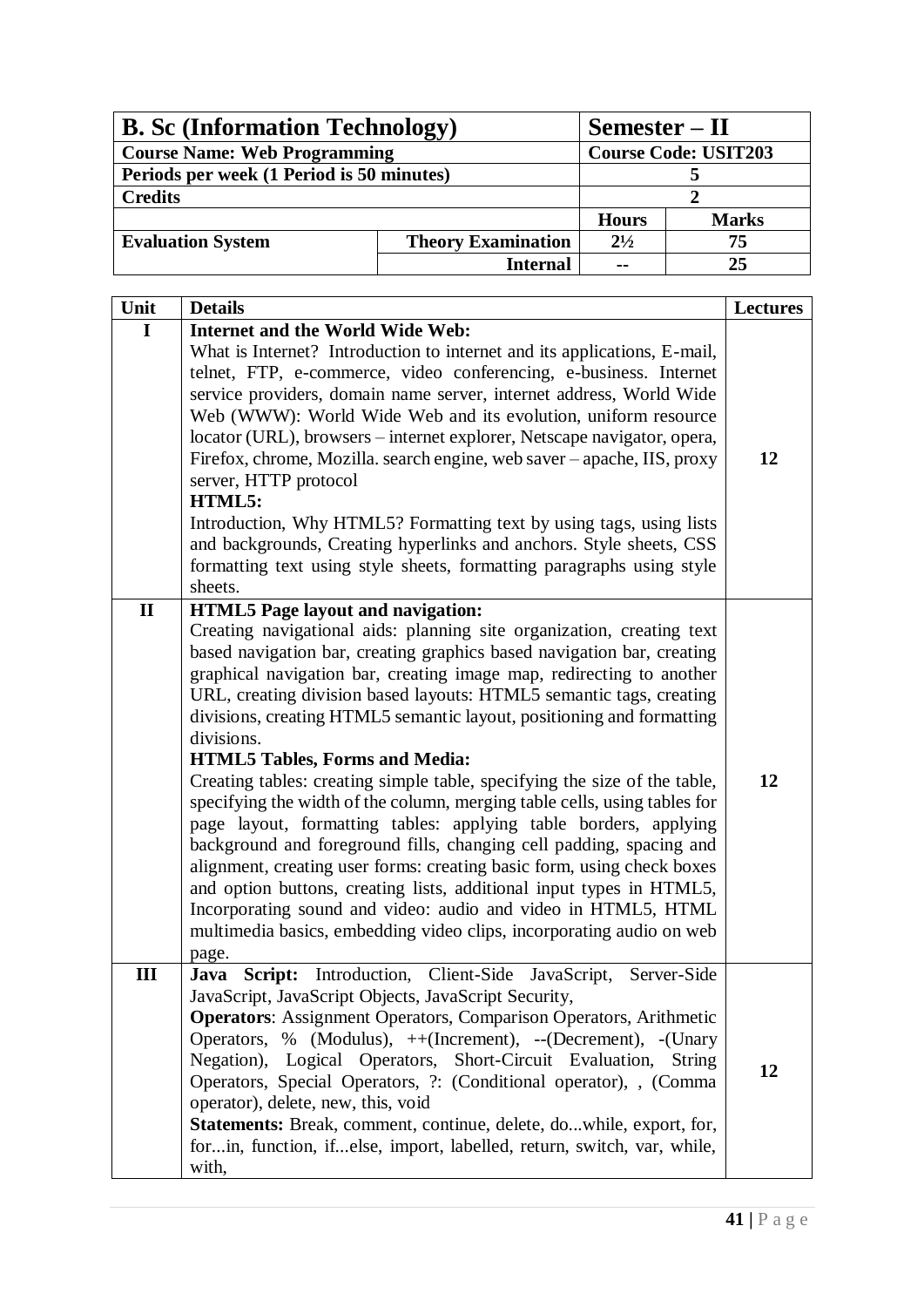|              | Core JavaScript (Properties and Methods of Each) : Array,                                                                                                                                                                                                                                                                                                         |    |  |  |
|--------------|-------------------------------------------------------------------------------------------------------------------------------------------------------------------------------------------------------------------------------------------------------------------------------------------------------------------------------------------------------------------|----|--|--|
|              | Boolean, Date, Function, Math, Number, Object, String, regExp                                                                                                                                                                                                                                                                                                     |    |  |  |
|              | <b>Document and its associated objects:</b> document, Link, Area, Anchor,                                                                                                                                                                                                                                                                                         |    |  |  |
|              | Image, Applet, Layer                                                                                                                                                                                                                                                                                                                                              |    |  |  |
|              | Events and Event Handlers : General Information about Events,                                                                                                                                                                                                                                                                                                     |    |  |  |
|              | Defining Event Handlers, event, onAbort, onBlur, onChange, onClick,<br>onDblClick, onDragDrop, onError, onFocus, onKeyDown,                                                                                                                                                                                                                                       |    |  |  |
|              | onKeyPress, onKeyUp, onLoad, onMouseDown, onMouseMove,                                                                                                                                                                                                                                                                                                            |    |  |  |
|              | onMouseOut, onMouseOver, onMouseUp, onMove, onReset,                                                                                                                                                                                                                                                                                                              |    |  |  |
|              | onResize, onSelect, onSubmit, onUnload                                                                                                                                                                                                                                                                                                                            |    |  |  |
| IV           | <b>PHP:</b>                                                                                                                                                                                                                                                                                                                                                       |    |  |  |
|              | Why PHP and MySQL? Server-side scripting, PHP syntax and<br>variables, comments, types, control structures, branching, looping,<br>termination, functions, passing information with PHP, GET, POST,<br>formatting form variables, superglobal arrays, strings and string<br>functions, regular expressions, arrays, number handling, basic PHP<br>errors/problems | 12 |  |  |
| $\mathbf{V}$ | <b>Advanced PHP and MySQL : PHP/MySQL Functions, Integrating</b>                                                                                                                                                                                                                                                                                                  |    |  |  |
|              | web forms and databases, Displaying queries in tables, Building Forms                                                                                                                                                                                                                                                                                             | 12 |  |  |
|              | from queries, String and Regular Expressions, Sessions, Cookies and                                                                                                                                                                                                                                                                                               |    |  |  |
|              | HTTP, E-Mail                                                                                                                                                                                                                                                                                                                                                      |    |  |  |

| <b>Books and References:</b> |                                  |                      |                  |                 |      |
|------------------------------|----------------------------------|----------------------|------------------|-----------------|------|
| Sr. No.                      | <b>Title</b>                     | <b>Author/s</b>      | <b>Publisher</b> | <b>Edition</b>  | Year |
| 1.                           | Web Design The Complete          | <b>Thomas Powell</b> | Tata             |                 |      |
|                              | Reference                        |                      | McGraw           |                 |      |
|                              |                                  |                      | Hill             |                 |      |
| 2.                           | HTML5 Step by Step               | Faithe Wempen        | Microsoft        |                 | 2011 |
|                              |                                  |                      | Press            |                 |      |
| 3.                           | PHP 5.1 for Beginners            | <b>Ivan Bayross</b>  | <b>SPD</b>       |                 | 2013 |
|                              |                                  | Sharanam Shah,       |                  |                 |      |
| $\overline{4}$ .             | <b>PHP</b> Project for Beginners | SharanamShah,        | <b>SPD</b>       |                 | 2015 |
|                              |                                  | Vaishali Shah        |                  |                 |      |
| 5.                           |                                  |                      |                  |                 |      |
| 6.                           | PHP 6 and MySQL Bible            | Steve Suehring,      | Wiley            |                 | 2009 |
|                              |                                  | Tim Converse,        |                  |                 |      |
|                              |                                  | Joyce Park           |                  |                 |      |
| 7.                           | Head First HTML 5                | Eric Freeman         | O'Reilly         |                 | 2013 |
|                              | programming                      |                      |                  |                 |      |
| 8.                           | JavaScript 2.0: The              | Thomas               | Tata             | 2 <sup>nd</sup> |      |
|                              | <b>Complete Reference</b>        | Powell and Fritz     | McGraw           |                 |      |
|                              |                                  | Schneider            | Hill             |                 |      |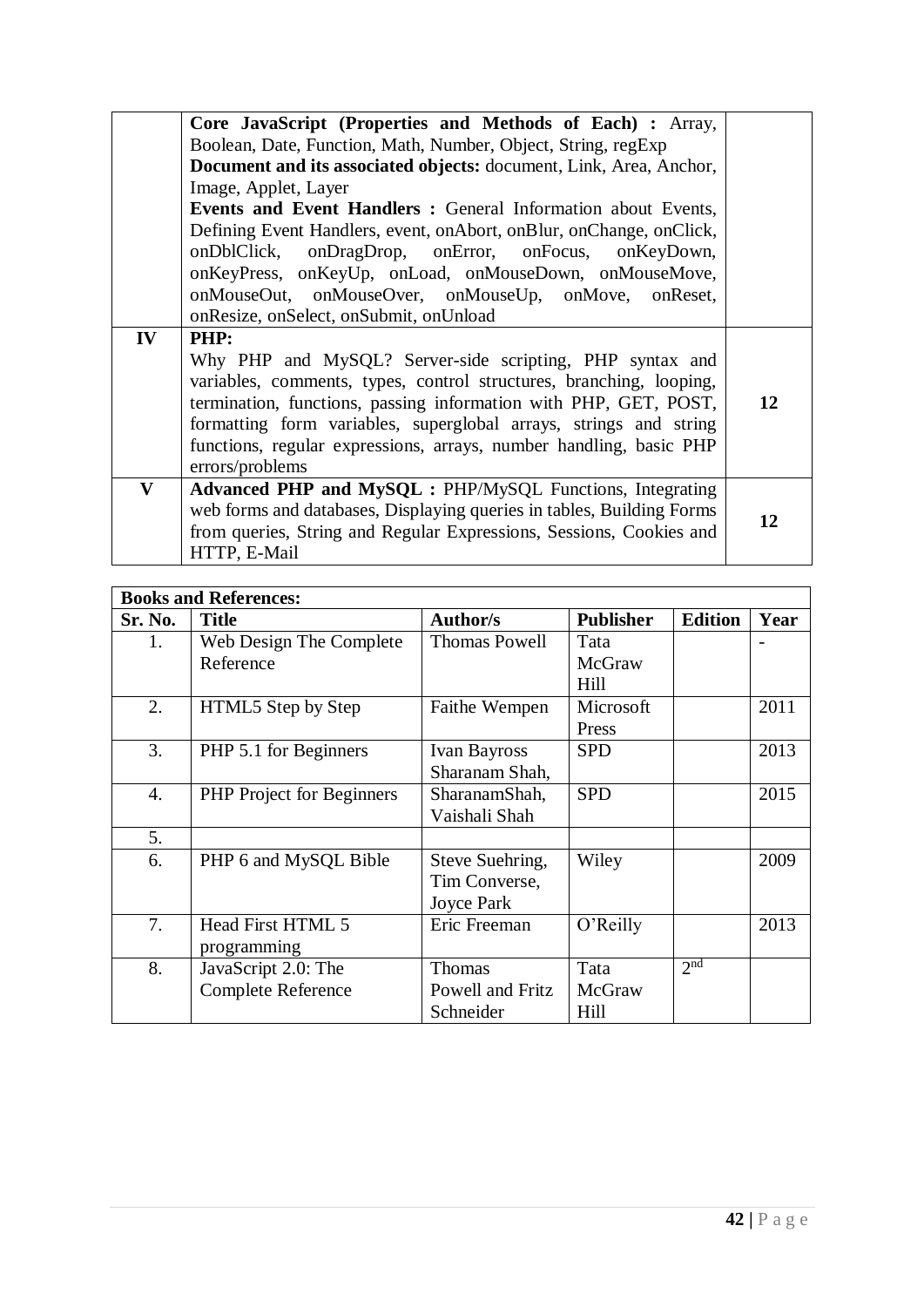| <b>B. Sc.</b> (Information Technology)                   |                 | $Semester - II$             |              |  |
|----------------------------------------------------------|-----------------|-----------------------------|--------------|--|
| <b>Course Name: Web Programming Practical</b>            |                 | <b>Course Code: USIT2P3</b> |              |  |
| Periods per week (1 Period is 50 minutes)                |                 |                             |              |  |
| <b>Credits</b>                                           |                 |                             |              |  |
|                                                          |                 | <b>Hours</b>                | <b>Marks</b> |  |
| <b>Evaluation System</b><br><b>Practical Examination</b> |                 | $2^{1/2}$                   | 50           |  |
|                                                          | <b>Internal</b> | $\sim$ $\sim$               | --           |  |

j.

|                | <b>List of Practical</b>                                                           |
|----------------|------------------------------------------------------------------------------------|
| 1.             | <b>Use of Basic Tags</b>                                                           |
| a.             | Design a web page using different text formatting tags.                            |
| $\mathbf b$ .  | Design a web page with links to different pages and allow navigation between       |
|                | web pages.                                                                         |
| $C_{\bullet}$  | Design a web page demonstrating all Style sheet types                              |
|                |                                                                                    |
| 2.             | <b>Image maps, Tables, Forms and Media</b>                                         |
| a.             | Design a web page with Imagemaps.                                                  |
| b.             | Design a web page demonstrating different semantics                                |
| $\mathbf{c}$ . | Design a web page with different tables. Design a webpages using table so that     |
|                | the content appears well placed.                                                   |
| d.             | Design a web page with a form that uses all types of controls.                     |
| e.             | Design a web page embedding with multimedia features.                              |
|                |                                                                                    |
| 3.             | <b>Java Script</b>                                                                 |
| a.             | Using JavaScript design, a web page that prints factorial/Fibonacci series/any     |
|                | given series.                                                                      |
| $\mathbf b$ .  | Design a form and validate all the controls placed on the form using Java Script.  |
| $C_{\bullet}$  | Write a JavaScript program to display all the prime numbers between 1 and 100.     |
| a.             | Write a JavaScript program to accept a number from the user and display the sum    |
|                | of its digits.                                                                     |
| d.             | Write a program in JavaScript to accept a sentence from the user and display the   |
|                | number of words in it. (Do not use split () function).                             |
| e.             | Write a java script program to design simple calculator.                           |
|                |                                                                                    |
| 4.             | <b>Control and looping statements and Java Script references</b>                   |
| a.             | Design a web page demonstrating different conditional statements.                  |
| b.             | Design a web page demonstrating different looping statements.                      |
| c.             | Design a web page demonstrating different Core JavaScript references (Array,       |
|                | Boolean, Date, Function, Math, Number, Object, String, regExp).                    |
|                |                                                                                    |
| 5.             | <b>Basic PHP I</b>                                                                 |
| a.             | Write a PHP Program to accept a number from the user and print it factorial.       |
| b.             | Write a PHP program to accept a number from the user and print whether it is prime |
|                | or not.                                                                            |
|                |                                                                                    |
| 6.             | <b>Basic PHP II</b>                                                                |
| a.             | Write a PHP code to find the greater of 2 numbers. Accept the no. from the user.   |

h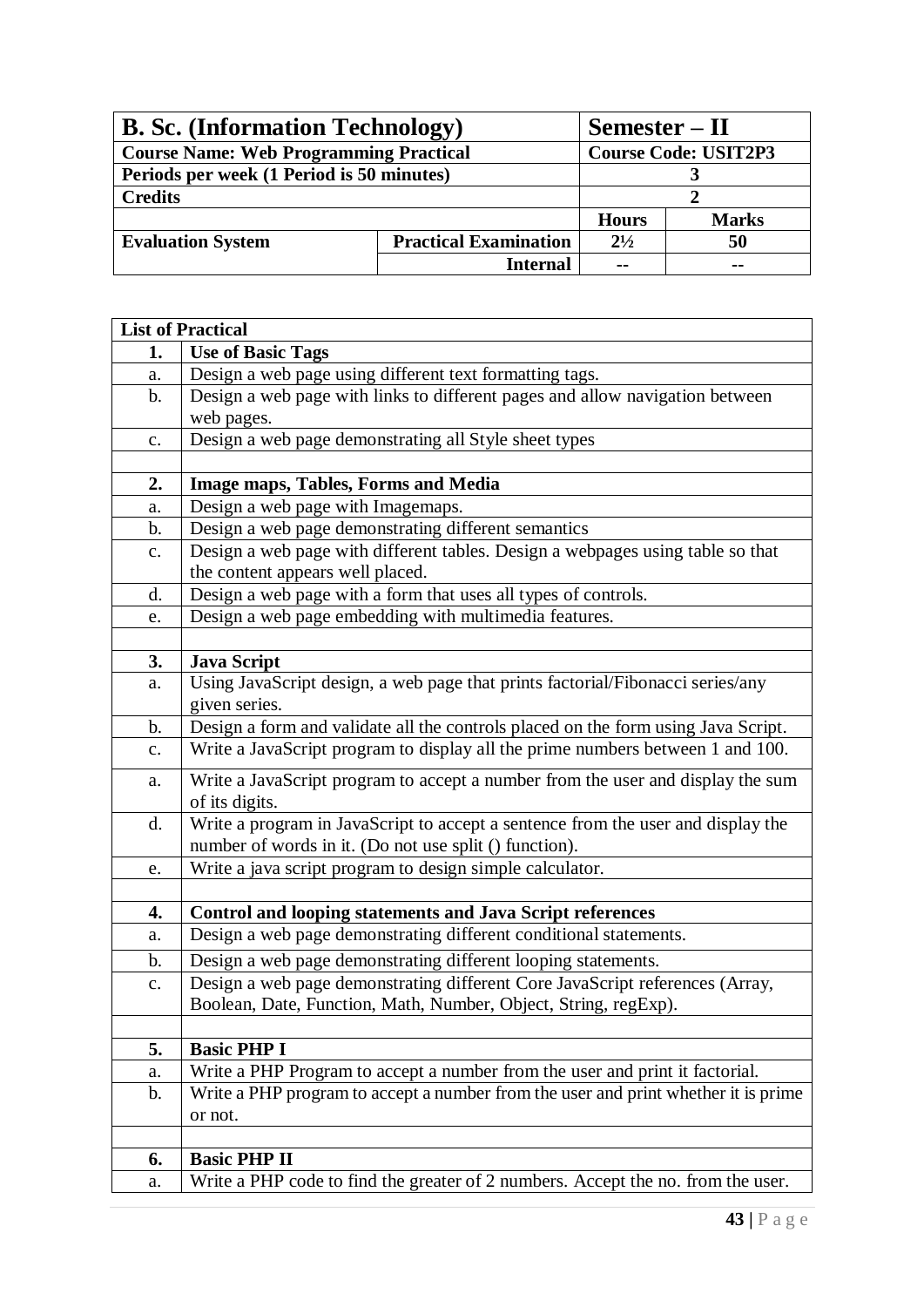| $\mathbf b$ .  | Write a PHP program to display the following Binary Pyramid:                       |  |  |
|----------------|------------------------------------------------------------------------------------|--|--|
|                |                                                                                    |  |  |
|                | 0<br>$\mathbf{1}$                                                                  |  |  |
|                | $0 \quad 1$                                                                        |  |  |
|                | $\mathbf{1}$<br>$\Omega$<br>$\overline{0}$<br>$\mathbf{1}$                         |  |  |
|                |                                                                                    |  |  |
| 7.             | <b>String Functions and arrays</b>                                                 |  |  |
| a.             | Write a PHP program to demonstrate different string functions.                     |  |  |
| $\mathbf{b}$ . | Write a PHP program to create one dimensional array.                               |  |  |
|                |                                                                                    |  |  |
| 8.             | <b>PHP</b> and Database                                                            |  |  |
| a.             | Write a PHP code to create:                                                        |  |  |
|                | Create a database College<br>$\bullet$                                             |  |  |
|                | Create a table Department (Dname, Dno, Number_Of_faculty)<br>$\bullet$             |  |  |
| $\mathbf{b}$ . | Write a PHP program to create a database named "College". Create a table named     |  |  |
|                | "Student" with following fields (sno, sname, percentage). Insert 3 records of your |  |  |
|                | choice. Display the names of the students whose percentage is between 35 to 75     |  |  |
|                | in a tabular format.                                                               |  |  |
| c.             | Design a PHP page for authenticating a user.                                       |  |  |
|                |                                                                                    |  |  |
| 9.             | <b>Email</b>                                                                       |  |  |
| a.             | Write a program to send email with attachment.                                     |  |  |
|                |                                                                                    |  |  |
| 10.            | <b>Sessions and Cookies</b>                                                        |  |  |
| a.             | Write a program to demonstrate use of sessions and cookies.                        |  |  |

| <b>Books and References:</b> |                                  |                     |                  |                 |      |
|------------------------------|----------------------------------|---------------------|------------------|-----------------|------|
| Sr. No.                      | <b>Title</b>                     | <b>Author/s</b>     | <b>Publisher</b> | <b>Edition</b>  | Year |
| 1.                           | HTML5 Step by Step               | Faithe Wempen       | Microsoft        |                 | 2011 |
|                              |                                  |                     | Press            |                 |      |
| 2.                           | JavaScript 2.0: The              | Thomas              | Tata             | 2 <sup>nd</sup> |      |
|                              | <b>Complete Reference</b>        | Powell and Fritz    | McGraw           |                 |      |
|                              |                                  | Schneider           | Hill             |                 |      |
| 3.                           | PHP 6 and MySQL Bible            | Steve Suehring,     | Wiley            |                 | 2009 |
|                              |                                  | Tim Converse,       |                  |                 |      |
|                              |                                  | Joyce Park          |                  |                 |      |
| 4.                           | PHP 5.1 for Beginners            | <b>Ivan Bayross</b> | <b>SPD</b>       |                 | 2013 |
|                              |                                  | Sharanam Shah,      |                  |                 |      |
| 5.                           | <b>PHP</b> Project for Beginners | SharanamShah,       | <b>SPD</b>       |                 | 2015 |
|                              |                                  | Vaishali Shah       |                  |                 |      |
| 6.                           | Murach's PHP and MySQL           | <b>Joel Murach</b>  | <b>SPD</b>       |                 | 2011 |
|                              |                                  | Ray Harris          |                  |                 |      |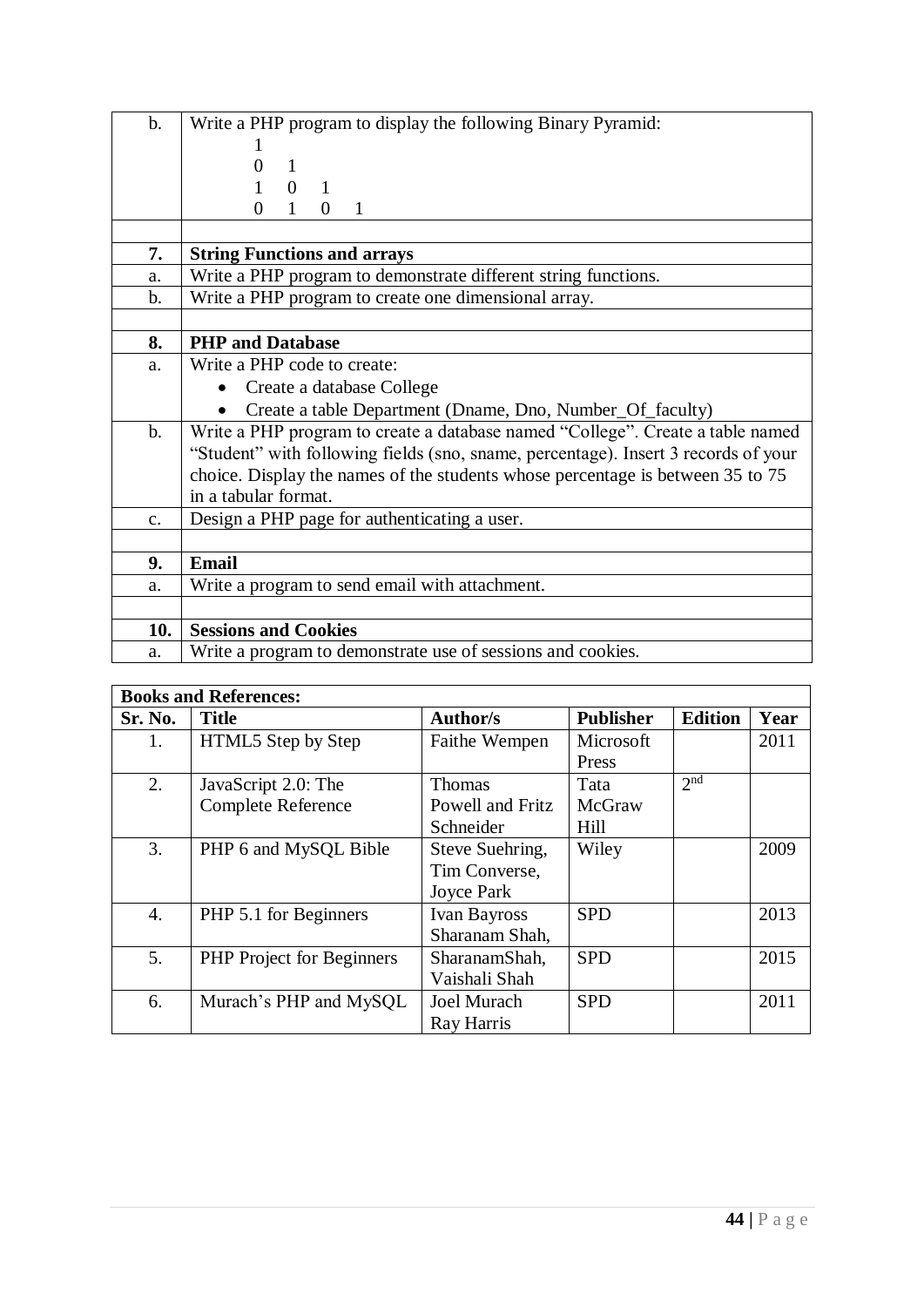| <b>B. Sc.</b> (Information Technology)                |                           | $Semester - II$             |       |
|-------------------------------------------------------|---------------------------|-----------------------------|-------|
| <b>Course Name: Numerical and Statistical Methods</b> |                           | <b>Course Code: USIT204</b> |       |
| Periods per week (1 Period is 50 minutes)             |                           |                             |       |
| <b>Credits</b>                                        |                           |                             |       |
|                                                       |                           | <b>Hours</b>                | Marks |
| <b>Evaluation System</b>                              | <b>Theory Examination</b> | $2^{1/2}$                   | 75    |
|                                                       | Internal                  | $\sim$ $\sim$               | 25    |

| Unit                    | <b>Details</b>                                                                                           | <b>Lectures</b> |
|-------------------------|----------------------------------------------------------------------------------------------------------|-----------------|
| $\mathbf I$             | Mathematical Modeling and Engineering Problem Solving: A                                                 |                 |
|                         | Simple Mathematical Model, Conservation Laws and Engineering                                             |                 |
|                         | Problems                                                                                                 |                 |
|                         | Approximations and Round-Off Errors:<br>Significant Figures,                                             | 12              |
|                         | Accuracy and Precision, Error Definitions, Round-Off Errors                                              |                 |
|                         | <b>Truncation Errors and the Taylor Series:</b>                                                          |                 |
|                         | The Taylor Series, Error Propagation, Total Numerical Errors,                                            |                 |
|                         | Formulation Errors and Data Uncertainty                                                                  |                 |
| $\mathbf{I}$            | Solutions of Algebraic and Transcendental Equations: The                                                 |                 |
|                         | Bisection Method, The Newton-Raphson Method, The Regula-falsi<br>method, The Secant Method.              |                 |
|                         | Interpolation: Forward Difference, Backward Difference, Newton's                                         | 12              |
|                         | Forward Difference Interpolation, Newton's Backward Difference                                           |                 |
|                         | Interpolation, Lagrange's Interpolation.                                                                 |                 |
| III                     | Solution of simultaneous algebraic equations (linear) using                                              |                 |
|                         | iterative methods: Gauss-Jordan Method, Gauss-Seidel Method.                                             |                 |
|                         | <b>Numerical</b><br>differentiation<br><b>Integration:</b><br>and<br>Numberical                          |                 |
|                         | differentiation, Numerical integration using Trapezoidal Rule,                                           |                 |
|                         | Simpson's $1/3^{rd}$ and $3/8^{th}$ rules.                                                               | 12              |
|                         | Numerical solution of 1st and 2nd order differential equations:                                          |                 |
|                         | Taylor series, Euler's Method, Modified Euler's Method, Runge-Kutta                                      |                 |
|                         | Method for 1 <sup>st</sup> and 2 <sup>nd</sup> Order Differential Equations.                             |                 |
| IV                      | <b>Least-Squares Regression:</b>                                                                         |                 |
|                         | Linear Regression, Polynomial Regression,<br>Multiple<br>Linear                                          |                 |
|                         | Regression, General Linear Least Squares, Nonlinear Regression                                           | 12              |
|                         | Linear Programming: Linear optimization problem, Formulation and                                         |                 |
|                         | Graphical solution, Basic solution and Feasible solution.                                                |                 |
| $\overline{\mathbf{V}}$ | Random variables: Discrete and Continuous random variables,                                              |                 |
|                         | Probability density function, Probability distribution of random<br>variables, Expected value, Variance. |                 |
|                         | Distributions: Discrete distributions: Uniform, Binomial, Poisson,                                       |                 |
|                         | Bernoulli, Continuous distributions: uniform distributions, exponential,                                 | 12              |
|                         | (derivation of mean and variance only and state other properties and                                     |                 |
|                         | discuss their applications) Normal distribution state all the properties                                 |                 |
|                         | and its applications.                                                                                    |                 |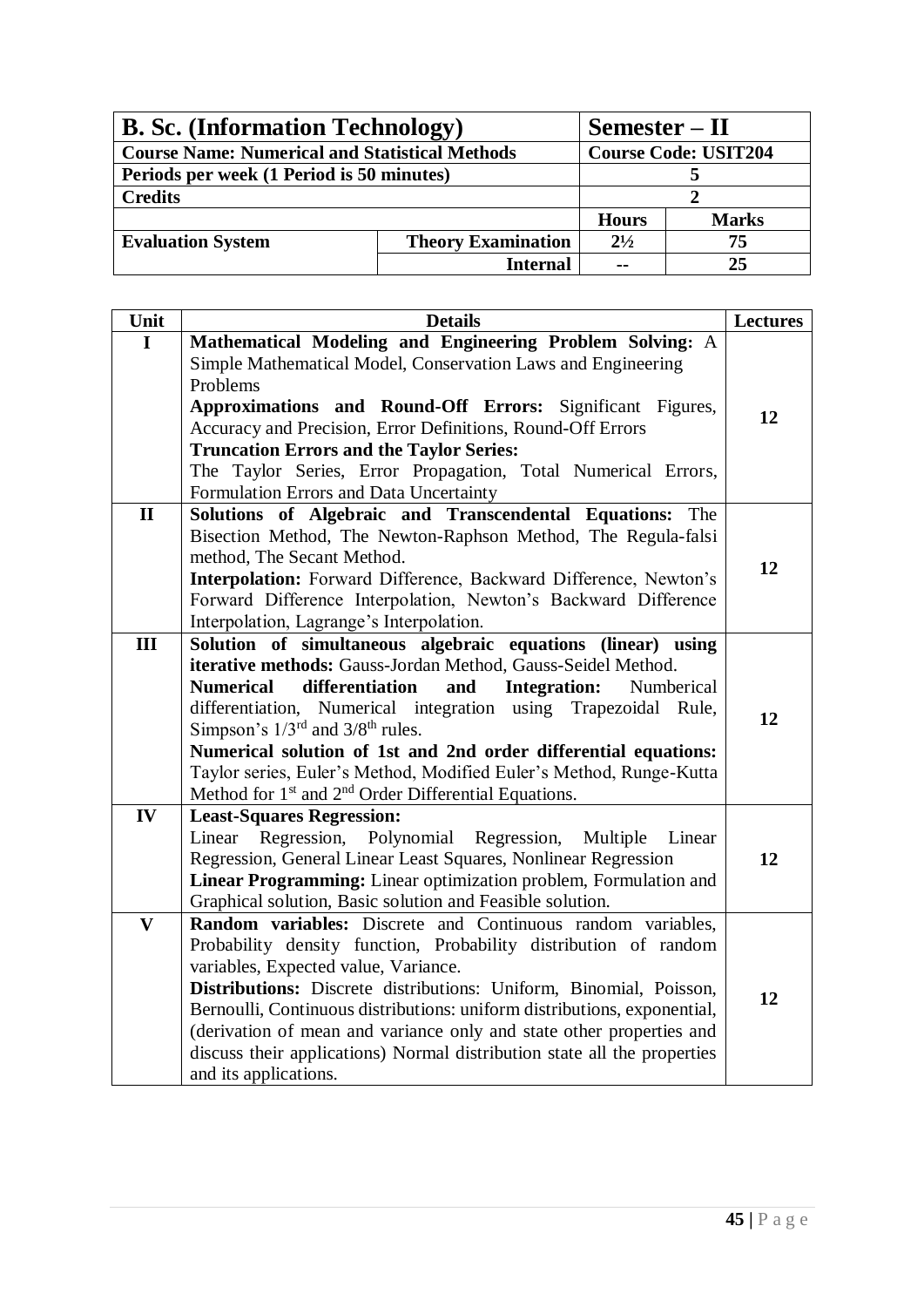|         | <b>Books and References:</b>   |                    |                  |                 |      |
|---------|--------------------------------|--------------------|------------------|-----------------|------|
| Sr. No. | <b>Title</b>                   | <b>Author/s</b>    | <b>Publisher</b> | <b>Edition</b>  | Year |
| 1.      | <b>Introductory Methods of</b> | S. S. Shastri      | PHI              | $Vol-2$         |      |
|         | <b>Numerical Methods</b>       |                    |                  |                 |      |
| 2.      | Numerical Methods for          | Steven C. Chapra,  | Tata Mc          | 6 <sup>th</sup> | 2010 |
|         | Engineers                      | Raymond P.         | Graw Hill        |                 |      |
|         |                                | Canale             |                  |                 |      |
| 3.      | <b>Numerical Analysis</b>      | Richard L.         | Cengage          | 9 <sup>th</sup> | 2011 |
|         |                                | Burden, J.         | Learning         |                 |      |
|         |                                | Douglas Faires     |                  |                 |      |
| 4.      | Fundamentals of                | S. C. Gupta, V. K. |                  |                 |      |
|         | <b>Mathematical Statistics</b> | Kapoor             |                  |                 |      |
| 5.      | <b>Elements of Applied</b>     | P.N. Wartikar and  | A. V.            | Volume          |      |
|         | <b>Mathematics</b>             | J.N. Wartikar      | Griha,           | and 2           |      |
|         |                                |                    | Pune             |                 |      |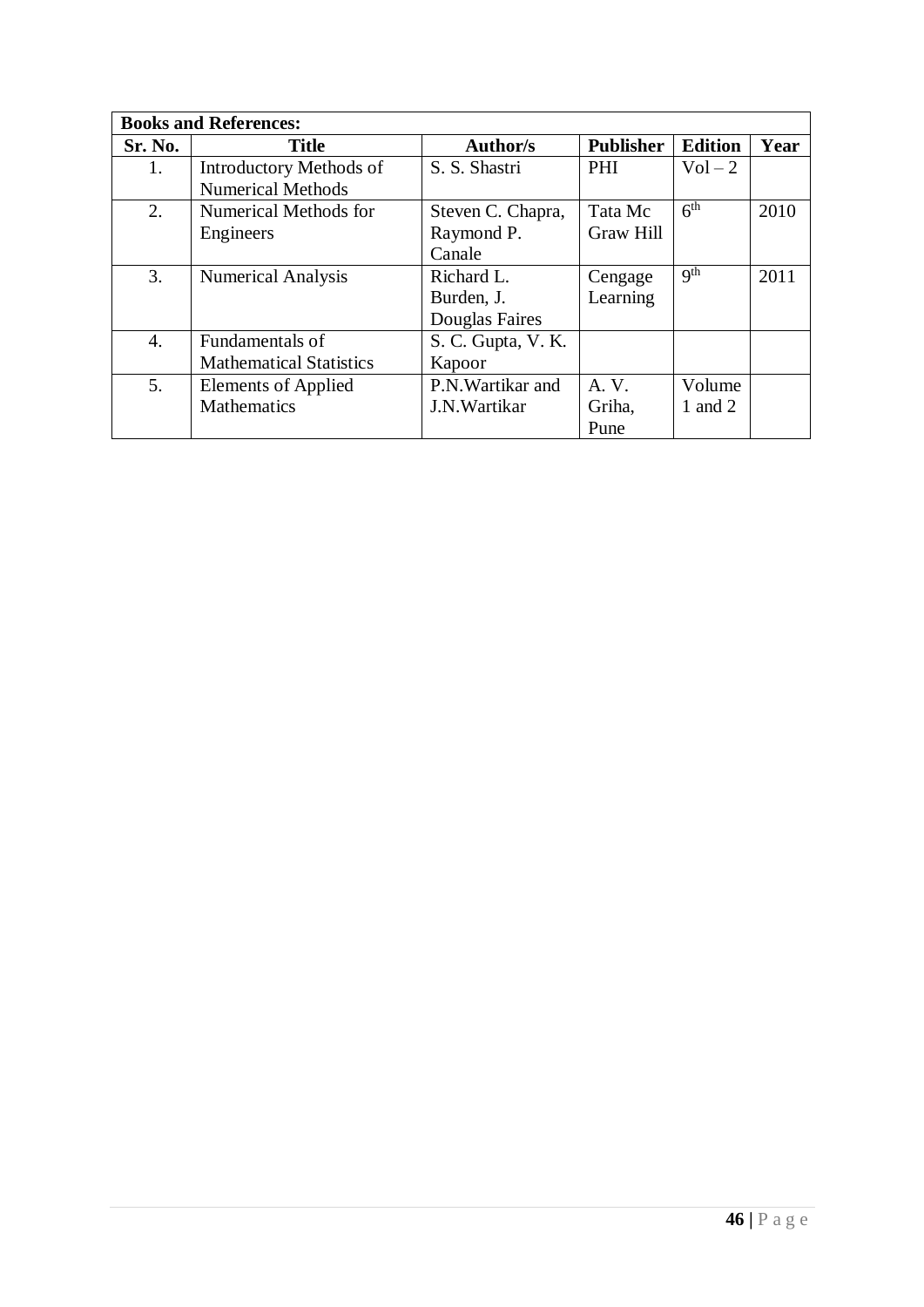| <b>B. Sc.</b> (Information Technology)                |                              |              | Semester – II               |  |
|-------------------------------------------------------|------------------------------|--------------|-----------------------------|--|
| <b>Course Name: Numerical and Statistical Methods</b> |                              |              | <b>Course Code: USIT2P4</b> |  |
| <b>Practical</b>                                      |                              |              |                             |  |
| Periods per week (1 Period is 50 minutes)             |                              |              |                             |  |
| <b>Credits</b>                                        |                              |              |                             |  |
|                                                       |                              | <b>Hours</b> | <b>Marks</b>                |  |
| <b>Evaluation System</b>                              | <b>Practical Examination</b> | $2^{1/2}$    | 50                          |  |
|                                                       | <b>Internal</b>              | --           |                             |  |

|                | <b>List of Practical</b>                                                             |
|----------------|--------------------------------------------------------------------------------------|
| 1.             | <b>Iterative Calculation</b>                                                         |
| a.             | Program for iterative calculation.                                                   |
| b.             | Program to calculate the roots of a quadratic equation using the formula.            |
| c.             | Program to evaluate $e^x$ using infinite series.                                     |
|                |                                                                                      |
| 2.             | Solution of algebraic and transcendental equations:                                  |
| a.             | Program to solve algebraic and transcendental equation by bisection method.          |
| b.             | Program to solve algebraic and transcendental equation by false position method.     |
| $\mathbf{c}$ . | Program to solve algebraic and transcendental equation by Secant method.             |
| d.             | Program to solve algebraic and transcendental equation by Newton Raphson             |
|                | method.                                                                              |
|                |                                                                                      |
| 3.             | <b>Interpolation</b>                                                                 |
| a.             | Program for Newton's forward interpolation.                                          |
| b.             | Program for Newton's backward interpolation.                                         |
| c.             | Program for Lagrange's interpolation.                                                |
|                |                                                                                      |
| 4.             | Solving linear system of equations by iterative methods                              |
| a.             | Program for solving linear system of equations using Gauss Jordan method.            |
| b.             | Program for solving linear system of equations using Gauss Seidel method.            |
|                |                                                                                      |
| 5.             | <b>Numerical Differentiation</b>                                                     |
| a.             | Programing to obtain derivatives numerically.                                        |
|                |                                                                                      |
| 6.             | <b>Numerical Integration</b>                                                         |
| a.             | Program for numerical integration using Trapezoidal rule.                            |
| $\mathbf b$ .  | Program for numerical integration using Simpson's 1/3rd<br>rule.                     |
| $\mathbf{c}.$  | Program for numerical integration using Simpson's 3/8 <sup>th</sup><br>rule.         |
|                |                                                                                      |
| 7.             | Solution of differential equations                                                   |
| a.             | Program to solve differential equation using Euler's method                          |
| $\mathbf b$ .  | Program to solve differential equation using modified Euler's method.                |
| c.             | Program to solve differential equation using Runge-kutta $2nd$ order and $4th$ order |
|                | methods.                                                                             |
|                |                                                                                      |
| 8.             | <b>Regression</b>                                                                    |
| a.             | Program for Linear regression.                                                       |
| b.             | Program for Polynomial Regression.                                                   |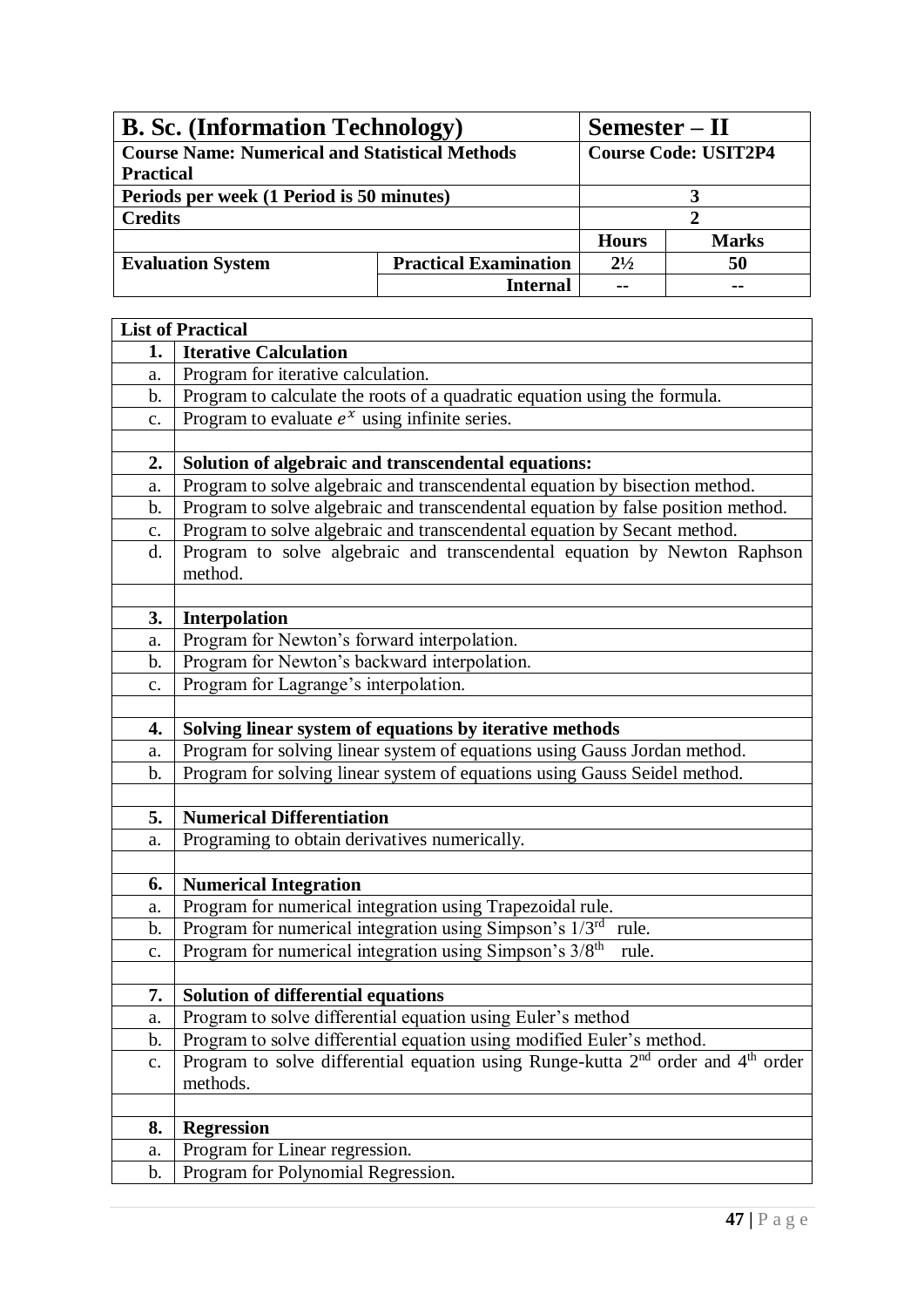| $\mathbf{C}$ . | Program for multiple linear regression.     |
|----------------|---------------------------------------------|
| d.             | Program for non-linear regression.          |
|                |                                             |
| 9.             | <b>Random variables and distributions</b>   |
| a.             | Program to generate random variables.       |
| b.             | Program to fit binomial distribution.       |
| $\mathbf{C}$ . | Program to fit Poisson distribution.        |
|                |                                             |
| 10.            | <b>Distributions</b>                        |
| a.             | Program for Uniform distribution.           |
| b.             | Program for Bernoulli distribution          |
| $\mathbf{c}$ . | Program for Negative binomial distribution. |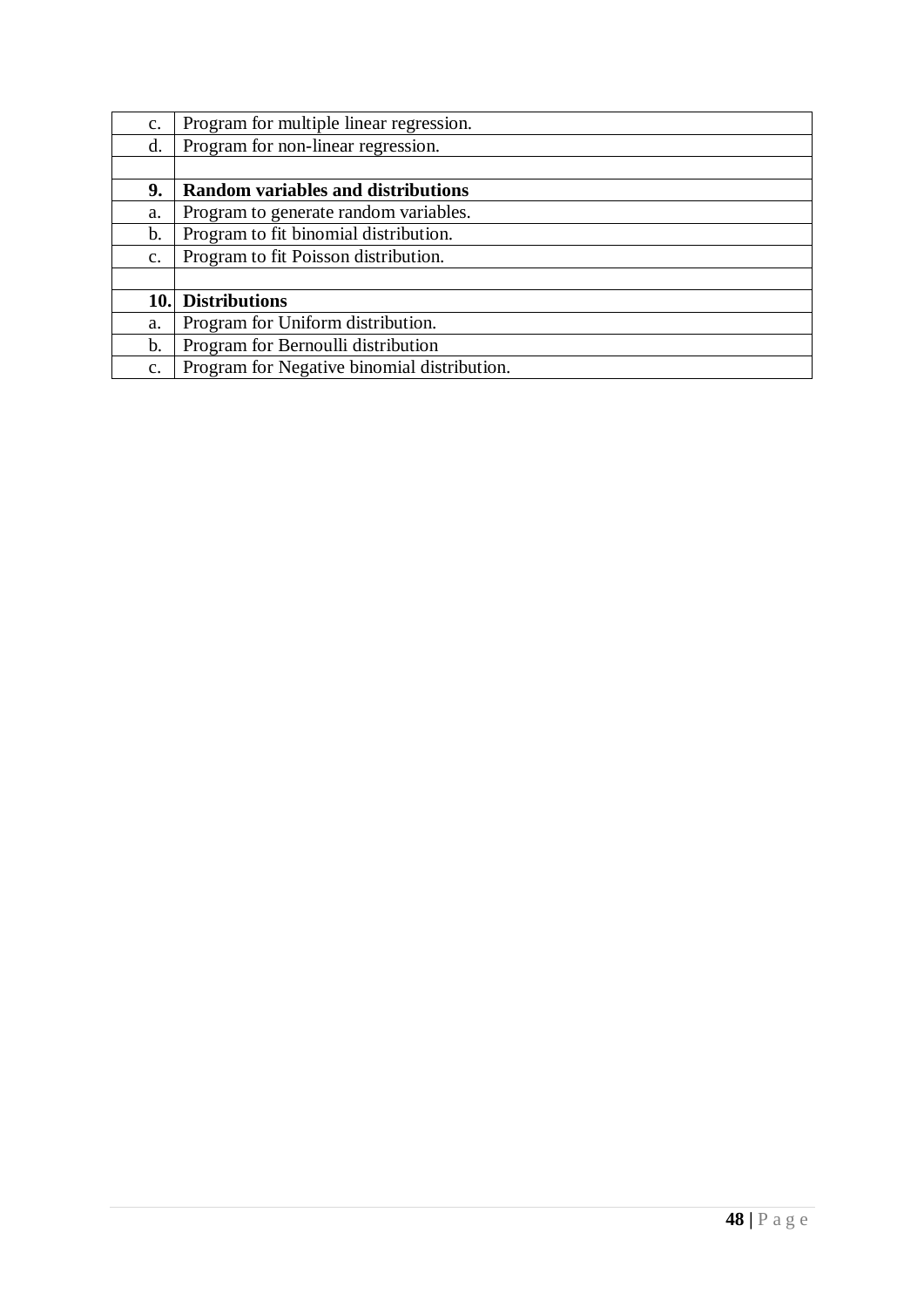| <b>B. Sc.</b> (Information Technology)    | Semester – II             |                             |              |
|-------------------------------------------|---------------------------|-----------------------------|--------------|
| <b>Course Name: Green Computing</b>       |                           | <b>Course Code: USIT205</b> |              |
| Periods per week (1 Period is 50 minutes) |                           |                             |              |
| <b>Credits</b>                            |                           |                             |              |
|                                           |                           | <b>Hours</b>                | <b>Marks</b> |
| <b>Evaluation System</b>                  | <b>Theory Examination</b> | $2^{1/2}$                   | 75           |
|                                           | <b>Internal</b>           | $-$                         | 25           |

| Unit         | <b>Details</b>                                                                                                                   | <b>Lectures</b> |
|--------------|----------------------------------------------------------------------------------------------------------------------------------|-----------------|
| $\mathbf I$  | <b>Overview and Issues:</b>                                                                                                      |                 |
|              | Problems: Toxins, Power Consumption, Equipment Disposal,<br>Company's Carbon Footprint: Measuring, Details, reasons to bother,   |                 |
|              | Plan for the Future, Cost Savings: Hardware, Power.                                                                              |                 |
|              | <b>Initiatives and Standards:</b>                                                                                                | 12              |
|              | Global Initiatives: United Nations, Basel Action Network, Basel                                                                  |                 |
|              | Convention, North America: The United States, Canada, Australia,                                                                 |                 |
|              | Europe, WEEE Directive, RoHS, National Adoption, Asia: Japan,                                                                    |                 |
|              | China, Korea.                                                                                                                    |                 |
| $\mathbf{I}$ | <b>Minimizing Power Usage:</b>                                                                                                   |                 |
|              | Power Problems, Monitoring Power Usage, Servers, Low-Cost                                                                        |                 |
|              | Options, Reducing Power Use, Data De-Duplication, Virtualization,                                                                |                 |
|              | Management, Bigger Drives, Involving the Utility Company, Low-                                                                   |                 |
|              | Power Computers, PCs, Linux, Components, Servers, Computer                                                                       |                 |
|              | Settings, Storage, Monitors, Power Supplies, Wireless Devices,                                                                   |                 |
|              | Software.<br><b>Cooling:</b>                                                                                                     |                 |
|              | Cooling Costs, Power Cost, Causes of Cost, Calculating Cooling                                                                   | 12              |
|              | Needs, Reducing Cooling Costs, Economizers, On-Demand Cooling,                                                                   |                 |
|              | HP's Solution, Optimizing Airflow, Hot Aisle/Cold Aisle, Raised                                                                  |                 |
|              | Floors, Cable Management, Vapour Seal, Prevent Recirculation of                                                                  |                 |
|              | Equipment Exhaust, Supply Air Directly to Heat Sources, Fans,                                                                    |                 |
|              | Humidity, Adding Cooling, Fluid Considerations, System Design,                                                                   |                 |
|              | Datacentre Design, Centralized Control, Design for Your Needs, Put                                                               |                 |
|              | Everything Together.                                                                                                             |                 |
| Ш            | <b>Changing the Way of Work:</b>                                                                                                 |                 |
|              | Old Behaviours, starting at the Top, Process Reengineering with Green                                                            |                 |
|              | in Mind, Analysing the Global Impact of Local Actions, Steps: Water,                                                             |                 |
|              | Recycling, Energy, Pollutants, Teleworkers and Outsourcing,                                                                      |                 |
|              | Telecommuting, Outsourcing, how to Outsource.                                                                                    |                 |
|              | <b>Going Paperless:</b>                                                                                                          |                 |
|              | Paper Problems, The Environment, Costs: Paper and Office,<br>Practicality, Storage, Destruction, Going Paperless, Organizational | 12              |
|              | Realities, Changing Over, Paperless Billing, Handheld Computers vs.                                                              |                 |
|              | the Clipboard, Unified Communications, Intranets, What to Include,                                                               |                 |
|              | Building an Intranet, Microsoft Office SharePoint Server 2007,                                                                   |                 |
|              | Electronic Data Interchange (EDI), Nuts and Bolts, Value Added                                                                   |                 |
|              | Networks, Advantages, Obstacles.                                                                                                 |                 |
|              |                                                                                                                                  |                 |
|              |                                                                                                                                  |                 |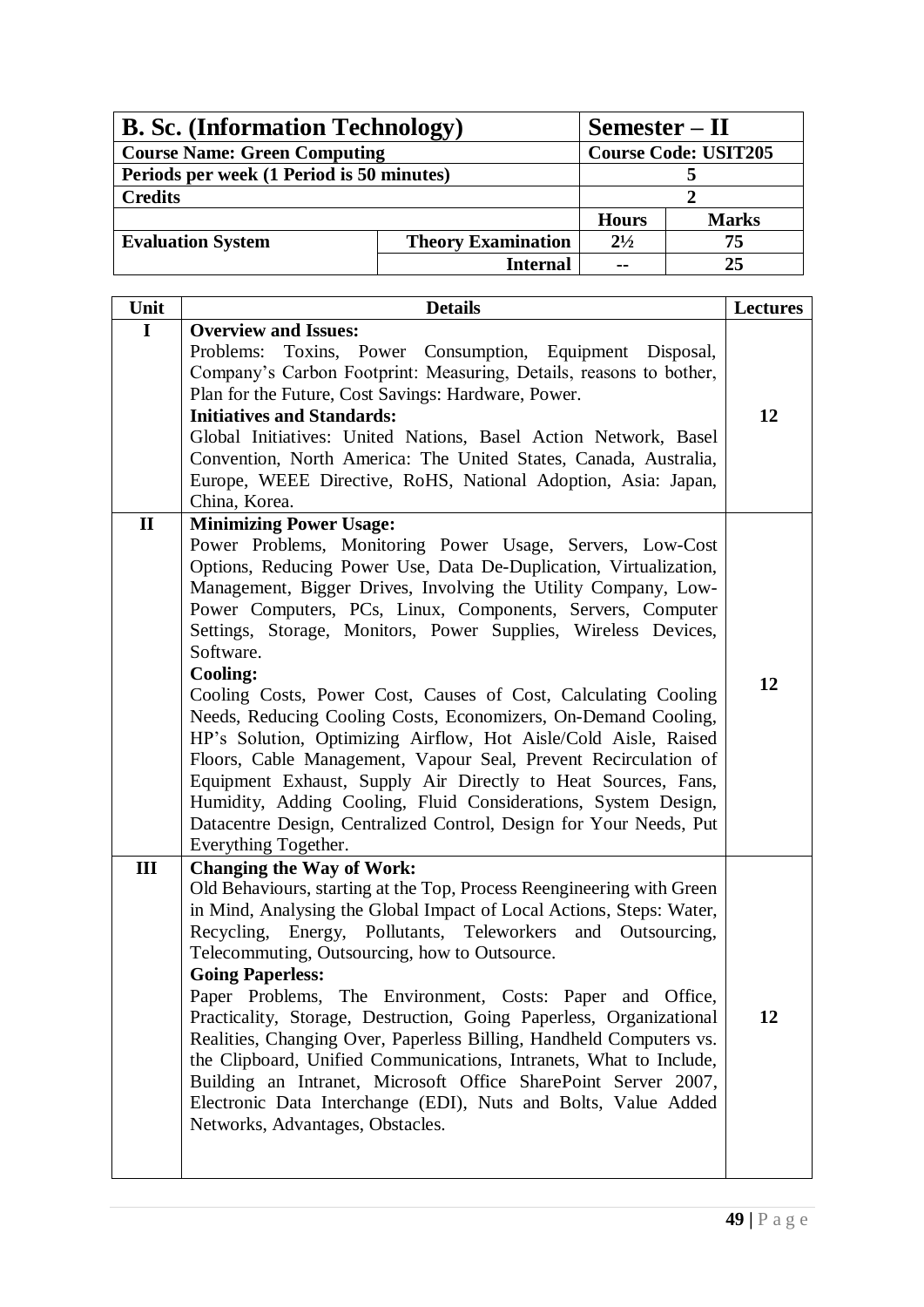| IV           | <b>Recycling:</b>                                                       |    |
|--------------|-------------------------------------------------------------------------|----|
|              | Problems, China, Africa, Materials, Means of Disposal, Recycling,       |    |
|              | Refurbishing, Make the Decision, Life Cycle, from beginning to end,     |    |
|              | Life, Cost, Green Design, Recycling Companies, Finding the Best One,    |    |
|              | Checklist, Certifications, Hard Drive Recycling, Consequences,          |    |
|              | cleaning a Hard Drive, Pros and cons of each method, CDs and DVDs,      |    |
|              | good and bad about CD and DVDs disposal, Change the mind-set,           | 12 |
|              | David vs. America Online                                                |    |
|              | <b>Hardware Considerations:</b>                                         |    |
|              | Certification Programs, EPEAT, RoHS, Energy Star, Computers,            |    |
|              | Monitors, Printers, Scanners, All-in-Ones, Thin Clients, Servers, Blade |    |
|              | Servers, Consolidation, Products, Hardware Considerations, Planned      |    |
|              | Obsolescence, Packaging, Toxins, Other Factors, Remote Desktop,         |    |
|              | Using Remote Desktop, Establishing a Connection, In Practice            |    |
| $\mathbf{V}$ | <b>Greening Your Information Systems:</b>                               |    |
|              | Initial Improvement Calculations, Selecting Metrics, Tracking           |    |
|              | Progress, Change Business Processes, Customer Interaction, Paper        |    |
|              | Reduction, Green Supply Chain, Improve Technology Infrastructure,       |    |
|              | Reduce PCs and Servers, Shared Services, Hardware Costs, Cooling.       | 12 |
|              | <b>Staying Green:</b>                                                   |    |
|              | Organizational Check-ups, Chief Green Officer, Evolution, Sell the      |    |
|              | CEO, SMART Goals, Equipment Check-ups, Gather Data, Tracking            |    |
|              | the data, Baseline Data, Benchmarking, Analyse Data, Conduct Audits,    |    |
|              | Certifications, Benefits, Realities, Helpful Organizations.             |    |

| <b>Books and References:</b> |                               |                     |                     |                |      |
|------------------------------|-------------------------------|---------------------|---------------------|----------------|------|
| Sr. No.                      | <b>Title</b>                  | Author/s            | <b>Publisher</b>    | <b>Edition</b> | Year |
| 1.                           | Green IT                      | Toby Velte,         | McGraw              |                | 2008 |
|                              |                               | Anthony Velte,      | Hill                |                |      |
|                              |                               | Robert Elsenpeter   |                     |                |      |
| 2.                           | Green Data Center: Steps      | Alvin Galea,        | <b>Shroff</b>       |                | 2011 |
|                              | for the Journey               | Michael Schaefer,   | Publishers          |                |      |
|                              |                               | Mike Ebbers         | and                 |                |      |
|                              |                               |                     | <b>Distributers</b> |                |      |
| 3.                           | Green Computing and           | <b>Jason Harris</b> | Emereo              |                |      |
|                              | <b>Green IT Best Practice</b> |                     |                     |                |      |
| 4.                           | <b>Green Computing</b>        | Bud E. Smith        | <b>CRC</b> Press    |                | 2014 |
|                              | Tools and Techniques for      |                     |                     |                |      |
|                              | Saving Energy, Money          |                     |                     |                |      |
|                              | and Resources                 |                     |                     |                |      |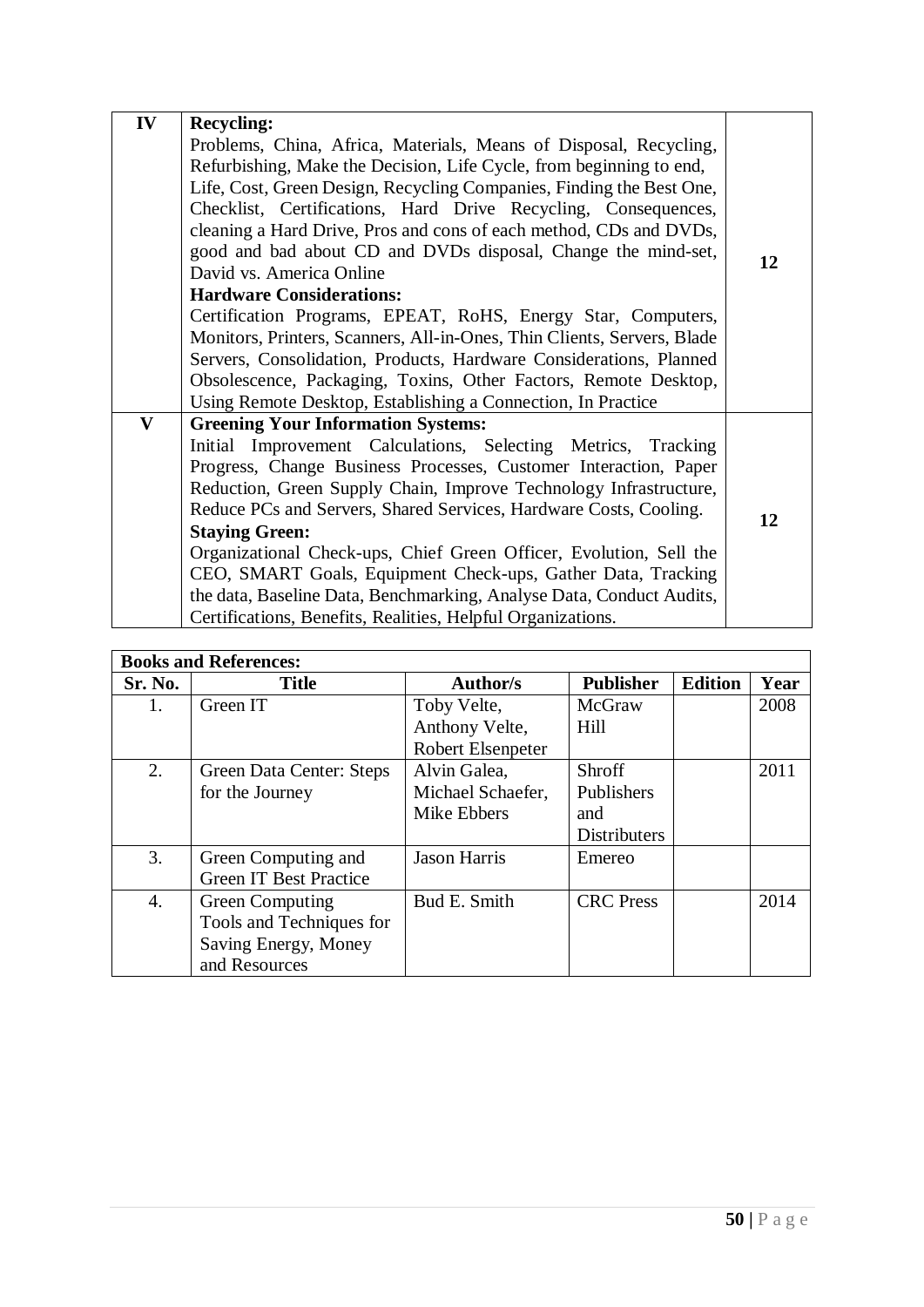| <b>B. Sc.</b> (Information Technology)        |                              | $Semester - II$             |              |  |
|-----------------------------------------------|------------------------------|-----------------------------|--------------|--|
| <b>Course Name: Green Computing Practical</b> |                              | <b>Course Code: USIT2P5</b> |              |  |
| Periods per week (1 Period is 50 minutes)     |                              |                             |              |  |
| <b>Credits</b>                                |                              |                             |              |  |
|                                               |                              | <b>Hours</b>                | <b>Marks</b> |  |
| <b>Evaluation System</b>                      | <b>Practical Examination</b> | $2^{1/2}$                   | 50           |  |
|                                               | <b>Internal</b>              | $\sim$ $\sim$               | --           |  |

|    | <b>Project and Viva Voce</b>                                                       |  |  |  |
|----|------------------------------------------------------------------------------------|--|--|--|
|    | 1.   A project should be done based on the objectives of Green Computing. A report |  |  |  |
|    | of minimum 50 pages should be prepared. The report should have a font size         |  |  |  |
|    | of 12, Times new roman and 1.5 line spacing. The headings should have font         |  |  |  |
|    | size 14. The report should be hard bound.                                          |  |  |  |
| 2. | The project can be done individually or a group of two students.                   |  |  |  |
| 3. | The students will have to present the project during the examination.              |  |  |  |
| 4. | A certified copy of the project report is essential to appear for the examination. |  |  |  |